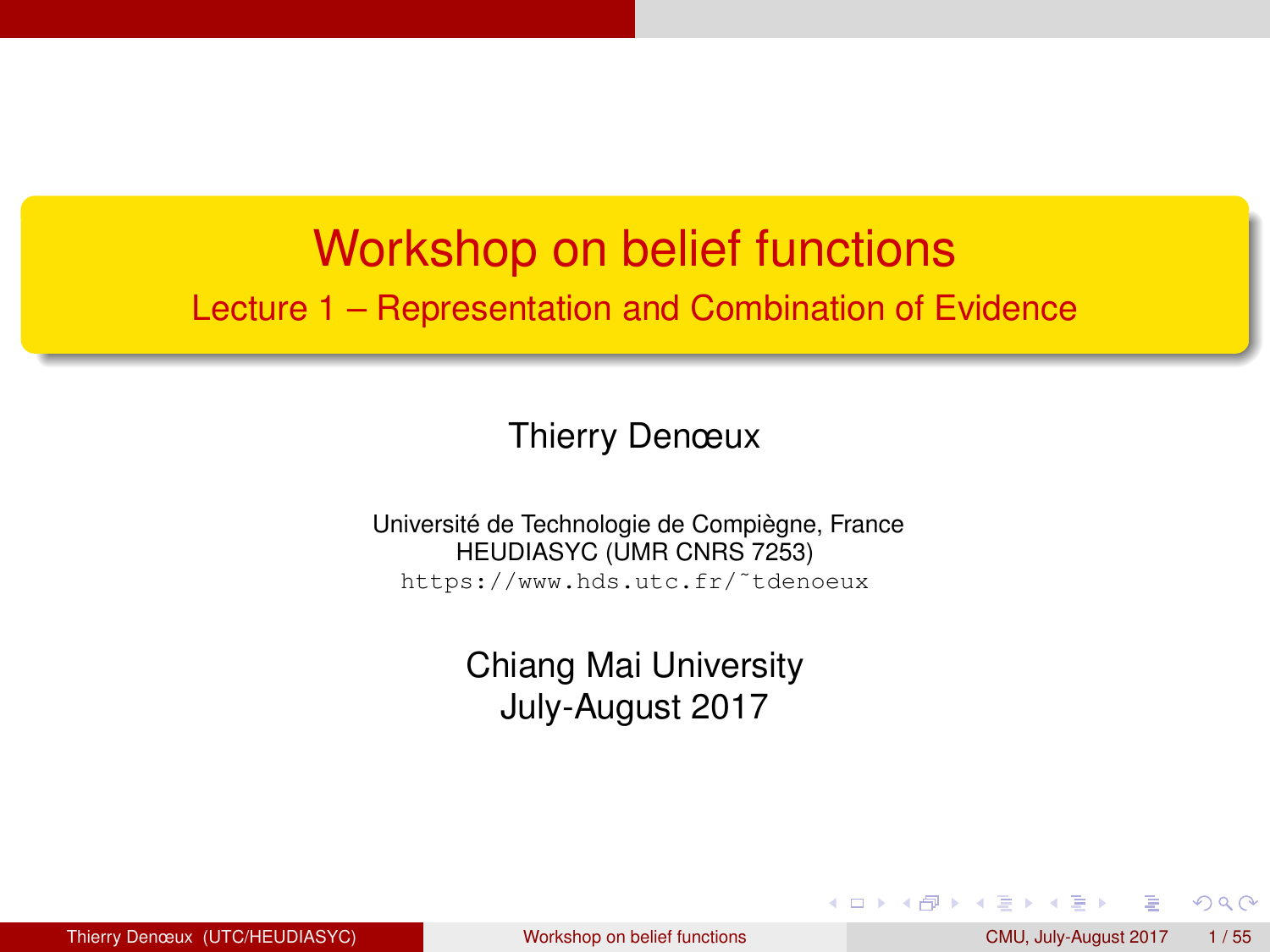## Topic of this workshop

- **1** This workshop is about the theory of belief functions and its applications to Computational Statistics and Econometrics.
- 2 What is the Theory of Belief Functions?
	- A formal framework for reasoning and making decisions under uncertainty.
	- Originates from Arthur Dempster's seminal work on statistical inference with lower and upper probabilities.
	- It was then further developed by Glenn Shafer who showed that belief functions can be used as a general framework for representing and reasoning with uncertain information.
	- Also known as Evidence theory or Dempster-Shafer theory.
- <sup>3</sup> Many applications in computer science (artificial intelligence, information fusion, pattern recognition, etc.).
- <sup>4</sup> Recently, there has been a revived interested in its application to Statistical Inference and Computational Statistics (classification, clustering).

 $QQ$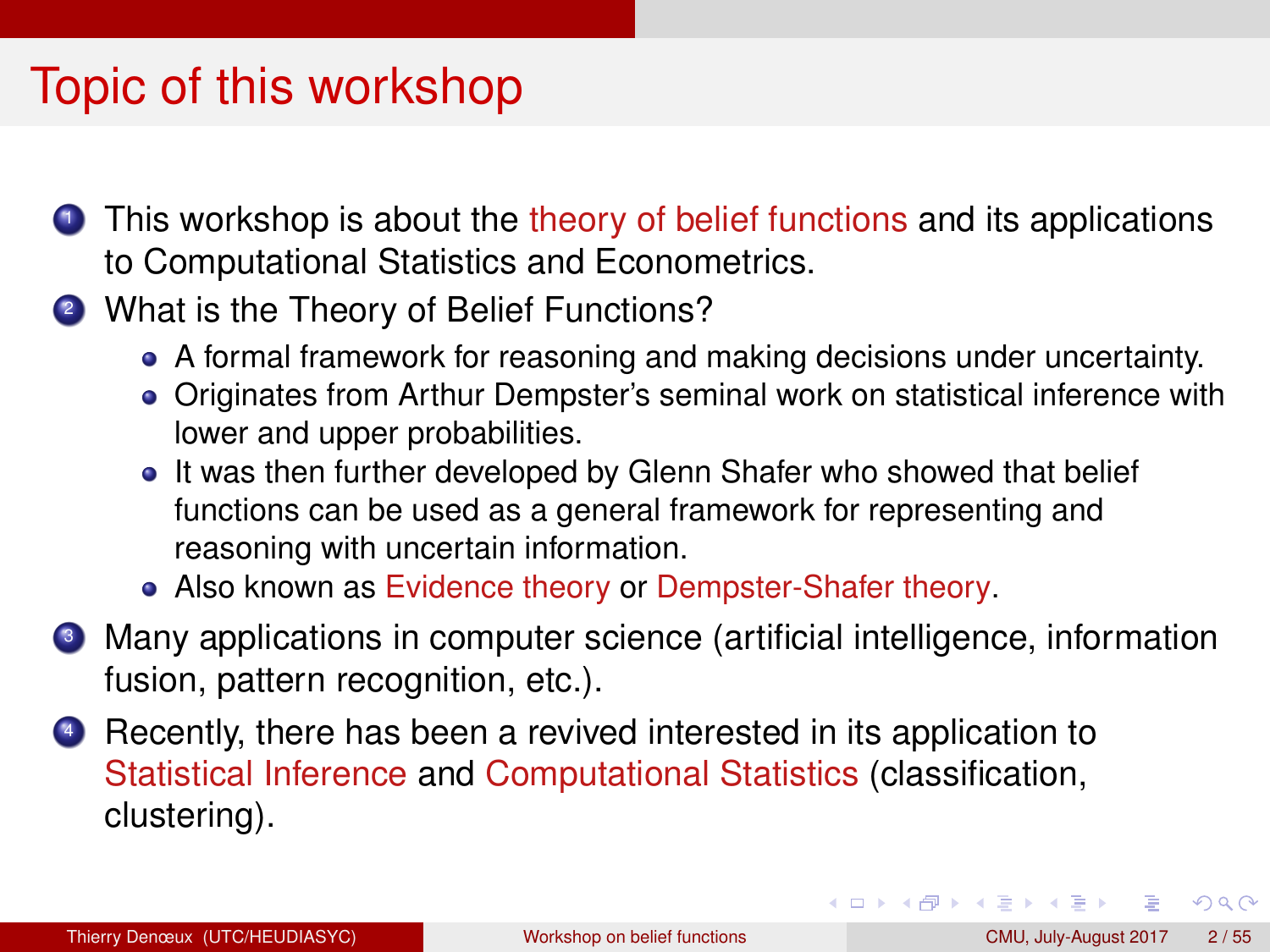#### <span id="page-2-0"></span>**Outline**



#### [Representation of evidence](#page-2-0)

- [Mass functions](#page-3-0)
- [Belief and plausibility functions](#page-9-0)
- **[Relations with alternative theories](#page-17-0)** • [Possibility theory](#page-18-0)
	-
	- **•** [Imprecise probabilities](#page-23-0)
- [Combination of evidence](#page-30-0)
	- [Dempster's rule](#page-31-0)  $\bullet$
	- [Some other rules](#page-43-0)  $\bullet$
	- $\bullet$ [Marginalization, extension](#page-50-0)

 $QQ$ 

D-B

 $\sim$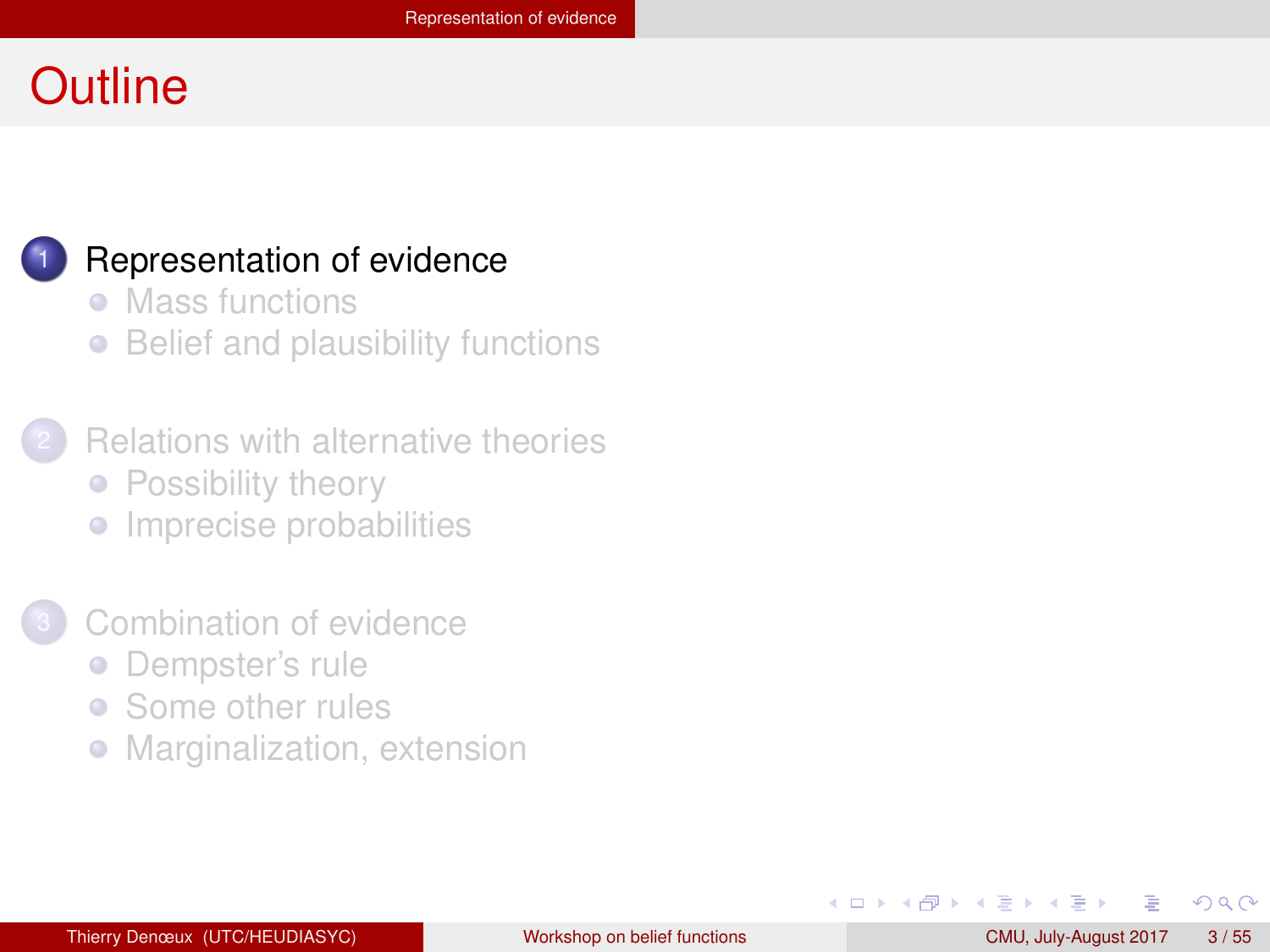#### <span id="page-3-0"></span>**Outline**



## [Representation of evidence](#page-2-0)

- [Mass functions](#page-3-0)
- [Belief and plausibility functions](#page-9-0)  $\bullet$
- **[Relations with alternative theories](#page-17-0)** • [Possibility theory](#page-18-0)
	-
	- **•** [Imprecise probabilities](#page-23-0)
- [Combination of evidence](#page-30-0)
	- [Dempster's rule](#page-31-0)  $\bullet$
	- [Some other rules](#page-43-0)  $\bullet$
	- [Marginalization, extension](#page-50-0)  $\bullet$

÷.  $\rightarrow$  $\sim$   $QQ$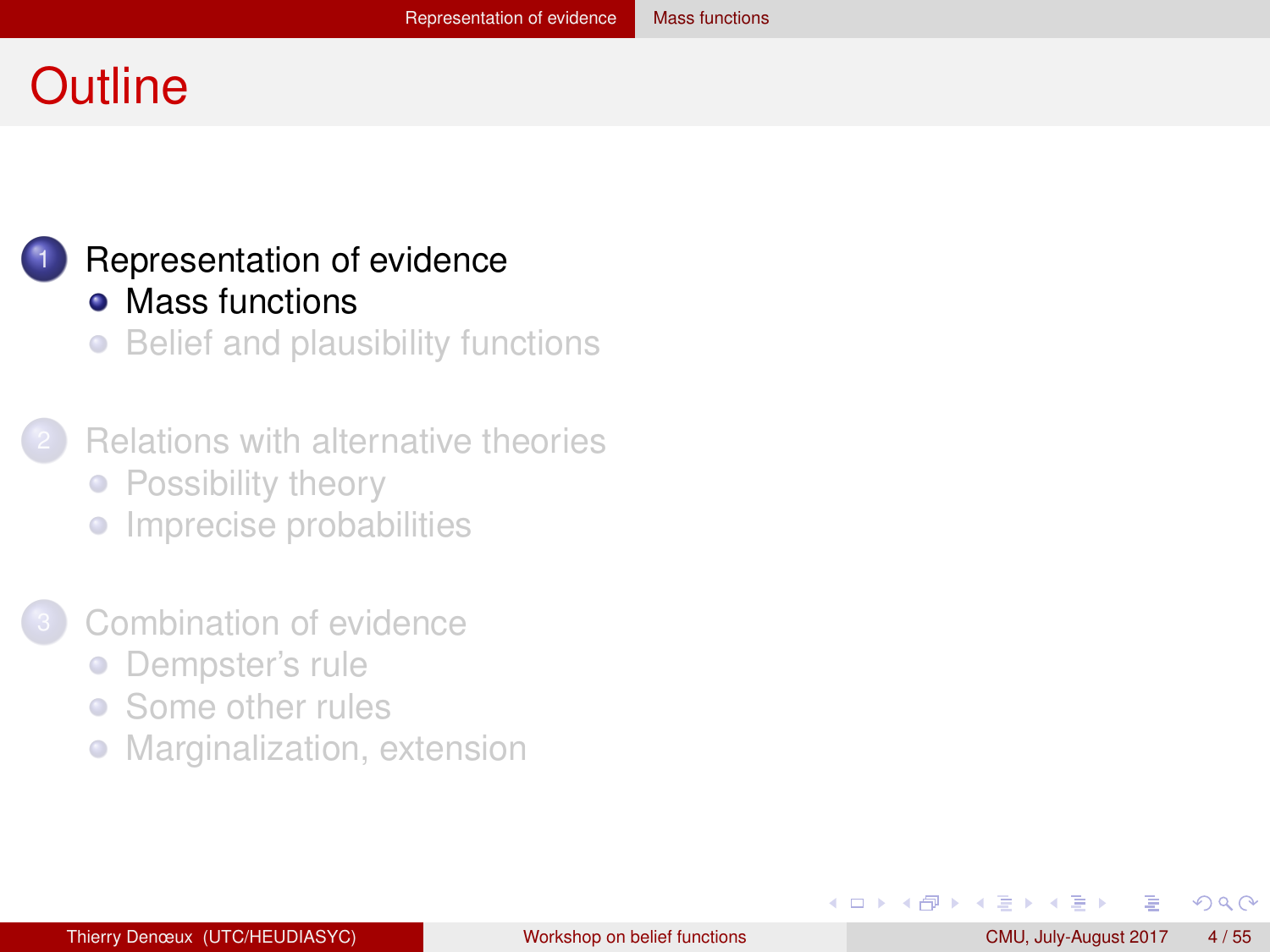#### <span id="page-4-0"></span>Mass function **Definition**

- $\bullet$  Let *X* be a variable taking values in a finite set Ω (frame of discernment)
- Evidence about X may be represented by a mass function  $m: 2^{\Omega} \rightarrow [0,1]$ such that

$$
\sum_{A\subseteq\Omega}m(A)=1
$$

- Every *A* of Ω such that *m*(*A*) > 0 is a focal set of *m*
- *m* is said to be normalized if  $m(\emptyset) = 0$ . This property will be assumed hereafter, unless otherwise specified

 $QQQ$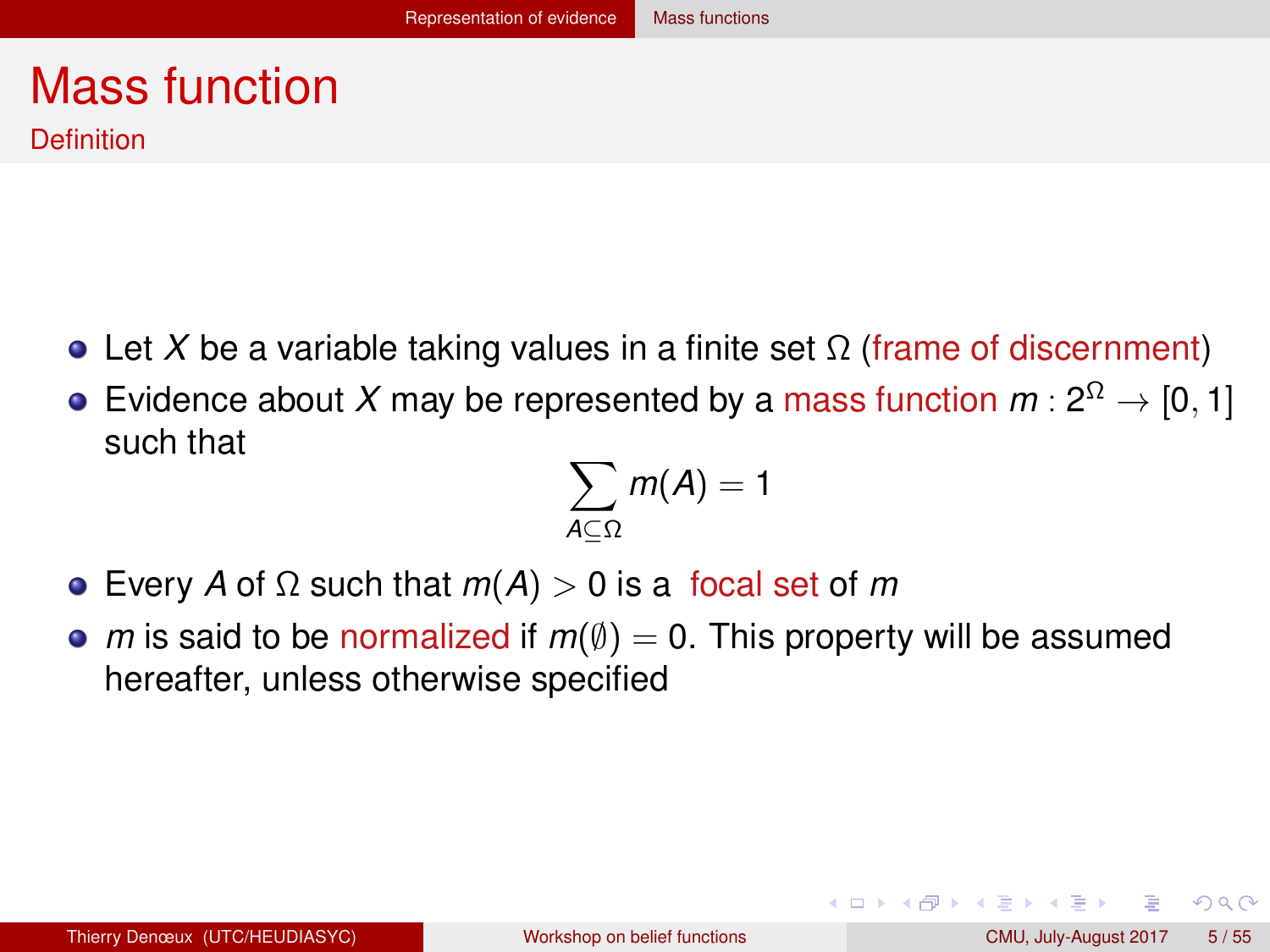#### <span id="page-5-0"></span>Example: the broken sensor

- **Let X** be some physical quantity (e.g., a temperature), talking values in  $\Omega$ .
- $\bullet$  A sensor returns a set of values  $A \subset \Omega$ , for instance,  $A = [20, 22]$ .
- $\bullet$  However, the sensor may be broken, in which case the value it returns is completely arbitrary.
- There is a probability  $p = 0.1$  that the sensor is broken.
- What can we say about *X*? How to represent the available information (evidence)?

 $QQ$ 

イロト イ母 トイラト イラト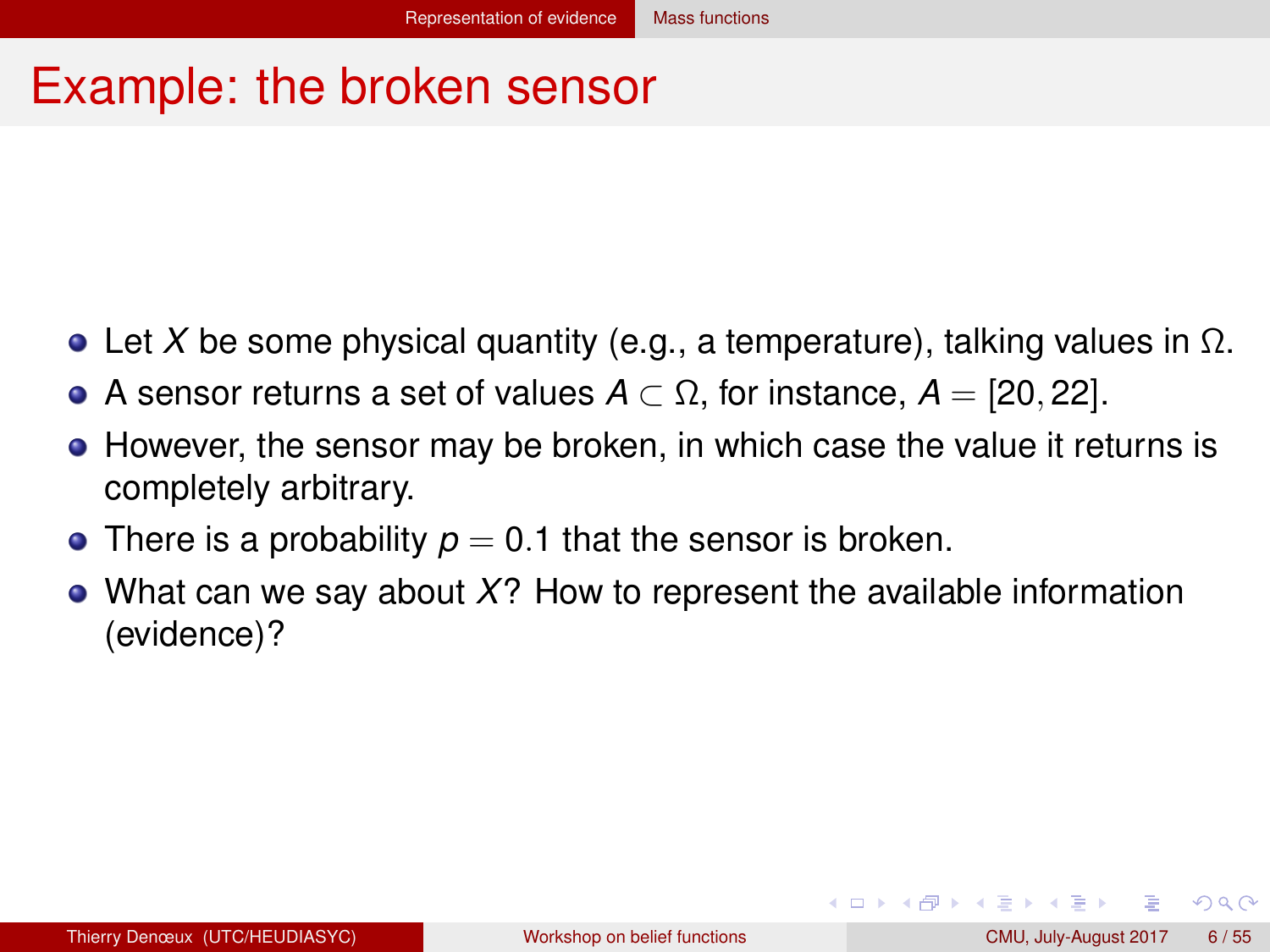#### <span id="page-6-0"></span>Analysis



- $\bullet$  Here, the probability  $p$  is not about  $X$ , but about the state of a sensor.
- Let  $S = \{working, broken\}$  the set of possible sensor states.
	- $\bullet$  If the state is "working", we know that *X* ∈ *A*.
	- $\bullet$  If the state is "broken", we just know that *X* ∈ Ω, and nothing more.
- This uncertain evidence can be represented by a mass function *m* on Ω, such that

$$
m(A)=0.9, \quad m(\Omega)=0.1
$$

 $QQ$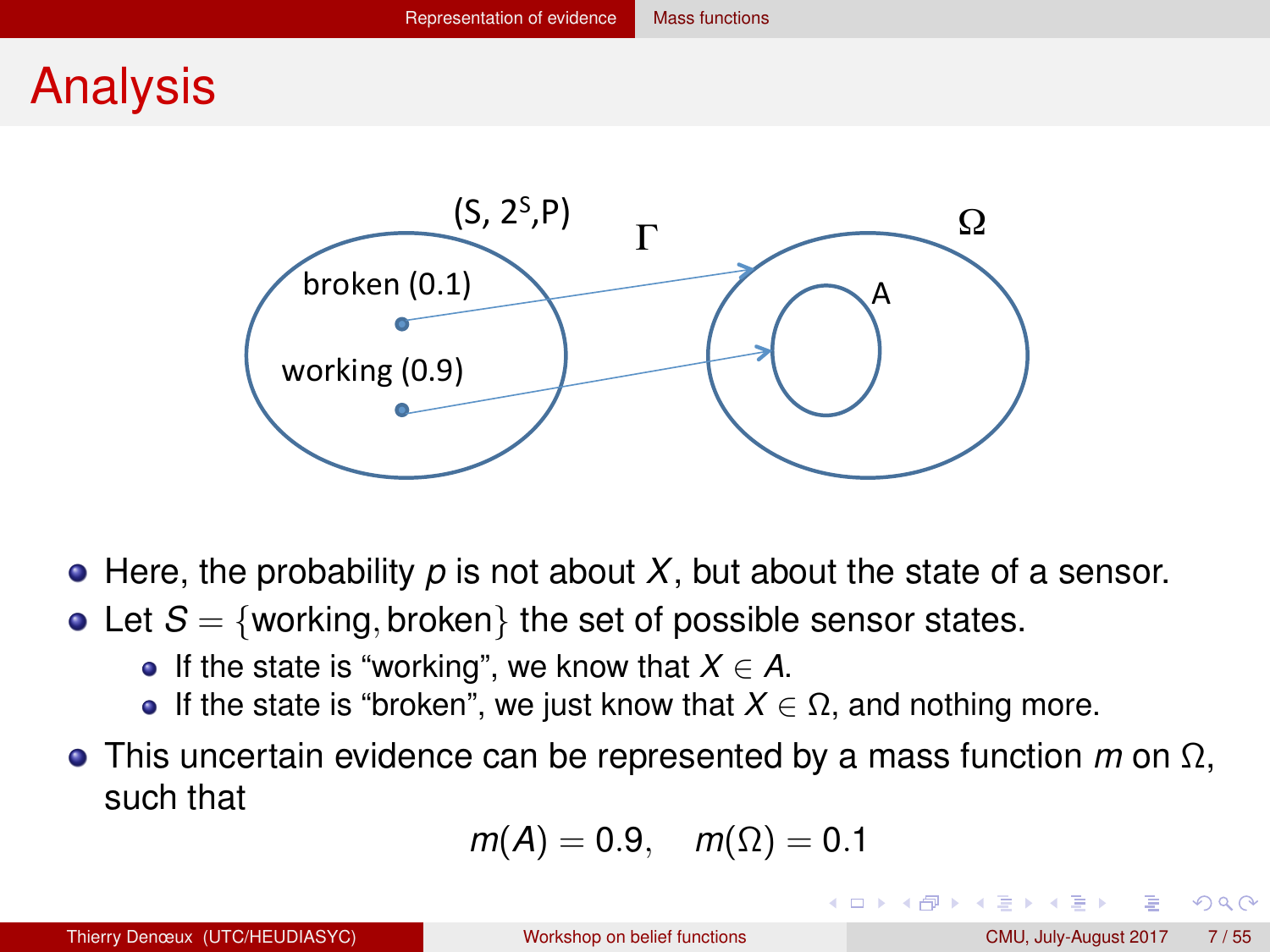#### <span id="page-7-0"></span>Source

- A mass function *m* on Ω may be viewed as arising from
	- A set  $S = \{s_1, \ldots, s_r\}$  of states (interpretations)
	- A probability measure *P* on *S*
	- **A** multi-valued mapping Γ :  $S \to 2^{\Omega}$
- The four-tuple (*S*, 2 *S* , *P*, Γ) is called a source for *m*
- **Meaning: under interpretation**  $s_i$ **, the evidence tells us that**  $X \in \Gamma(\bm{s}_i)$ **, and** nothing more. The probability  $P({s_i})$  is transferred to  $A_i = Γ(s_i)$
- $m(A)$  is the probability of knowing that  $X \in A$ , and nothing more, given the available evidence

 $QQQ$ 

≮ロト (御) (連) (連) (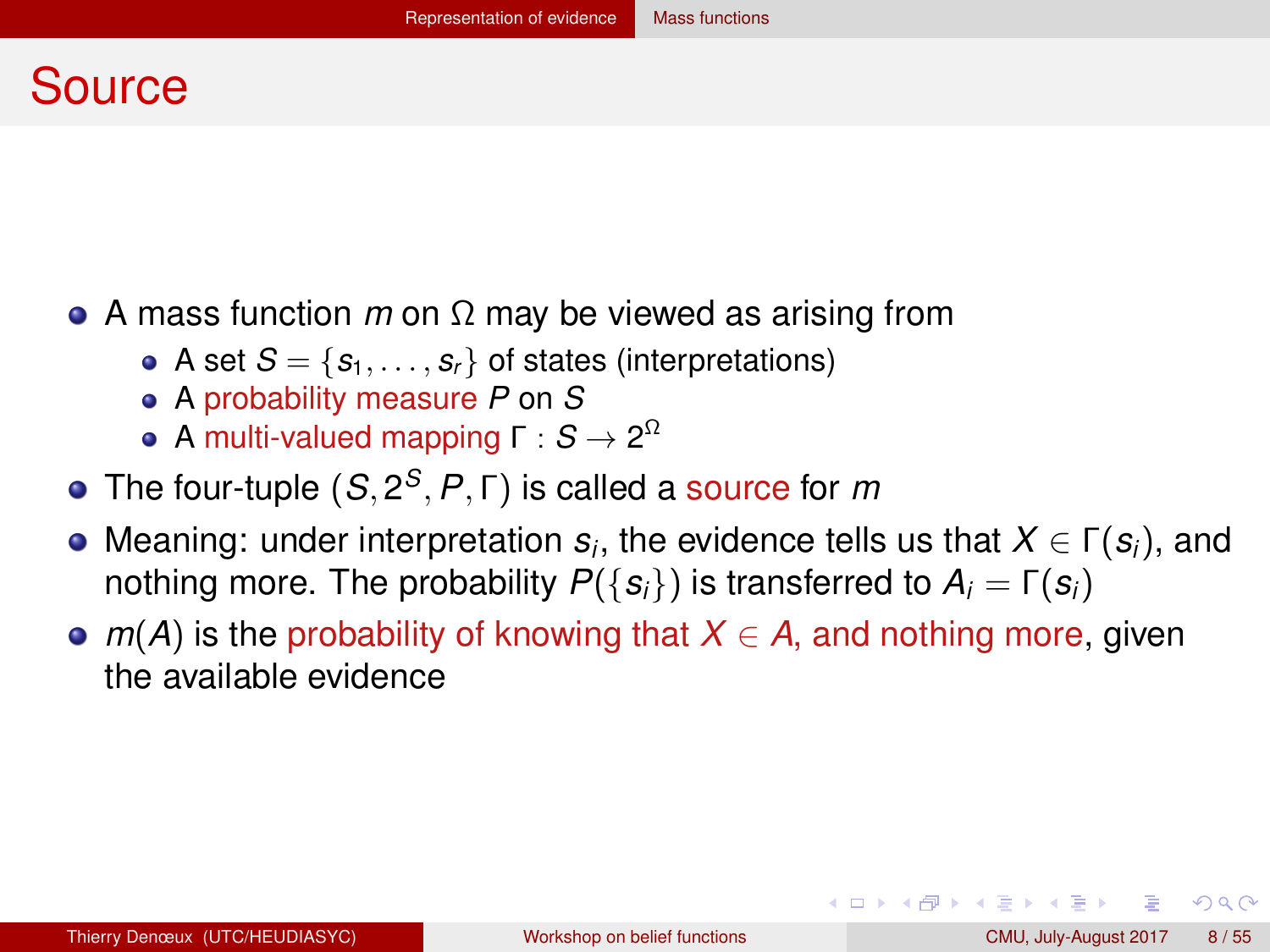#### <span id="page-8-0"></span>Special cases

- **If the evidence tells us that**  $X \in A$  **for sure and nothing more, for some** 
	- $A \subset \Omega$ , then we have a logical mass function  $m_A$  such that  $m_A(A) = 1$ 
		- *m<sup>A</sup>* is equivalent to *A*
		- $\bullet$  Special case:  $m_2$ , the vacuous mass function, represents total ignorance
- If each interpretation  $s_i$  of the evidence points to a single value of X, then all focal sets are singletons and *m* is said to be Bayesian. It is equivalent to a probability distribution
- A Dempster-Shafer mass function can thus be seen as
	- a generalized set
	- a generalized probability distribution
- $\bullet$  Total ignorance is represented by the vacuous mass function  $m_2$  such that  $m_2(\Omega) = 1$

 $QQQ$ 

イロト イ母 トイラ トイラトー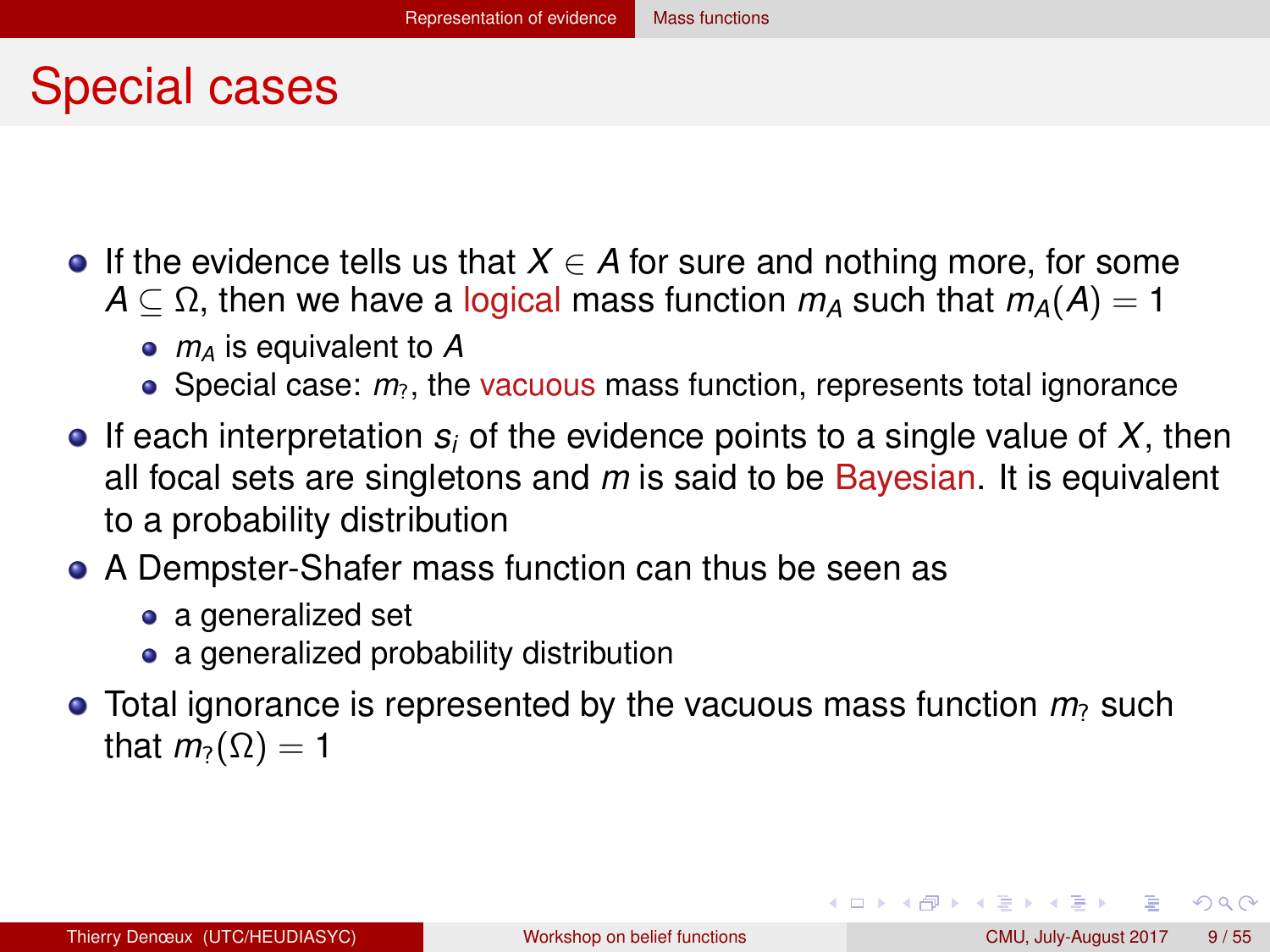#### <span id="page-9-0"></span>**Outline**



#### [Representation of evidence](#page-2-0)

- [Mass functions](#page-3-0)
- [Belief and plausibility functions](#page-9-0)
- **[Relations with alternative theories](#page-17-0)** • [Possibility theory](#page-18-0)
	- **•** [Imprecise probabilities](#page-23-0)
- [Combination of evidence](#page-30-0)
	- [Dempster's rule](#page-31-0)  $\bullet$
	- [Some other rules](#page-43-0)  $\bullet$
	- [Marginalization, extension](#page-50-0)  $\bullet$

 $QQ$ 

化重新润滑脂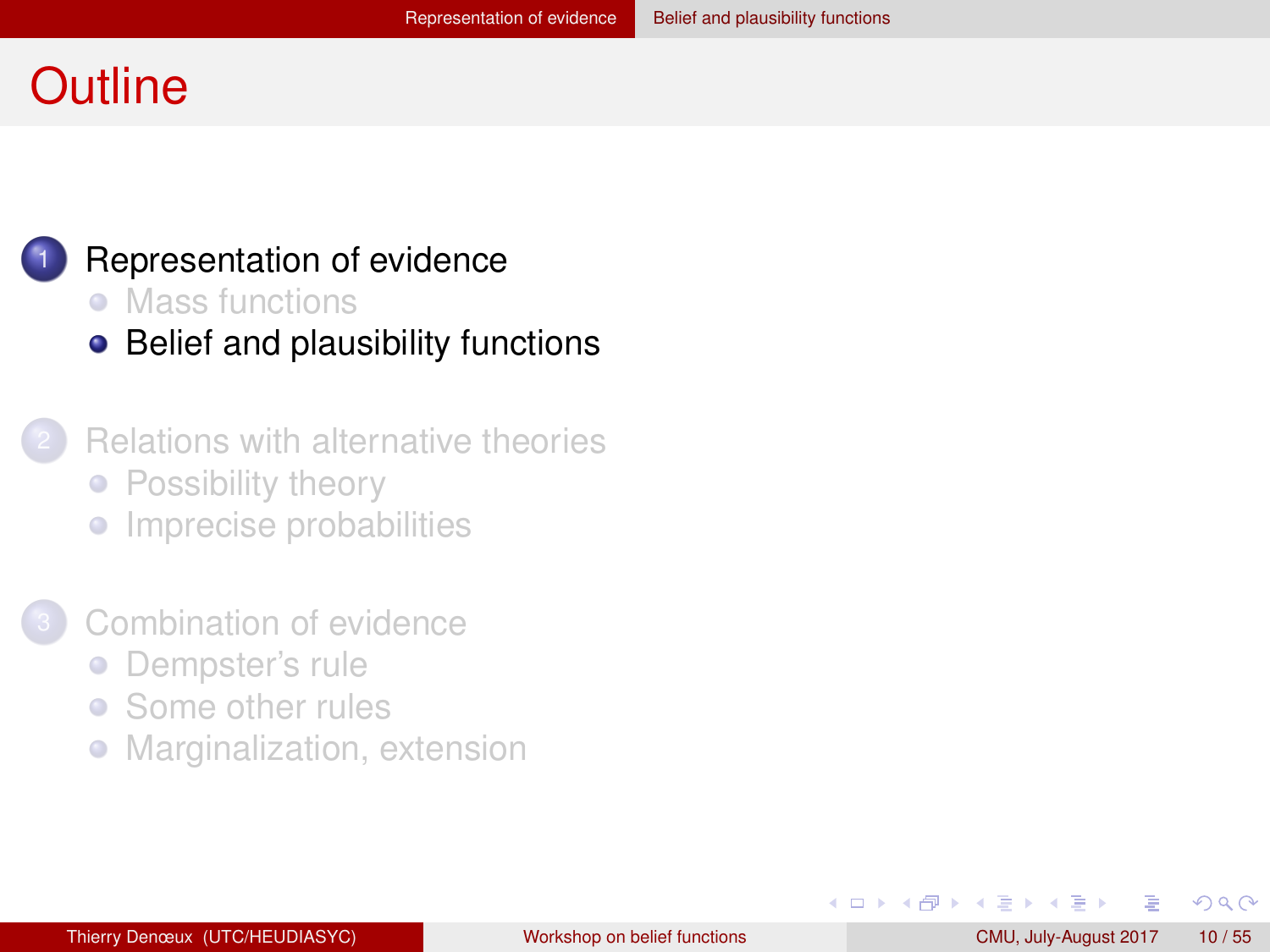#### <span id="page-10-0"></span>Degrees of support and consistency

- Let *m* be a normalized mass function on Ω induced by a source  $(S, 2^S, P, \Gamma).$
- Let *A* be a subset of Ω.
- One may ask:
	- 1 To what extent does the evidence support the proposition  $\omega \in A$ ?
	- <sup>2</sup> To what extent is the evidence consistent with this proposition?



 $QQ$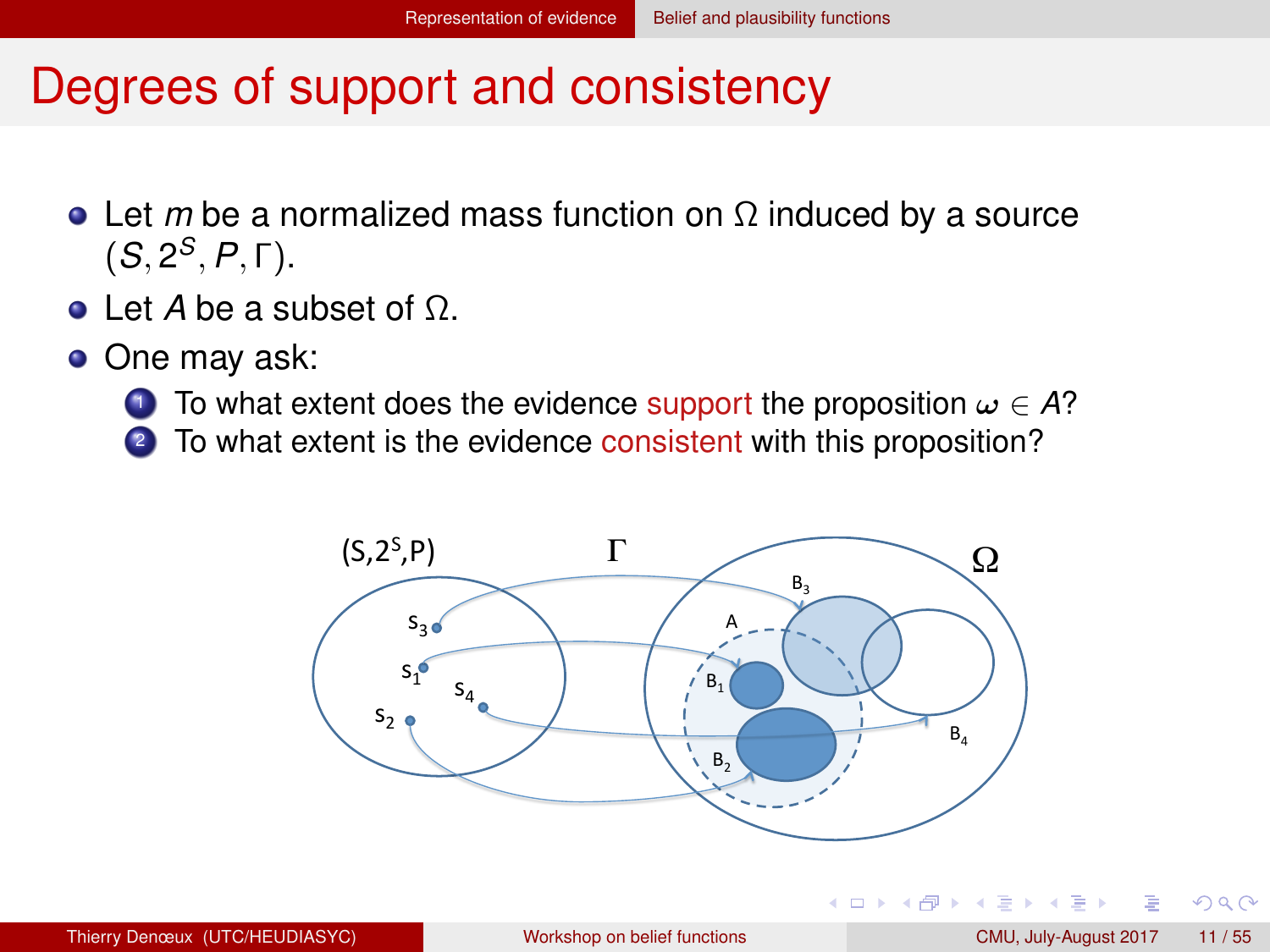#### <span id="page-11-0"></span>Belief function

Definition and interpretation

• For any  $A \subseteq \Omega$ , the probability that the evidence implies (supports) the proposition  $X \in A$  is

$$
Bel(A) = P({S \in S | \Gamma(s) \subseteq A}) = \sum_{B \subseteq A} m(B).
$$



• The function  $Bel : A \rightarrow Bel(A)$  is called a belief function.

 $QQ$ 

メロトメ 伊 トメ ミトメ ミト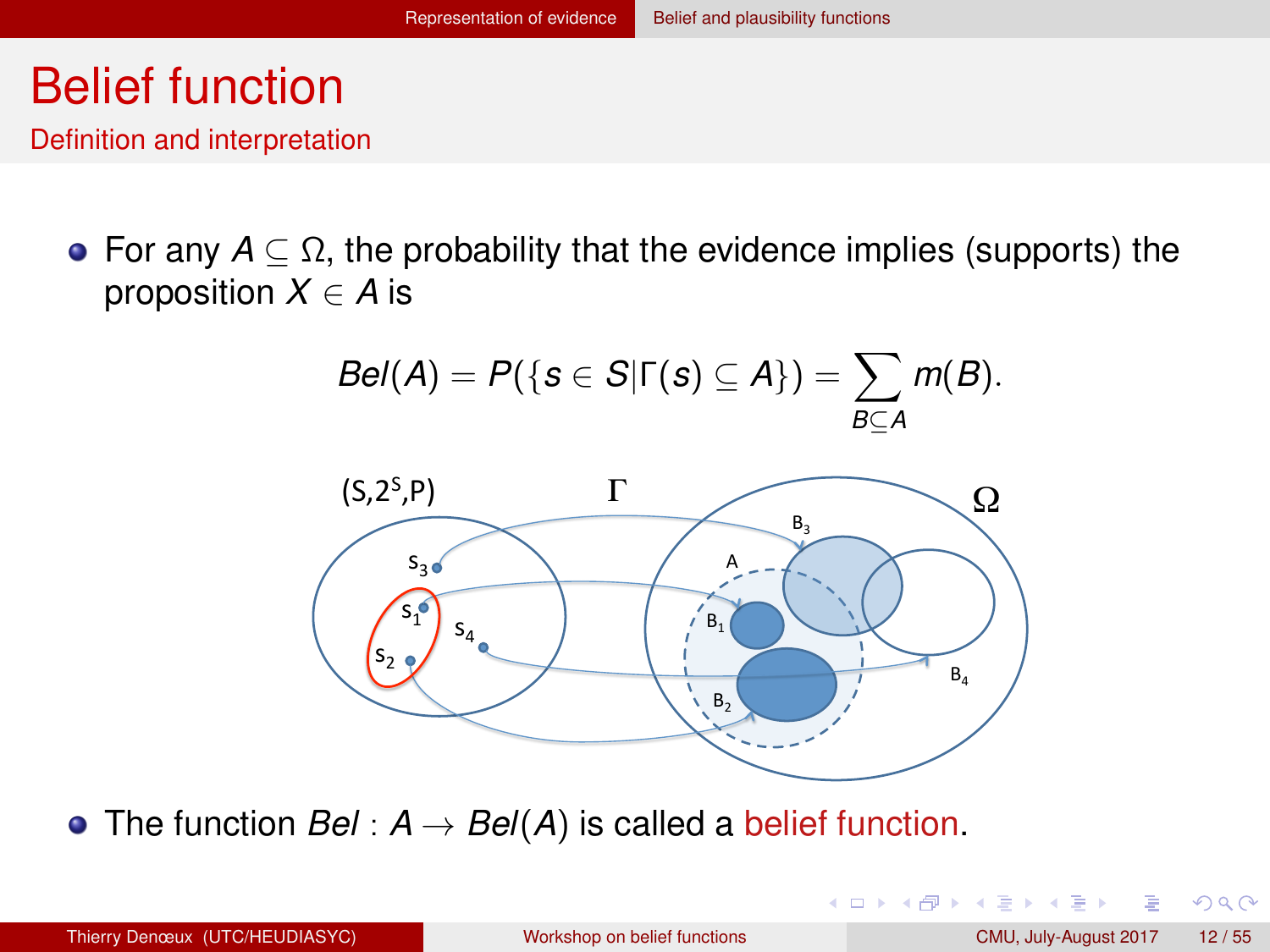## <span id="page-12-0"></span>Plausibility function

• The probability that the evidence is consistent with (does not contradict) the proposition  $X \in A$ 

$$
Pl(A) = P(\{s \in S | \Gamma(s) \cap A \neq \emptyset\}) = \sum_{B \cap A \neq \emptyset} m(B) = 1 - Bel(\overline{A})
$$



- The function  $PI: A \rightarrow PI(A)$  is called a plausibility function.
- The function  $\mathsf{p}$ *l* :  $\omega \to \mathsf{Pl}(\{\omega\})$  is called a contour function.

 $QQ$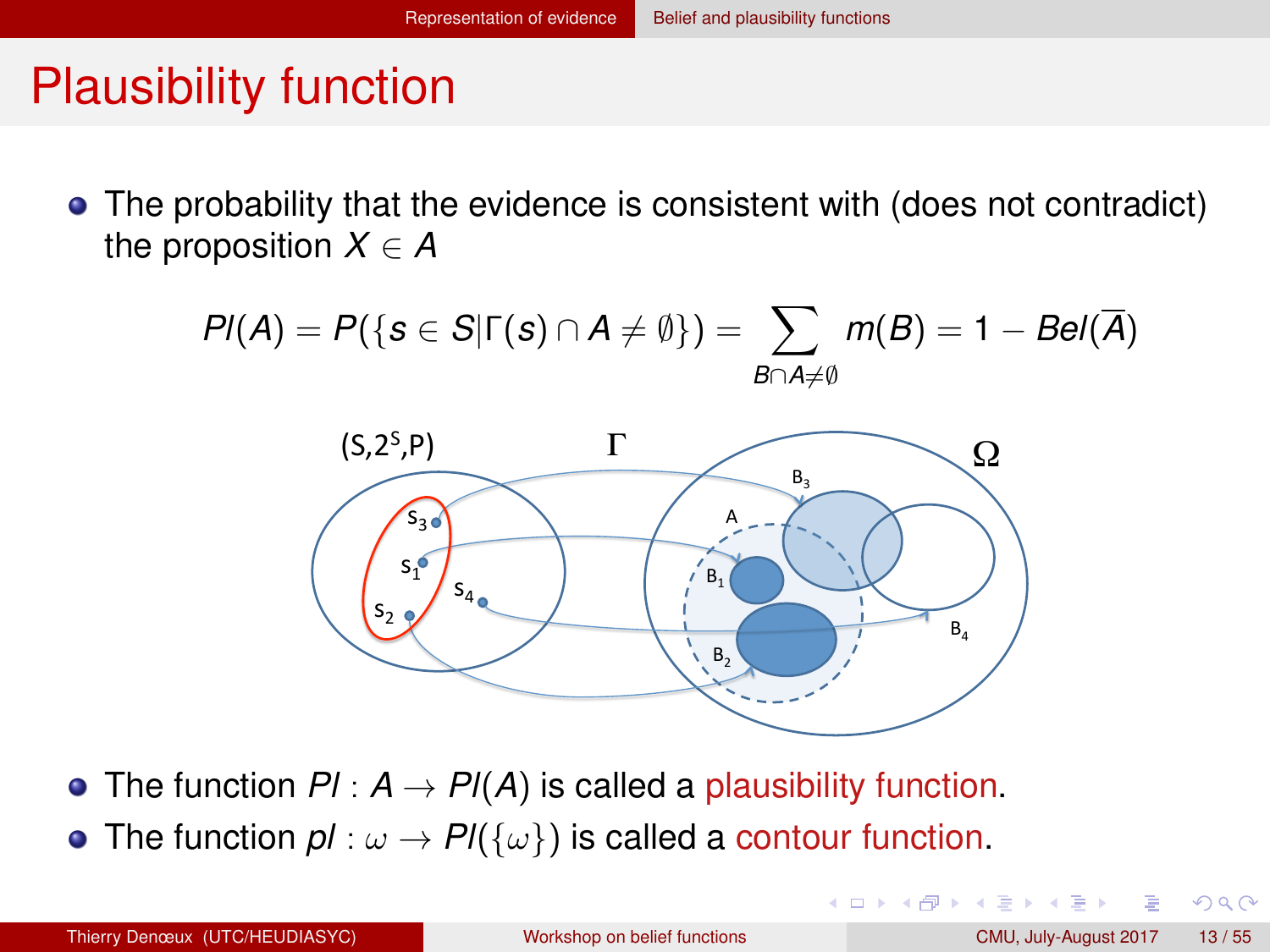#### <span id="page-13-0"></span>Two-dimensional representation

- The uncertainty about a proposition *A* is represented by two numbers: *Bel*(*A*) and *Pl*(*A*), with *Bel*(*A*)  $\lt$  *Pl*(*A*)
- The intervals  $[Bel(A), Pl(A)]$  have maximum length when  $m = m<sub>2</sub>$  is vacuous: then,  $Bel(A) = 0$  for all  $A \neq \Omega$ , and  $Pl(A) = 1$  for all  $A \neq \emptyset$ .
- The intervals [*Bel*(*A*), *Pl*(*A*)] have minimum length when *m* is Bayesian. Then,  $Bel(A) = Pl(A)$  for all A, and *Bel* is a probability measure.

 $QQ$ 

イロト イ母 トイラ トイラトー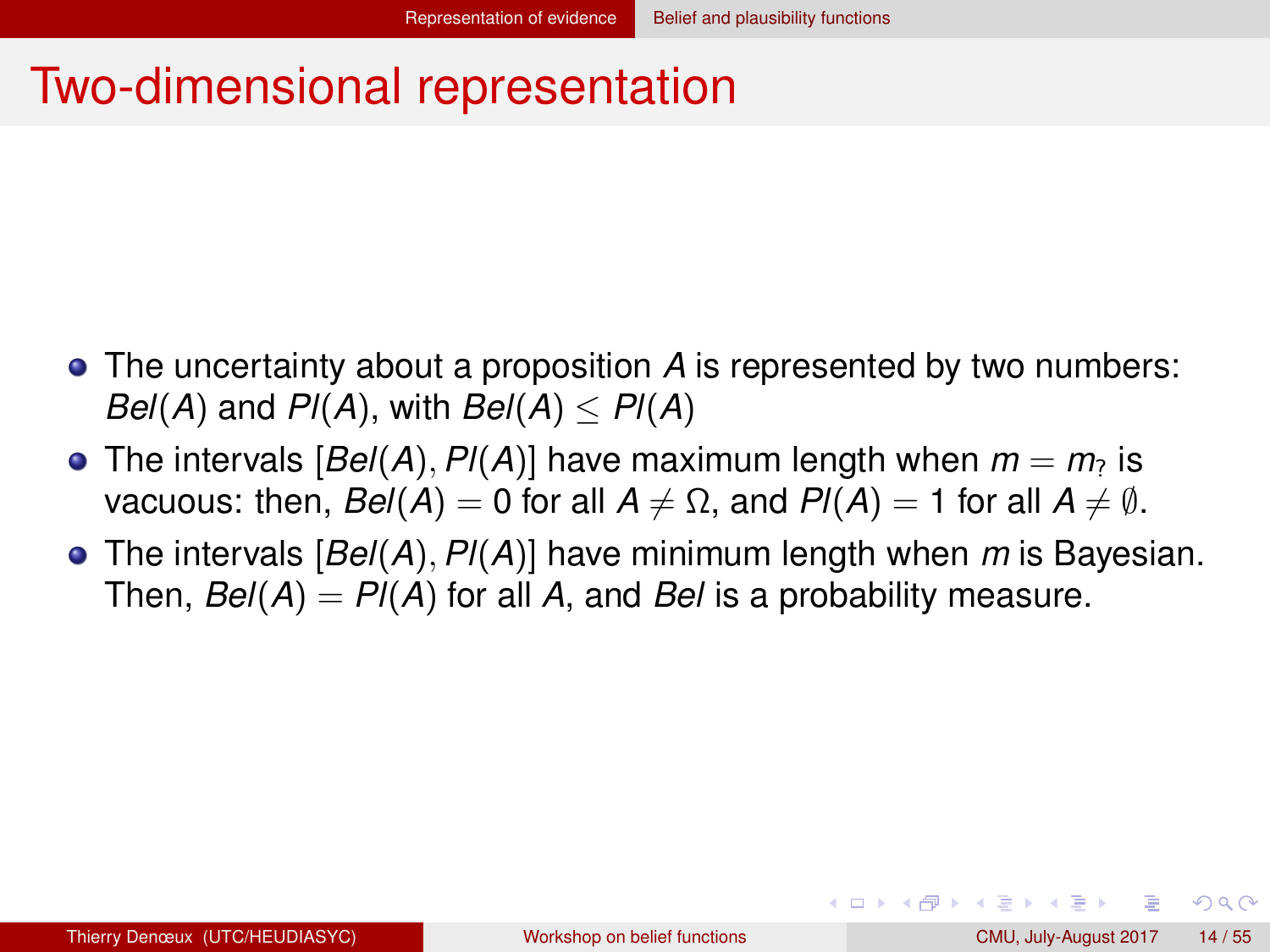#### <span id="page-14-0"></span>Broken sensor example

From

$$
m(A)=0.9, \quad m(\Omega)=0.1
$$

we get

$$
Bel(A) = m(A) = 0.9, \quad Pl(A) = m(A) + m(\Omega) = 1
$$

$$
Bel(\overline{A}) = 0, \quad Pl(\overline{A}) = m(\Omega) = 0.1
$$

$$
Bel(\Omega) = Pl(\Omega) = 1
$$

**.** We observe that

$$
Bel(A \cup \overline{A}) \ge Bel(A) + Bel(\overline{A})
$$
  

$$
Pl(A \cup \overline{A}) \le Pl(A) + Pl(\overline{A})
$$

*Bel* and *Pl* are non additive measures.

Þ

 $2Q$ 

K ロ ⊁ K 倒 ≯ K 走 ⊁ K 走 ⊁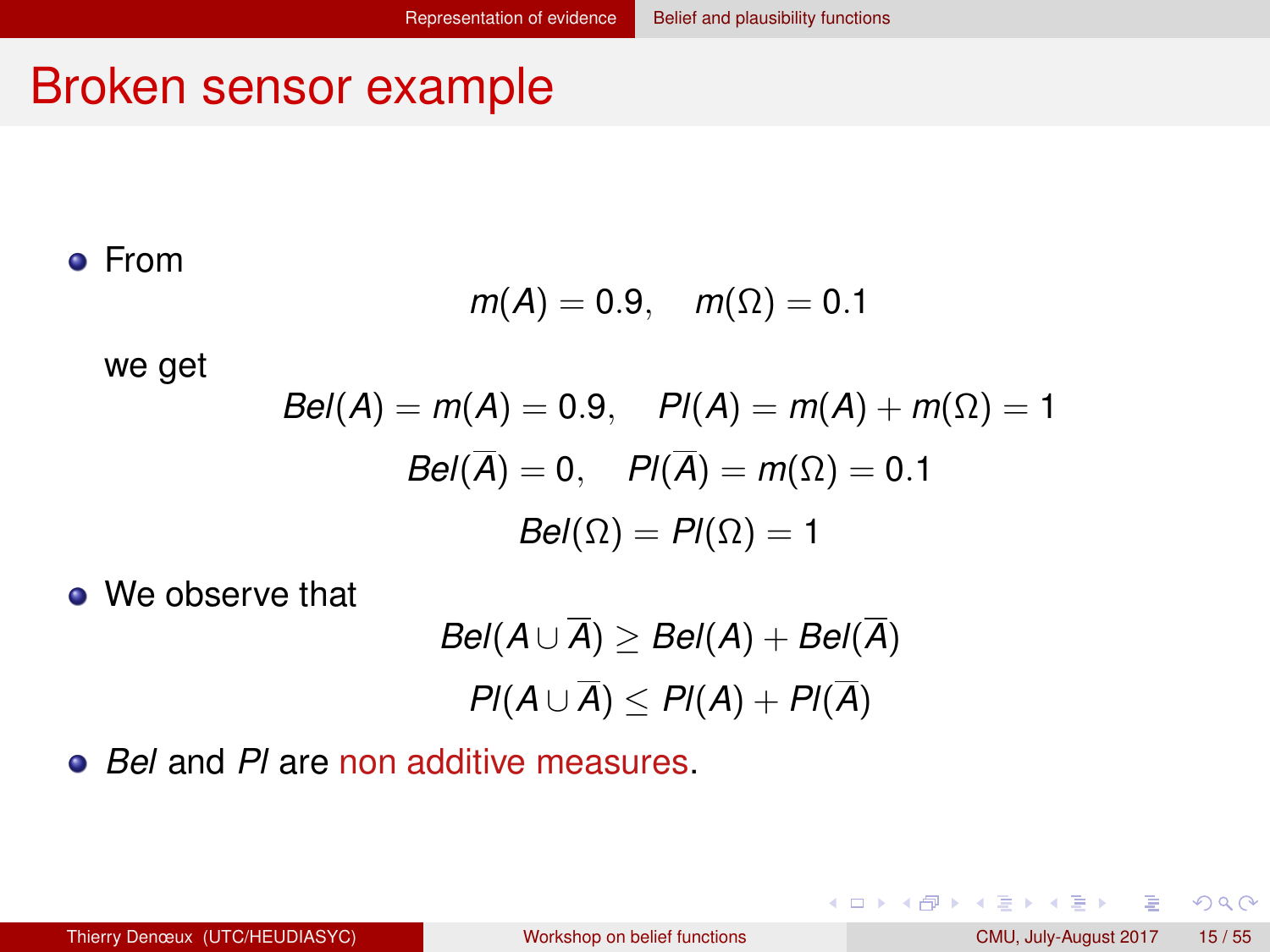#### <span id="page-15-0"></span>Characterization of belief functions

Function  $Bel: 2^{\Omega} \rightarrow [0,1]$  is a completely monotone capacity: it verifies  $Bel(\emptyset) = 0$ ,  $Bel(\Omega) = 1$  and

$$
Bel\left(\bigcup_{i=1}^k A_i\right) \geq \sum_{\emptyset \neq l \subseteq \{1,\dots,k\}} (-1)^{|l|+1} Bel\left(\bigcap_{i \in I} A_i\right).
$$

for any  $k \geq 2$  and for any family  $A_1, \ldots, A_k$  in  $2^{\Omega}$ .

Conversely, to any completely monotone capacity *Bel* corresponds a unique mass function *m* such that:

$$
m(A)=\sum_{\emptyset\neq B\subseteq A}(-1)^{|A|-|B|}Bel(B),\quad \forall A\subseteq \Omega.
$$

 $QQQ$ 

イロト イ押 トイヨ トイヨ トーヨ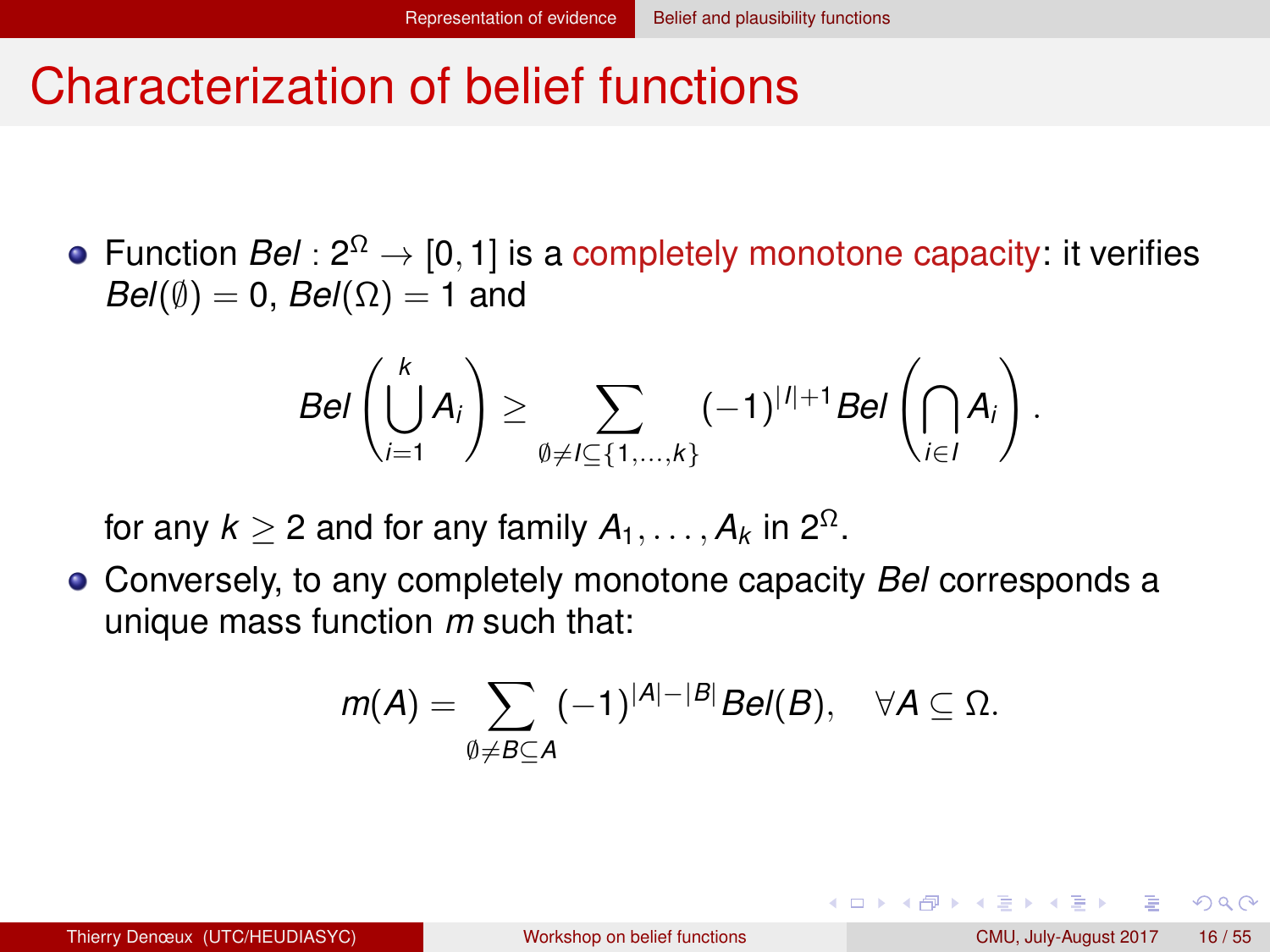#### <span id="page-16-0"></span>Relations between *m*, *Bel* et *Pl*

- Let *m* be a mass function, *Bel* and *Pl* the corresponding belief and plausibility functions
- **•** For all  $A \subseteq \Omega$ ,

$$
Bel(A) = 1 - Pl(\overline{A})
$$

$$
m(A) = \sum_{\emptyset \neq B \subseteq A} (-1)^{|A| - |B|} Bel(B)
$$

$$
m(A) = \sum_{B \subseteq A} (-1)^{|A| - |B| + 1} Pl(\overline{B})
$$

- *m*, *Bel* et *Pl* are thus three equivalent representations of
	- a piece of evidence or, equivalently
	- a state of belief induced by this evidence

 $QQQ$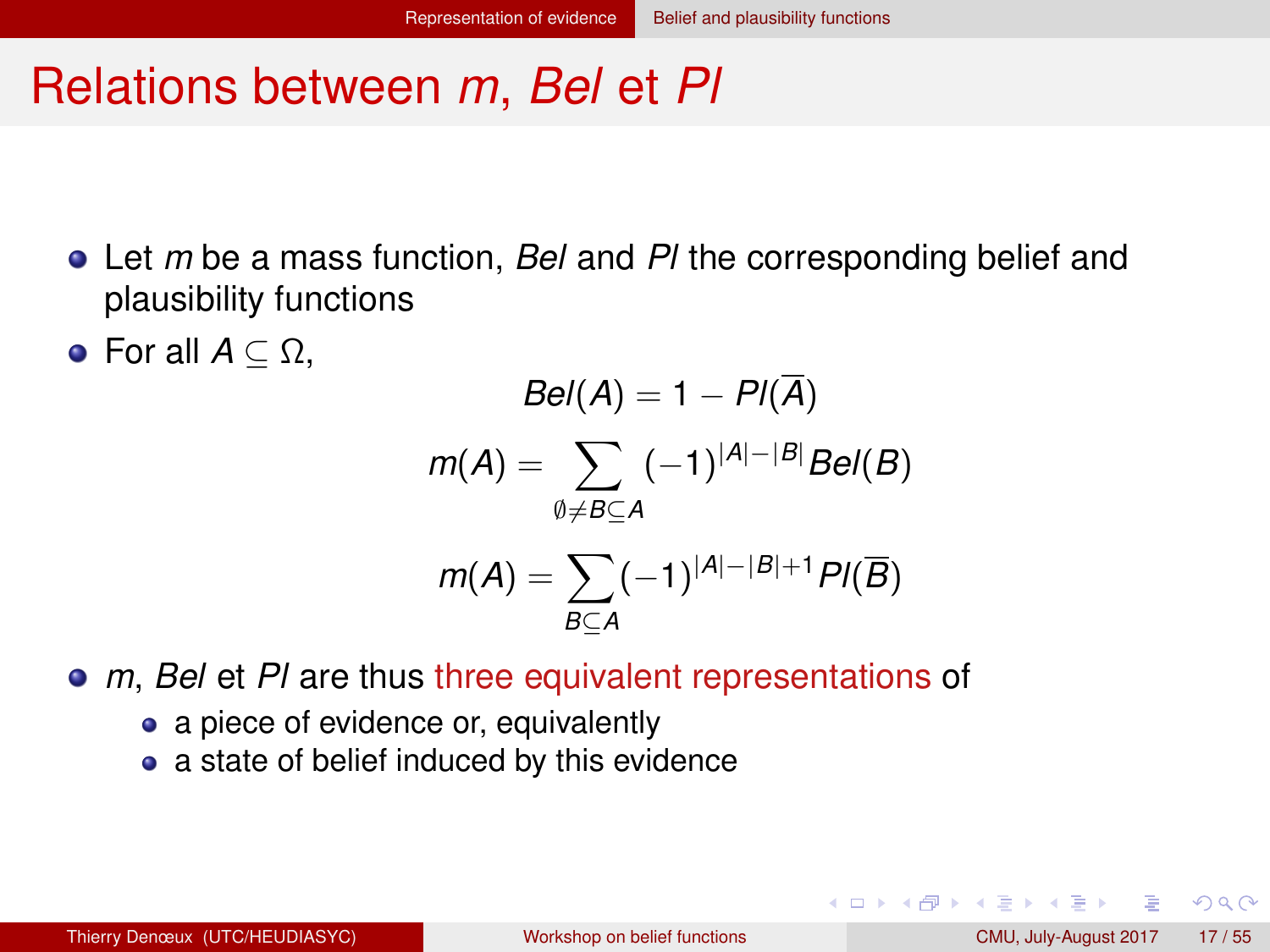#### <span id="page-17-0"></span>**Outline**



- [Mass functions](#page-3-0)
- [Belief and plausibility functions](#page-9-0)

#### **[Relations with alternative theories](#page-17-0)**

- [Possibility theory](#page-18-0)
- **•** [Imprecise probabilities](#page-23-0)

#### [Combination of evidence](#page-30-0)

- [Dempster's rule](#page-31-0)  $\bullet$
- [Some other rules](#page-43-0)  $\bullet$
- [Marginalization, extension](#page-50-0)  $\bullet$

4 B F 4 B F

 $QQ$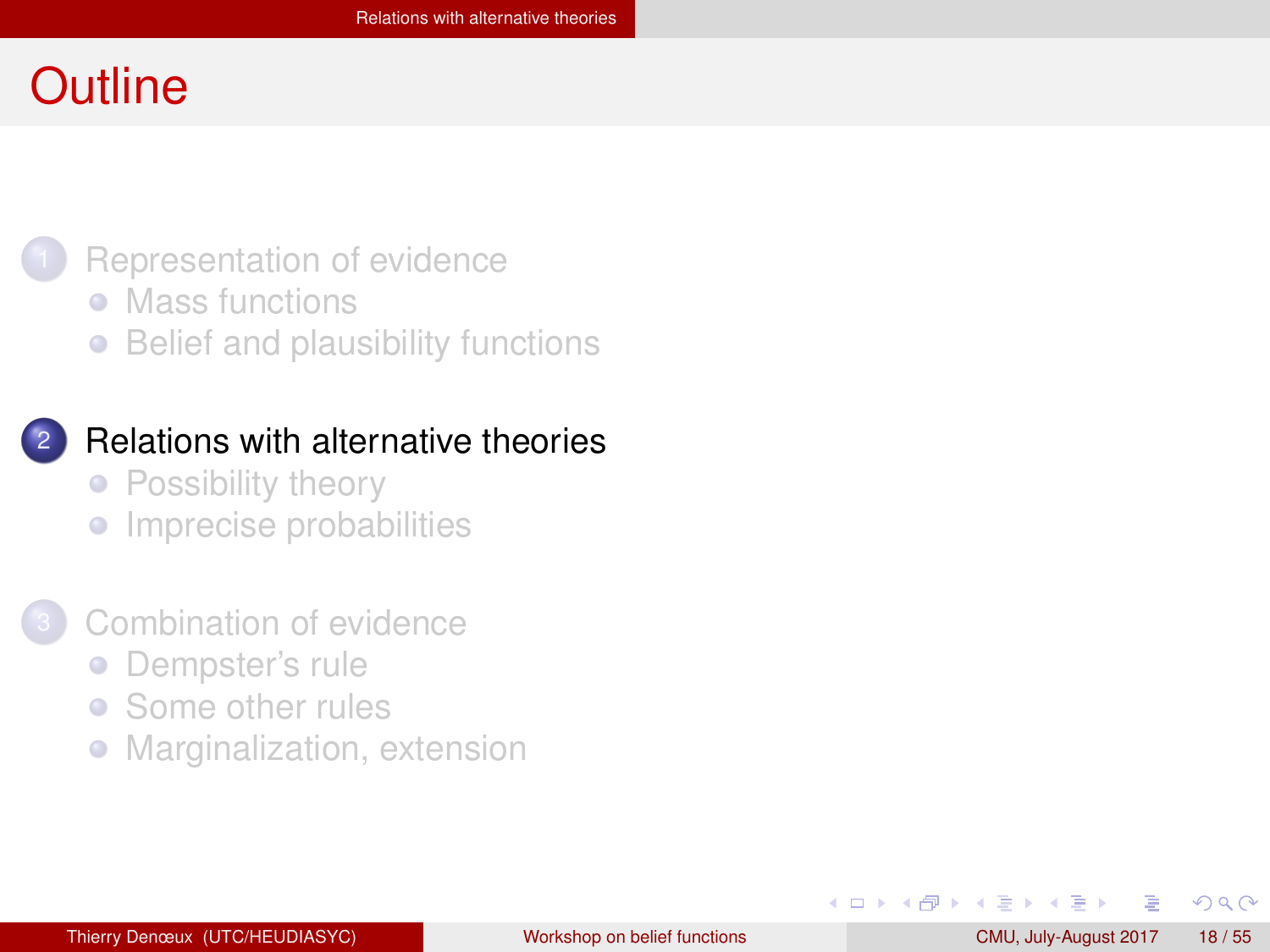#### <span id="page-18-0"></span>**Outline**



- [Mass functions](#page-3-0)
- [Belief and plausibility functions](#page-9-0)  $\bullet$
- **[Relations with alternative theories](#page-17-0)** • [Possibility theory](#page-18-0)
	- **•** [Imprecise probabilities](#page-23-0)
- [Combination of evidence](#page-30-0)
	- [Dempster's rule](#page-31-0)  $\bullet$
	- [Some other rules](#page-43-0)  $\bullet$
	- [Marginalization, extension](#page-50-0)  $\bullet$

4 B F 4 B F

 $QQ$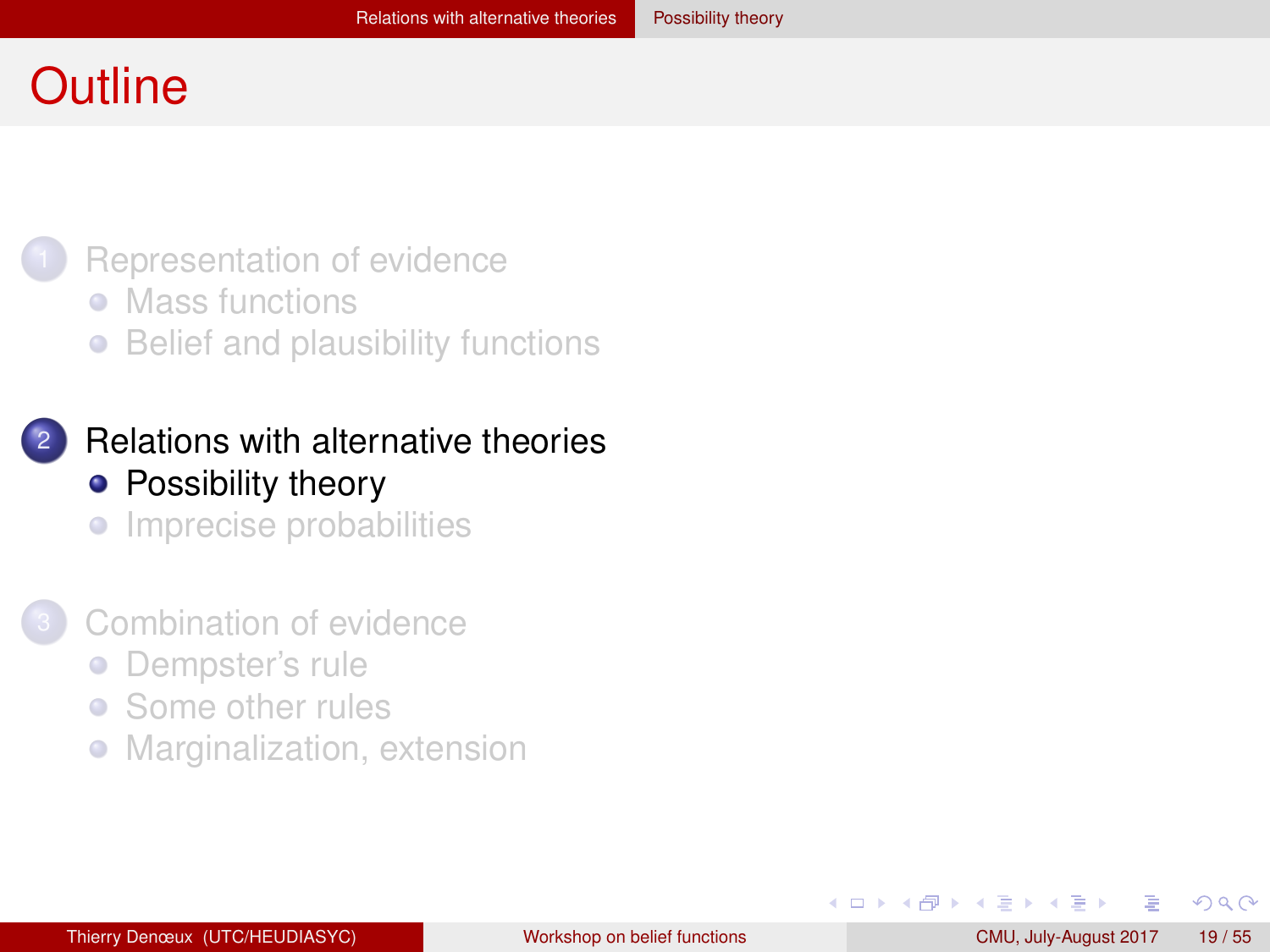## <span id="page-19-0"></span>Consonant belief function

- When the focal sets of  $m$  are nested:  $A_1 \subset A_2 \subset \ldots \subset A_r, \, m$  is said to be consonant
- The following relations then hold, for all  $A, B \subset \Omega$ ,

$$
PI(A \cup B) = \max (PI(A), PI(B))
$$

 $Bel(A \cap B) = min(Bel(A), Bel(B))$ 

*Pl* is this a possibility measure, and *Bel* is the dual necessity measure

 $QQQ$ 

イロト イ母 トイラト イラト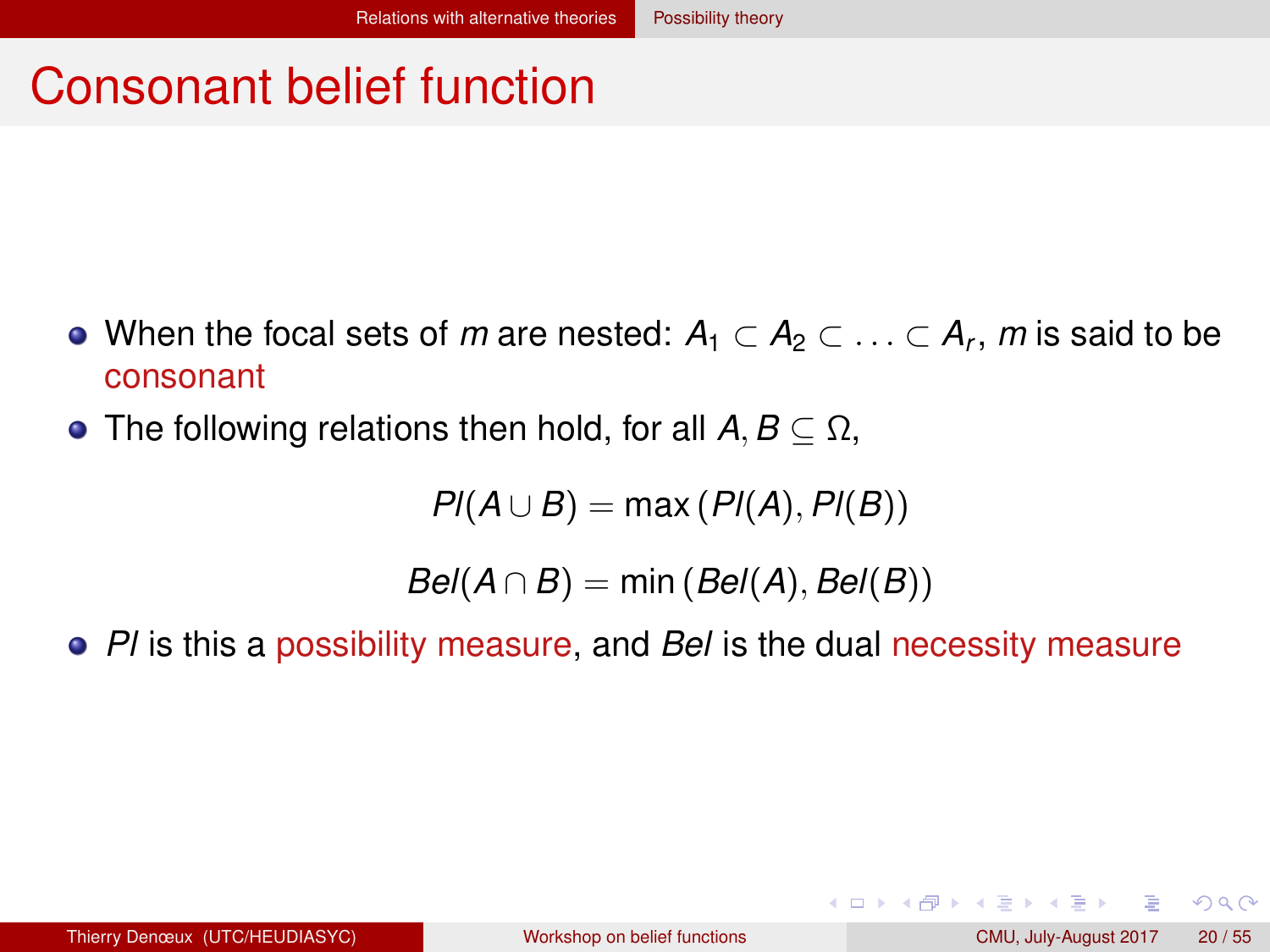#### <span id="page-20-0"></span>Contour function

The contour function of a belief function *Bel* is defined by

$$
pl(\omega) = Pl(\{\omega\}), \quad \forall \omega \in \Omega
$$

When *Bel* is consonant, it can be recovered from its contour function,

$$
Pl(A)=\max_{\omega\in A}pl(\omega).
$$

- The contour function is then a possibility distribution
- The theory of belief function can thus be considered as more expressive than possibility theory

 $QQ$ 

イロト イ母 トイラト イラト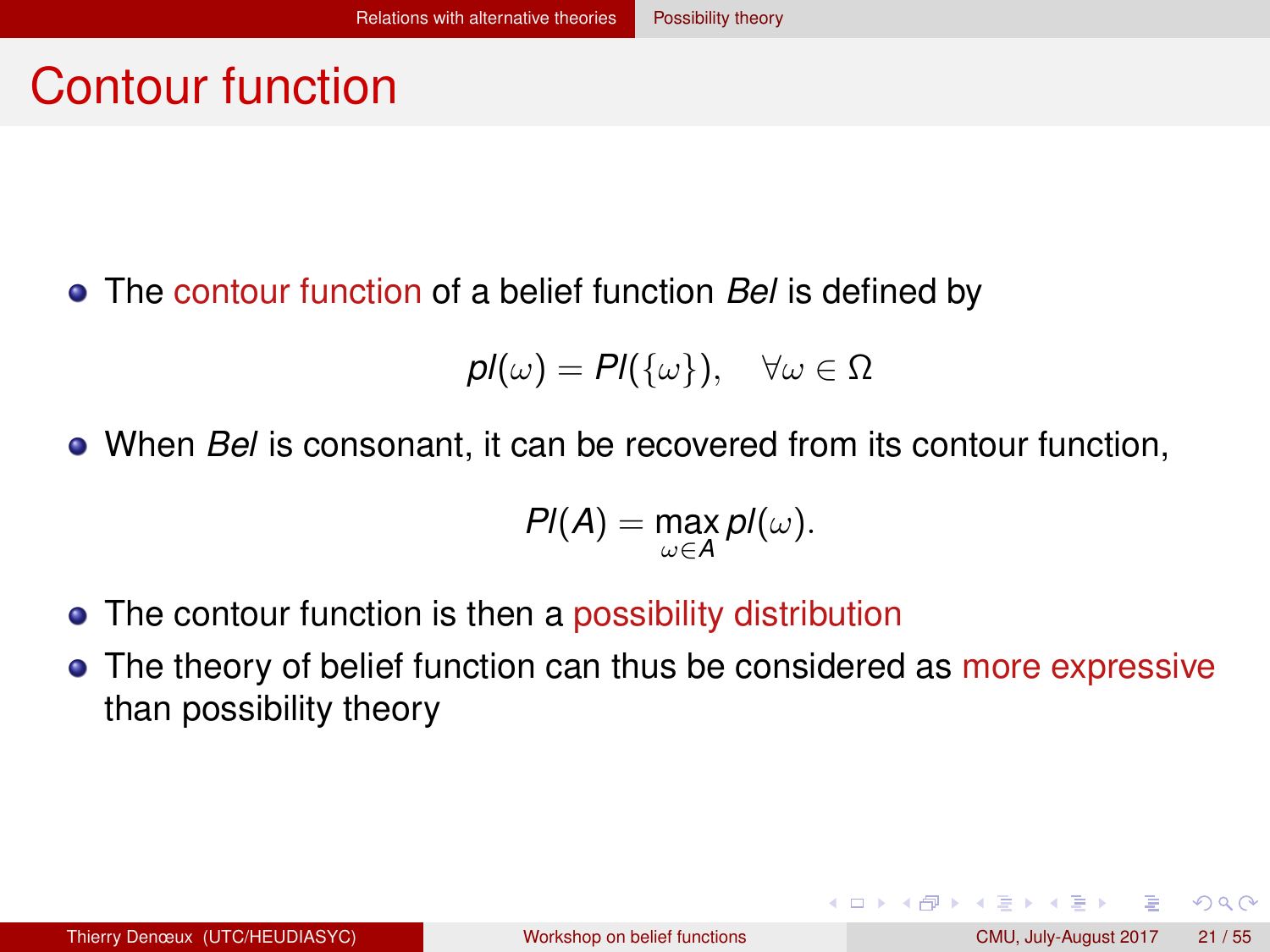#### <span id="page-21-0"></span>From the contour function to the mass function

• Let *pl* be a contour on the frame  $\Omega = {\omega_1, \ldots, \omega_n}$ , with elements arranged by decreasing order of plausibility, i.e.,

$$
1 = pl(\omega_1) \geq pl(\omega_2) \geq \ldots \geq pl(\omega_n),
$$

and let  $A_i$  denote the set  $\{\omega_1, \ldots, \omega_i\}$ , for  $1 \le i \le n$ .

Then, the corresponding mass function *m* is

$$
m(A_i) = pl(\omega_i) - pl(\omega_{i+1}), \quad 1 \leq i \leq n-1,
$$
  

$$
m(\Omega) = pl(\omega_n).
$$

 $QQQ$ 

イロト イ押ト イヨト イヨト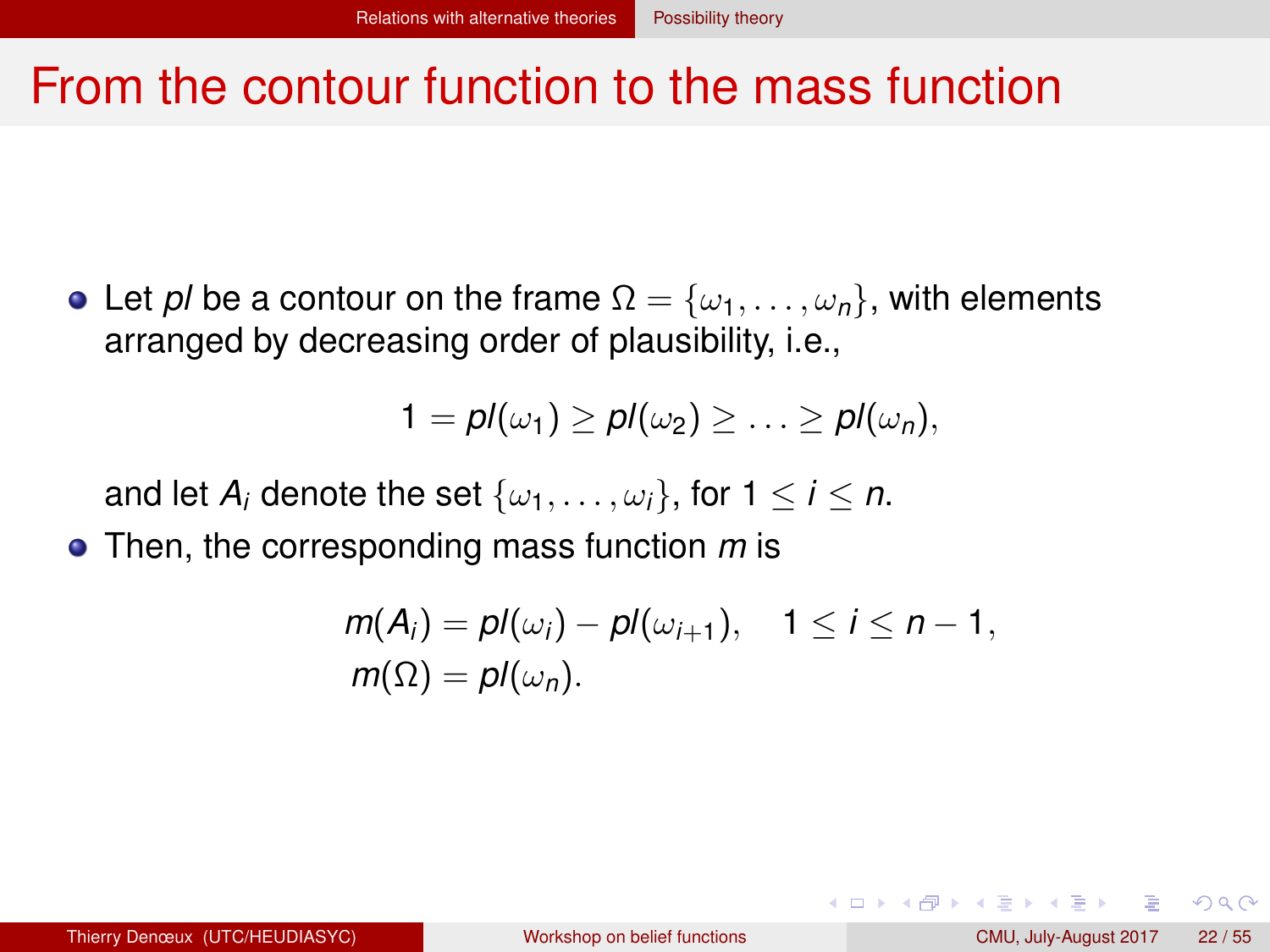#### <span id="page-22-0"></span>Example

Consider, for instance, the following contour distribution defined on the frame  $\Omega = \{a, b, c, d\}$ :

|                      | a | n. | C              | d   |
|----------------------|---|----|----------------|-----|
| $pl(\omega)$ 0.3 0.5 |   |    | $\blacksquare$ | 0 7 |

• The corresponding mass function is

$$
m({c}) = 1 - 0.7 = 0.3
$$
  
\n
$$
m({c, d}) = 0.7 - 0.5 = 0.2
$$
  
\n
$$
m({c, d, b}) = 0.5 - 0.3 = 0.2
$$
  
\n
$$
m({c, d, b, a}) = 0.3.
$$

 $QQQ$ 

イロト イ母 トイラト イラト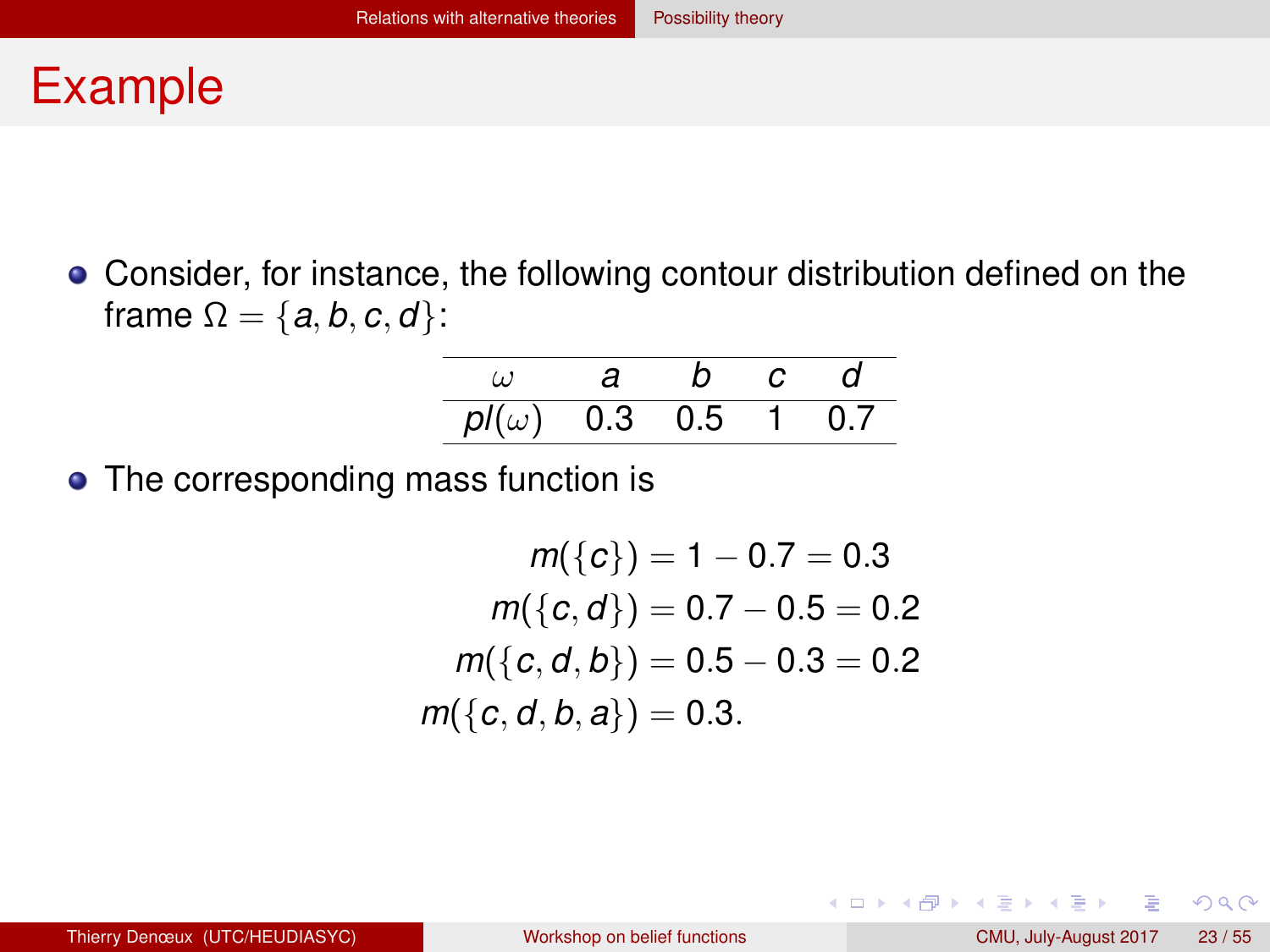#### <span id="page-23-0"></span>**Outline**

#### [Representation of evidence](#page-2-0)

- [Mass functions](#page-3-0)
- [Belief and plausibility functions](#page-9-0)  $\bullet$
- **[Relations with alternative theories](#page-17-0)** • [Possibility theory](#page-18-0)
	- [Imprecise probabilities](#page-23-0)

#### [Combination of evidence](#page-30-0)

- [Dempster's rule](#page-31-0)  $\bullet$
- [Some other rules](#page-43-0)  $\bullet$
- [Marginalization, extension](#page-50-0)  $\bullet$

 $QQ$ 

化重新润滑脂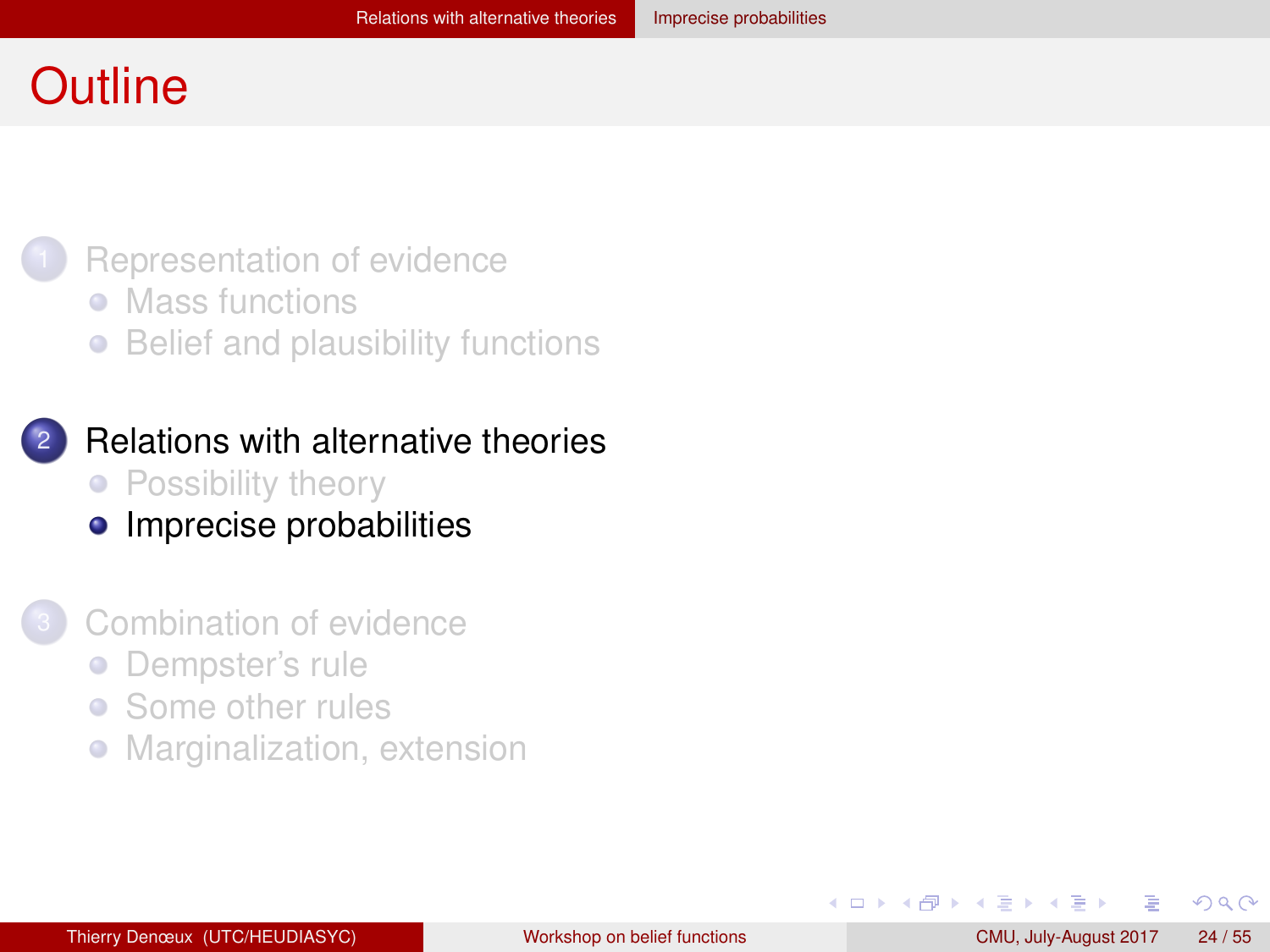#### <span id="page-24-0"></span>Credal set

A probability measure *P* on Ω is said to be compatible with *Bel* if

 $Bel(A) \leq P(A)$ 

for all  $A \subset \Omega$ 

- **•** Equivalently,  $P(A) \leq P(A)$  for all  $A \subseteq \Omega$
- The set P(*Bel*) of probability measures compatible with *Bel* is called the credal set of *Bel*

$$
\mathcal{P}(Bel) = \{P : \forall A \subseteq \Omega, Bel(A) \leq P(A)\}
$$

 $QQQ$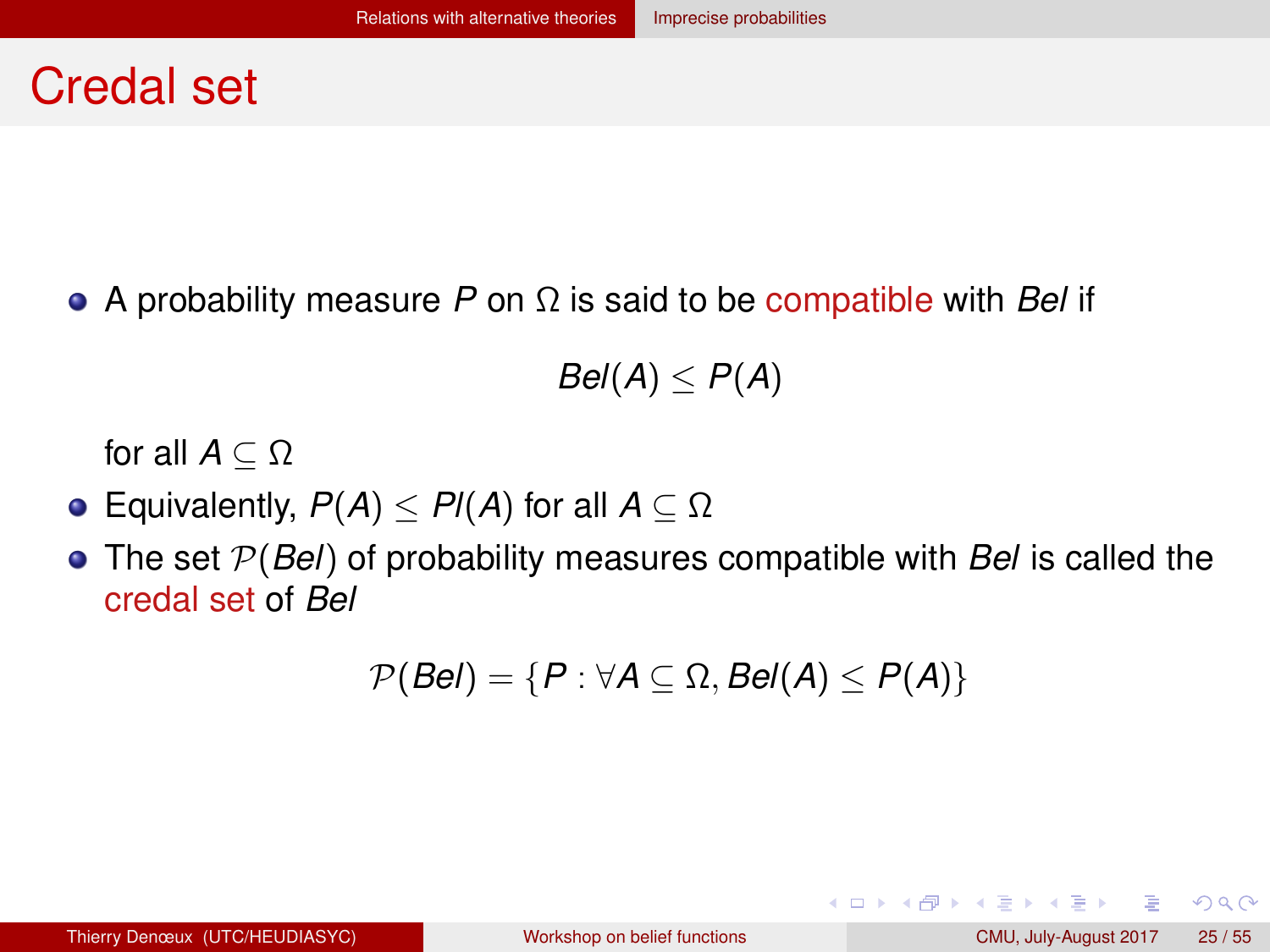## <span id="page-25-0"></span>Construction of P(*Bel*)

- An arbitrary element of P(*Bel*) can be obtained by distributing each mass *m*(*A*) among the elements of *A*.
- More precisely, let  $\alpha(\omega, A)$  be the fraction of  $m(A)$  allocated to the element  $\omega$ . (Function  $\alpha$  is called an allocation of probability.) We have

$$
\sum_{\omega \in A} \alpha(\omega, A) = m(A).
$$

**•** By summing up the numbers  $\alpha(\omega, A)$  for each  $\omega$ , we get a probability mass function on Ω,

$$
p_\alpha(\omega)=\sum_{\mathcal{A}\ni\omega}\alpha(\omega,\mathcal{A}).
$$

**o** It can be verified that

$$
P_{\alpha}(A)=\sum_{\omega\in A}p_{\alpha}(\omega)\geq Bel(A),
$$

for all  $A \subset \Omega$ .

 $\Omega$ 

イロト イ母ト イヨト イヨト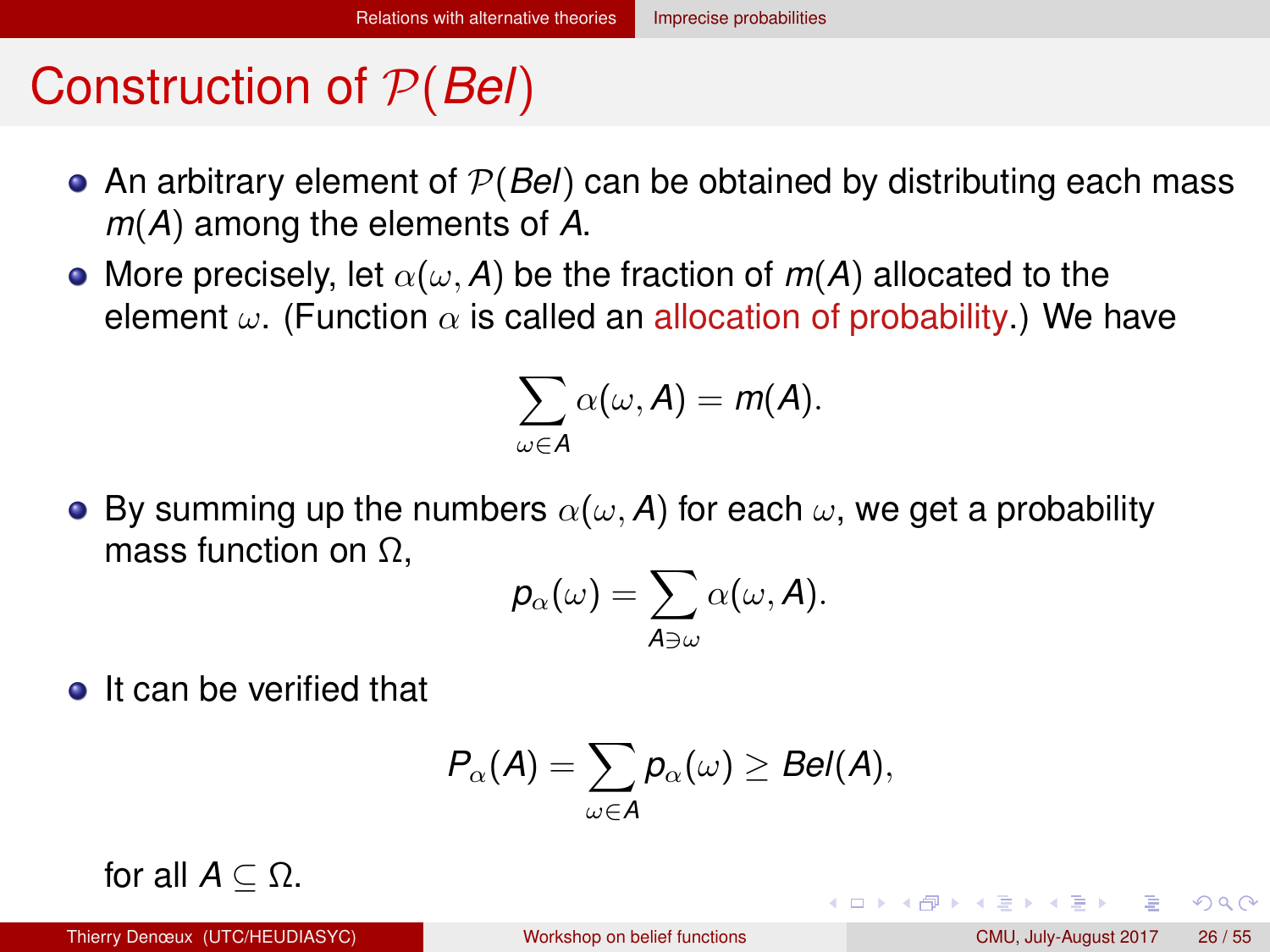#### <span id="page-26-0"></span>Belief functions are coherent lower probabilities

- It can be shown (Dempster, 1967) that any element of the credal set P(*Bel*) can be obtained in that way.
- Furthermore, the bounds in the inequalities  $Bel(A) \leq P(A)$  and  $P(A) \leq P(A)$  are attained. We thus have, for all  $A \subseteq \Omega$ ,

$$
Bel(A) = \min_{P \in \mathcal{P}(Bel)} P(A)
$$

$$
PI(A) = \max_{P \in \mathcal{P}(Bel)} P(A)
$$

- We say that *Bel* is a coherent lower probability.
- Not all lower envelopes of sets of probability measures are belief functions!

 $QQQ$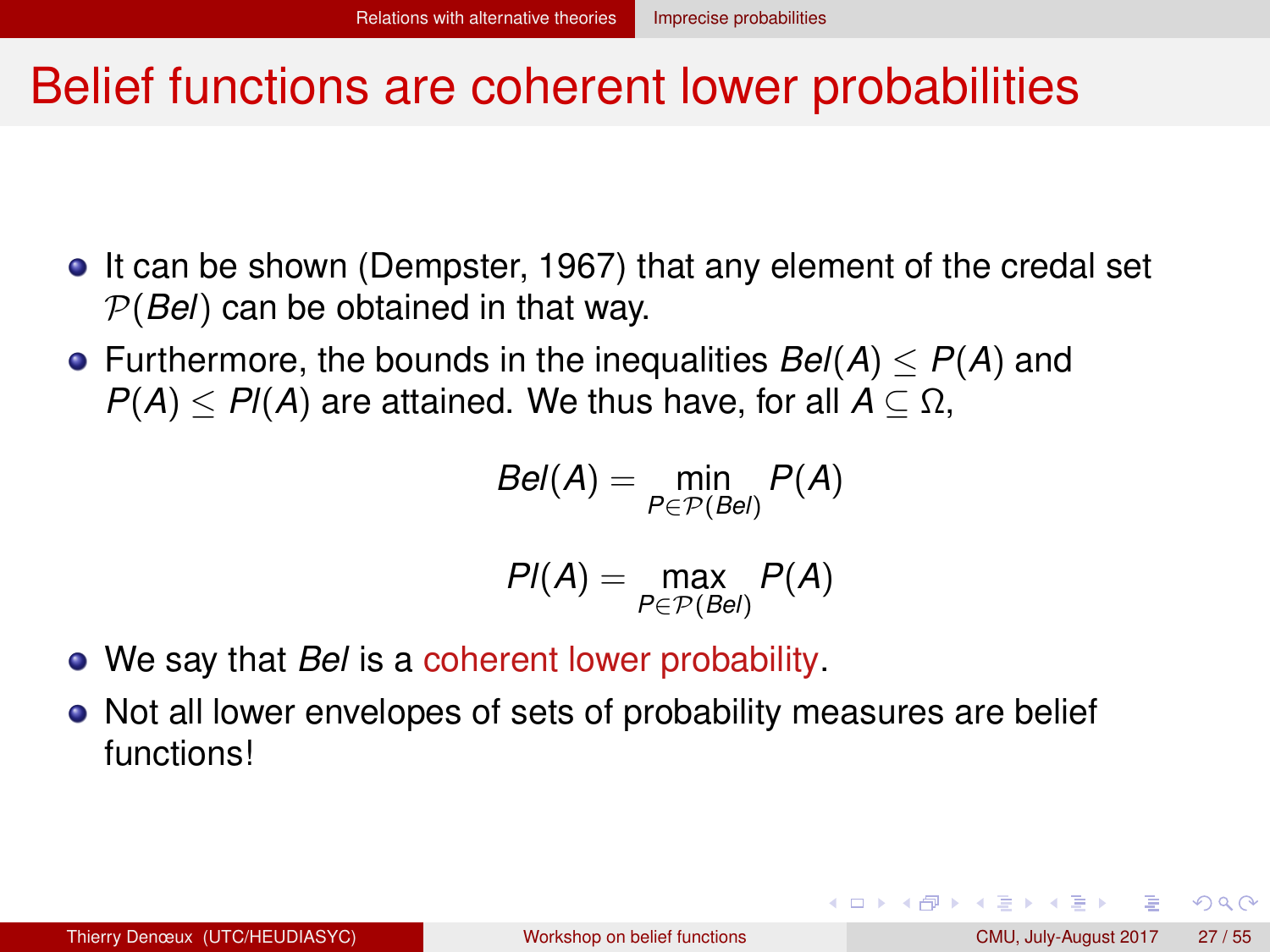### <span id="page-27-0"></span>A counterexample

- Suppose a fair coin is tossed twice, in such a way that the outcome of the second toss may depend on the outcome of the first toss.
- The outcome of the experiment can be denoted by  $\Omega = \{(H, H), (H, T), (T, H), (T, T)\}.$
- Let  $H_1 = \{(H, H), (H, T)\}$  and  $H_2 = \{(H, H), (T, H)\}$  the events that we get Heads in the first and second toss, respectively.
- Let P be the set of probability measures on  $\Omega$  which assign  $P(H_1) = P(H_2) = 1/2$  and have an arbitrary degree of dependence between tosses.
- Let *P*<sup>∗</sup> be the lower envelope of P.

 $\Omega$ 

イロト イ押 トイヨ トイヨ トーヨ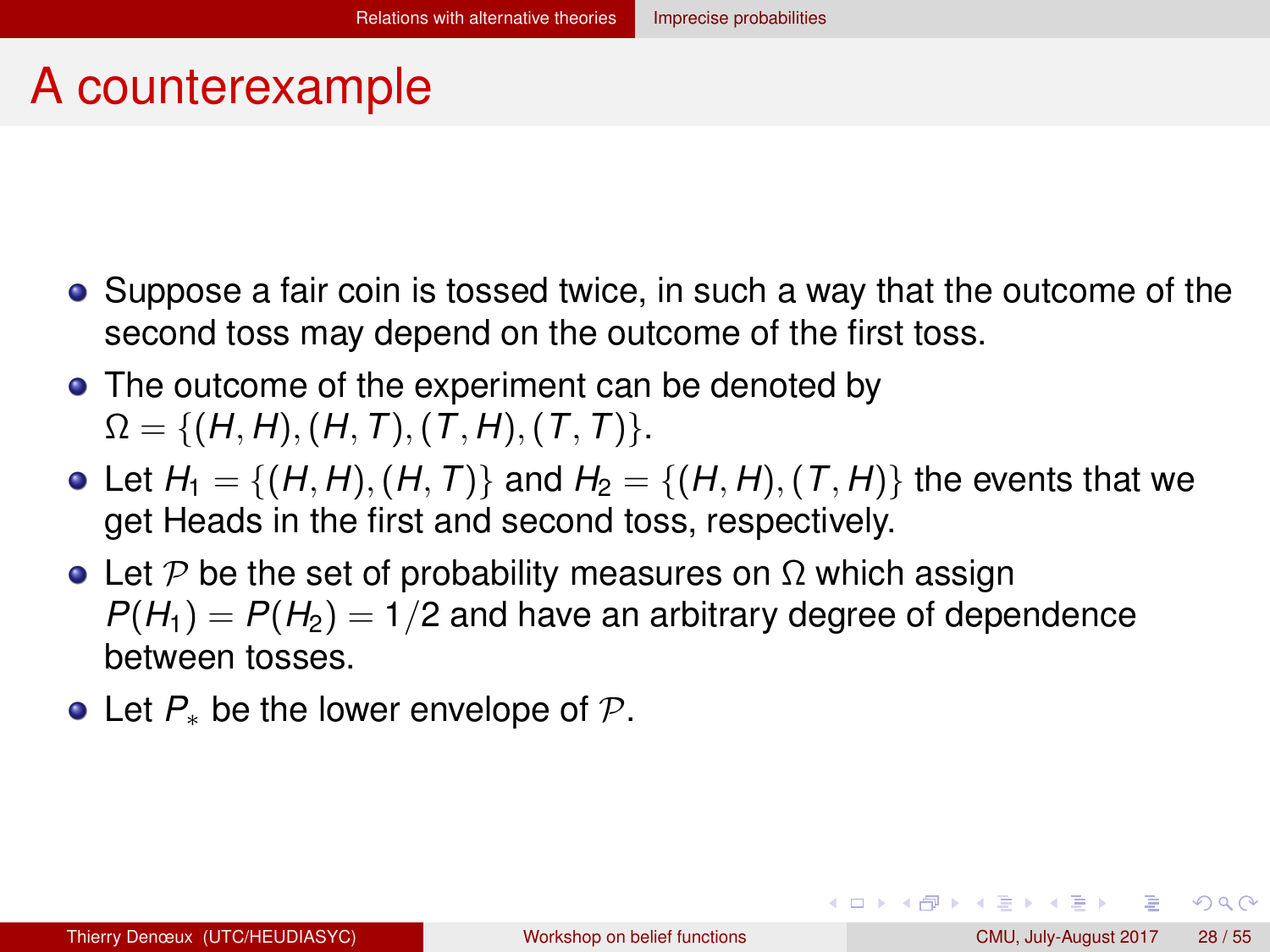#### <span id="page-28-0"></span>A counterexample – continued

- $\bullet$  It is clear that  $P_*(H_1) = 1/2$ ,  $P_*(H_2) = 1/2$  and  $P_*(H_1 \cap H_2) = 0$  (as the occurrence Heads in the first toss may never lead to getting Heads in the second toss).
- Now, in the case of complete positive dependence, *P*(*H*<sub>1</sub> ∪ *H*<sub>2</sub>) = *P*(*H*<sub>1</sub>) = 1/2, hence  $P_*(H_1 \cup H_2)$  ≤ 1/2.
- **•** We thus have

$$
P_*(H_1\cup H_2)
$$

which violates the complete monotonicity condition for  $k = 2$ .

 $QQQ$ 

イロト イ押 トイヨ トイヨ トーヨ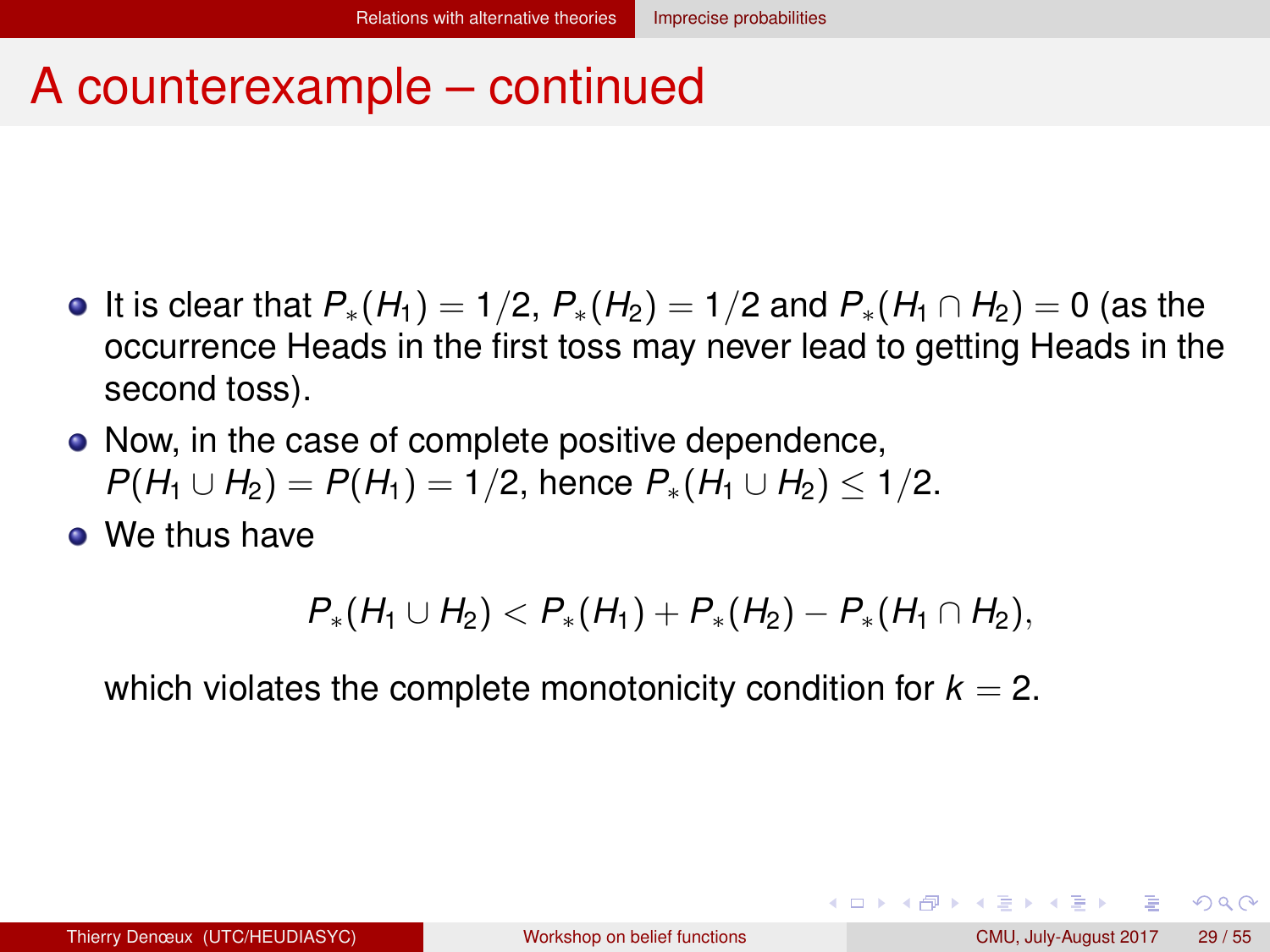#### <span id="page-29-0"></span>Two different theories

- Mathematically, the notion of coherent lower probability is thus more general than that of belief function.
- However, the definition of the credal set associated with a belief function is purely formal, as these probabilities have no particular interpretation in our framework.
- The theory of belief functions is not a theory of imprecise probabilities.

 $QQ$ 

イロト イ母 トイラト イラト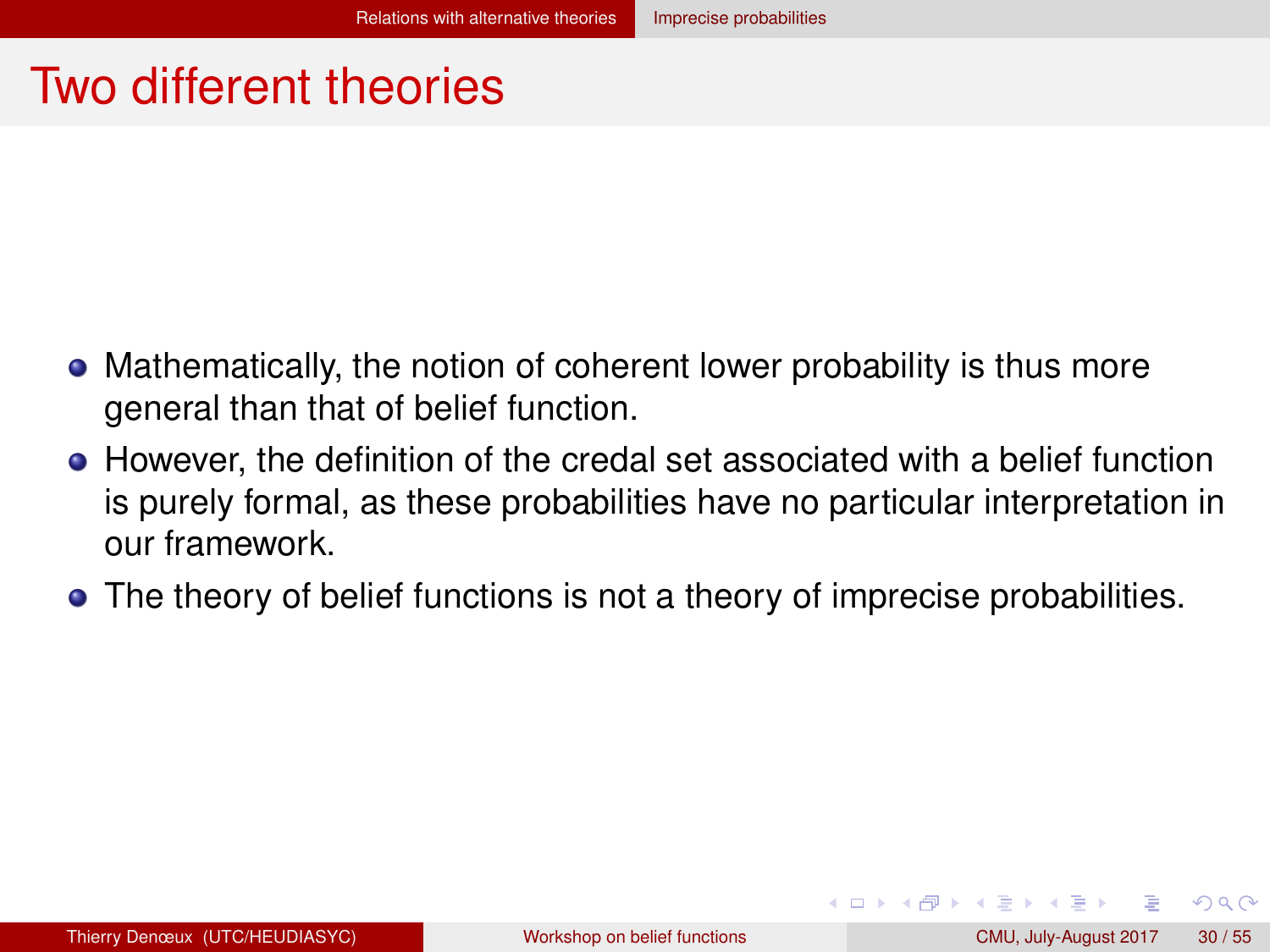#### <span id="page-30-0"></span>**Outline**



- [Mass functions](#page-3-0)
- [Belief and plausibility functions](#page-9-0)  $\bullet$
- **[Relations with alternative theories](#page-17-0)** • [Possibility theory](#page-18-0)
	- **•** [Imprecise probabilities](#page-23-0)

#### [Combination of evidence](#page-30-0)

- [Dempster's rule](#page-31-0)  $\bullet$
- [Some other rules](#page-43-0)  $\bullet$
- $\bullet$ [Marginalization, extension](#page-50-0)

4 B F 4 B F

 $QQ$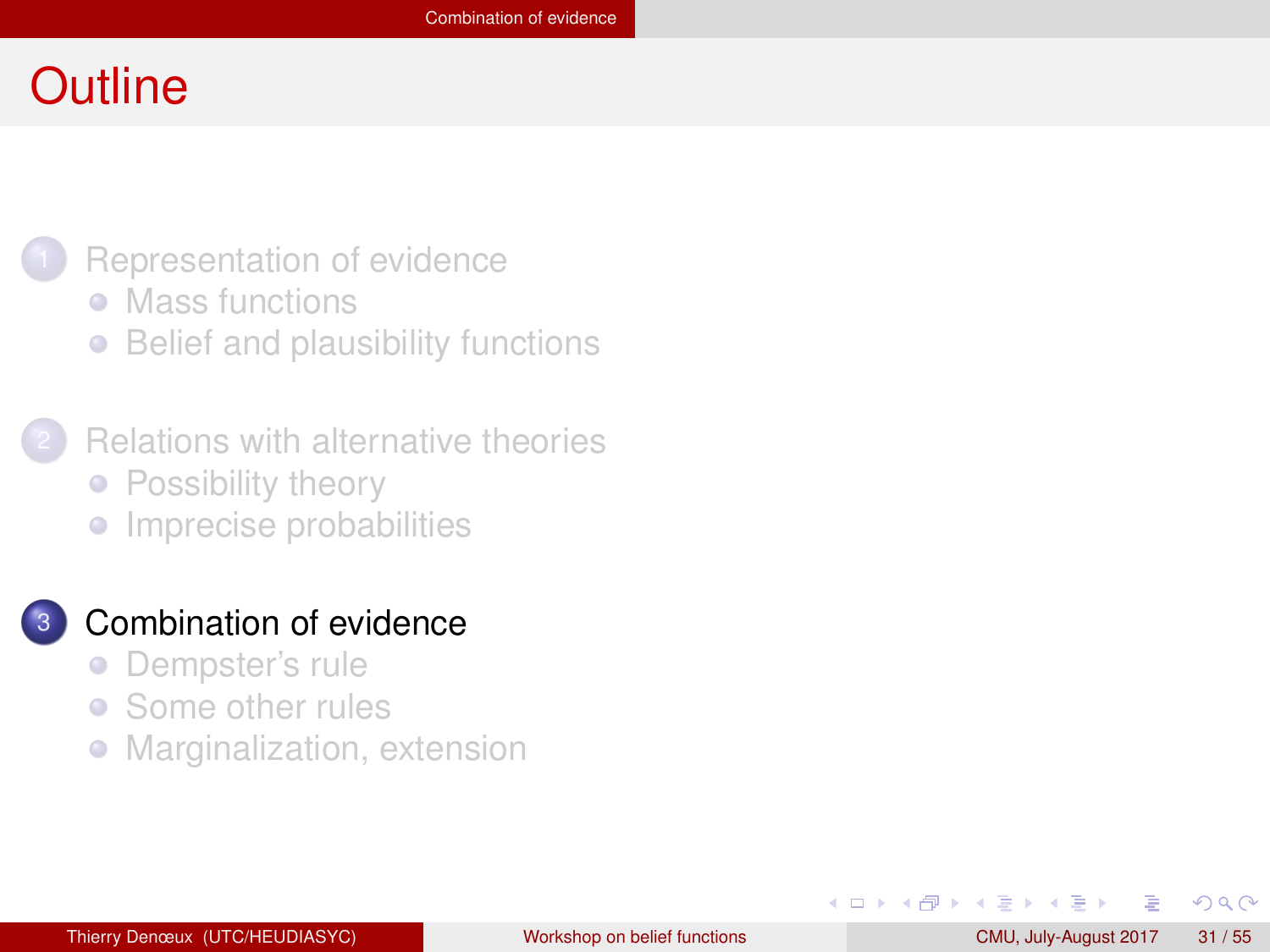#### <span id="page-31-0"></span>**Outline**



- [Mass functions](#page-3-0)
- [Belief and plausibility functions](#page-9-0)  $\bullet$
- **[Relations with alternative theories](#page-17-0)** • [Possibility theory](#page-18-0)
	- **•** [Imprecise probabilities](#page-23-0)

#### [Combination of evidence](#page-30-0) **•** [Dempster's rule](#page-31-0)

- [Some other rules](#page-43-0)  $\bullet$
- $\bullet$ [Marginalization, extension](#page-50-0)

化重 经收回

 $QQ$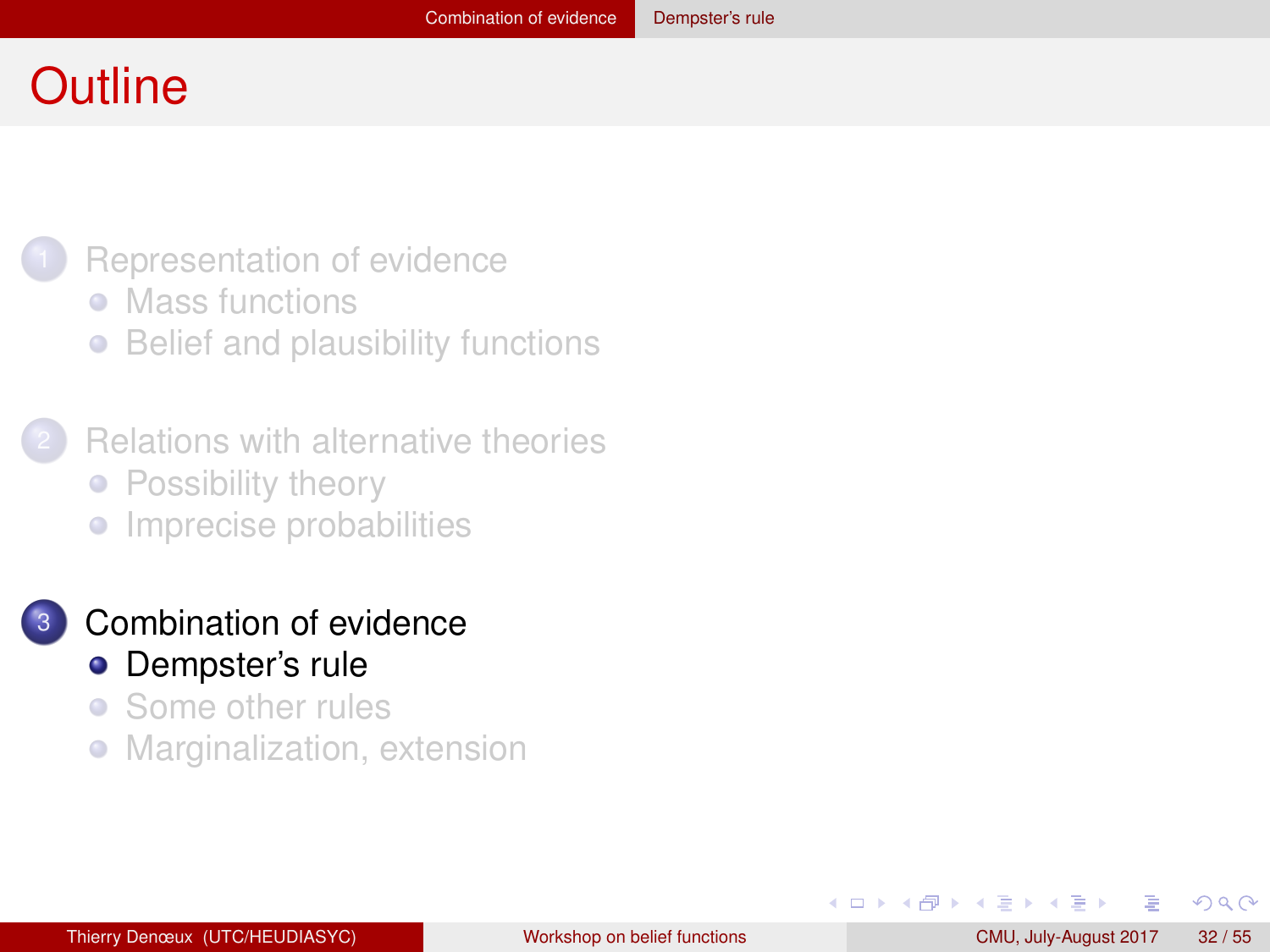#### <span id="page-32-0"></span>Broken sensor example continued

- $\bullet$  The first item of evidence gave us:  $m_1(A) = 0.9$ ,  $m_1(\Omega) = 0.1$ .
- Another sensor returns another set of values *B*, and it is in working condition with probability 0.8.
- This second piece if evidence can be represented by the mass function:  $m_2(B) = 0.8$ ,  $m_2(\Omega) = 0.2$
- How to combine these two pieces of evidence?

 $QQQ$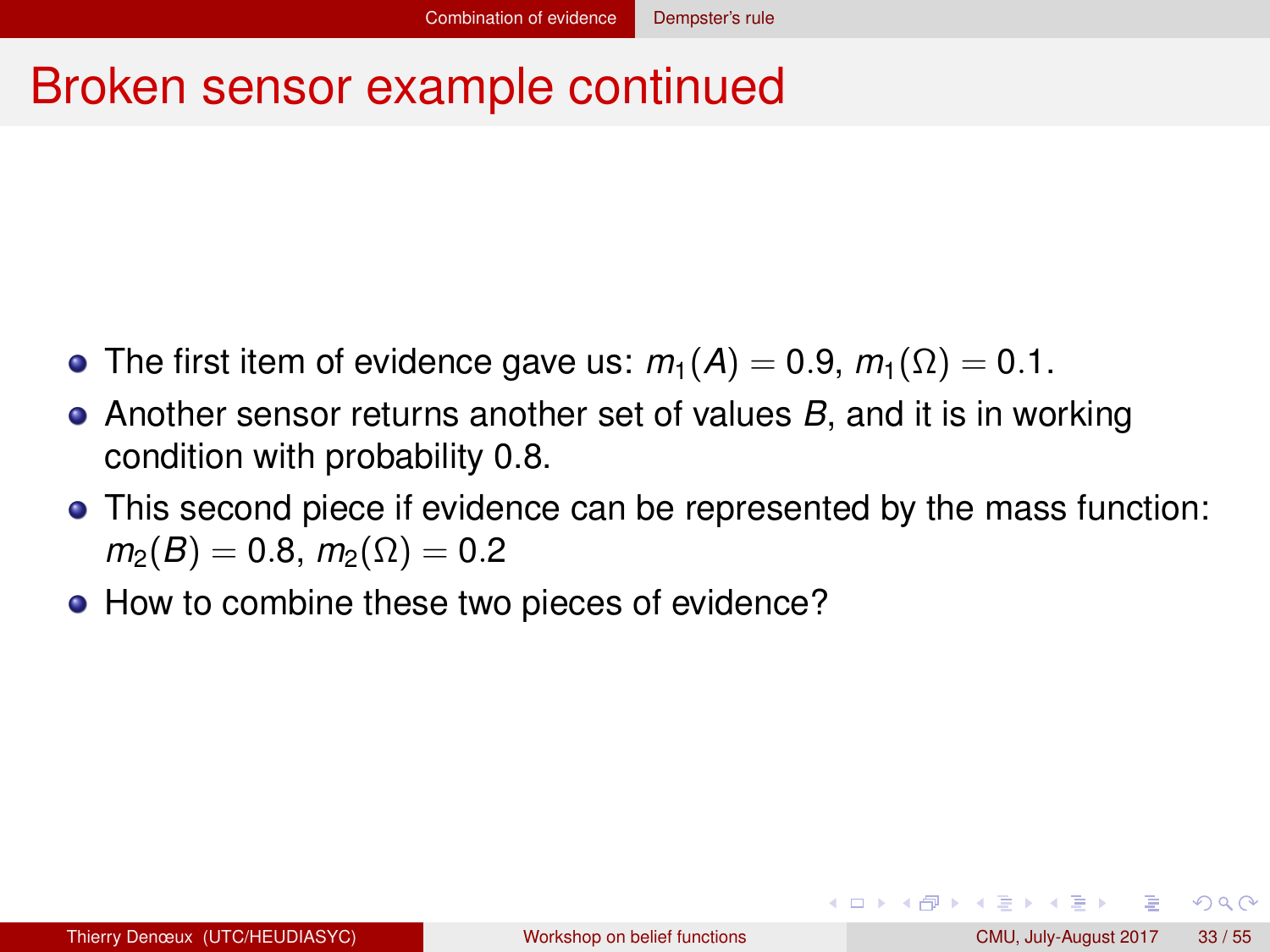#### <span id="page-33-0"></span>Analysis



- **If interpretations**  $s_1 \in S_1$  **and**  $s_2 \in S_2$  **both hold, then**  $X \in \Gamma_1(s_1) \cap \Gamma_2(s_2)$
- If the two pieces of evidence are independent, then the probability that *s*<sub>1</sub> and *s*<sub>2</sub> both hold is  $P_1({s_1})P_2({s_2})$

 $QQ$ 

イロト イ母 トイラト イラト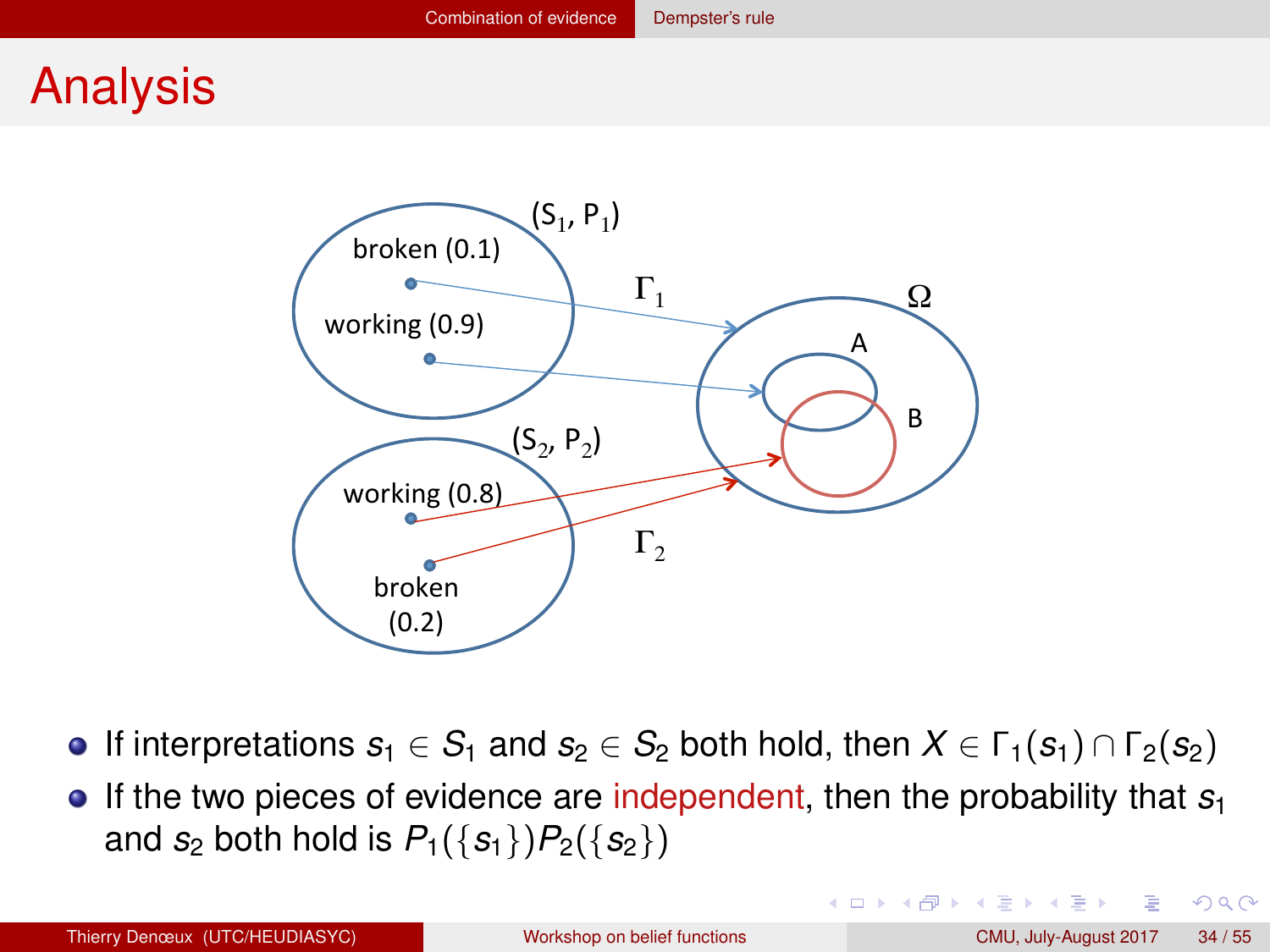## <span id="page-34-0"></span>**Computation**

|                     | $S_2$ working     | $S2$ broken     |
|---------------------|-------------------|-----------------|
|                     | (0.8)             | (0.2)           |
| $S_1$ working (0.9) | $A \cap B$ , 0.72 | A, 0.18         |
| $S_1$ broken (0.1)  | B. 0.08           | $\Omega$ . 0.02 |

We then get the following combined mass function,

$$
m(A \cap B) = 0.72
$$

$$
m(A) = 0.18
$$

$$
m(B) = 0.08
$$

$$
m(\Omega) = 0.02
$$

画

 $2Q$ 

メロトメ 伊 トメ ミトメ ミト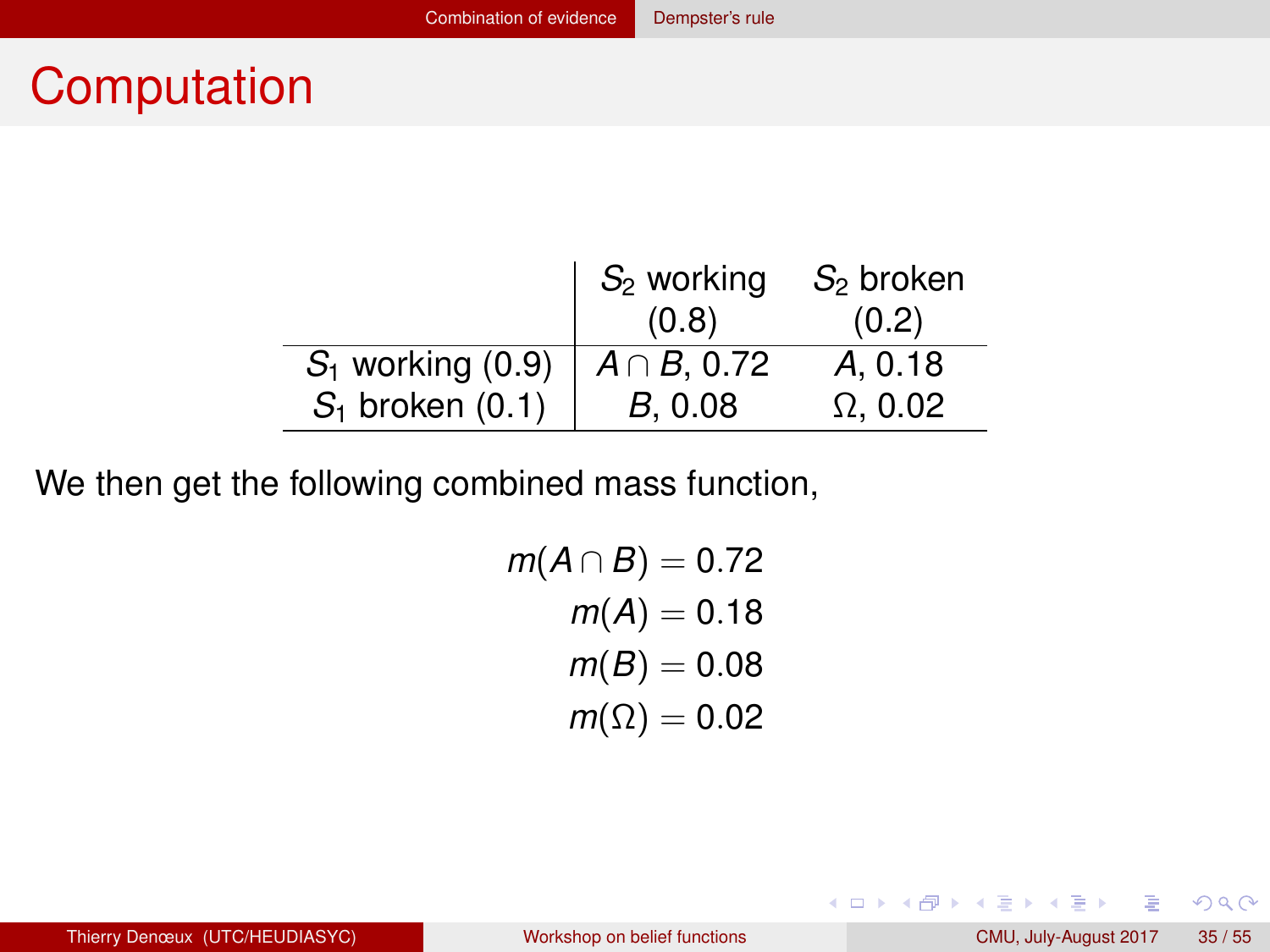#### <span id="page-35-0"></span>Case of conflicting pieces of evidence



- **If**  $\Gamma_1(s_1) \cap \Gamma_2(s_2) = \emptyset$ , we know that  $s_1$  and  $s_2$  cannot hold simultaneously
- The joint probability distribution on  $S_1 \times S_2$  must be conditioned to eliminate such pairs

 $QQ$ 

化重新润滑脂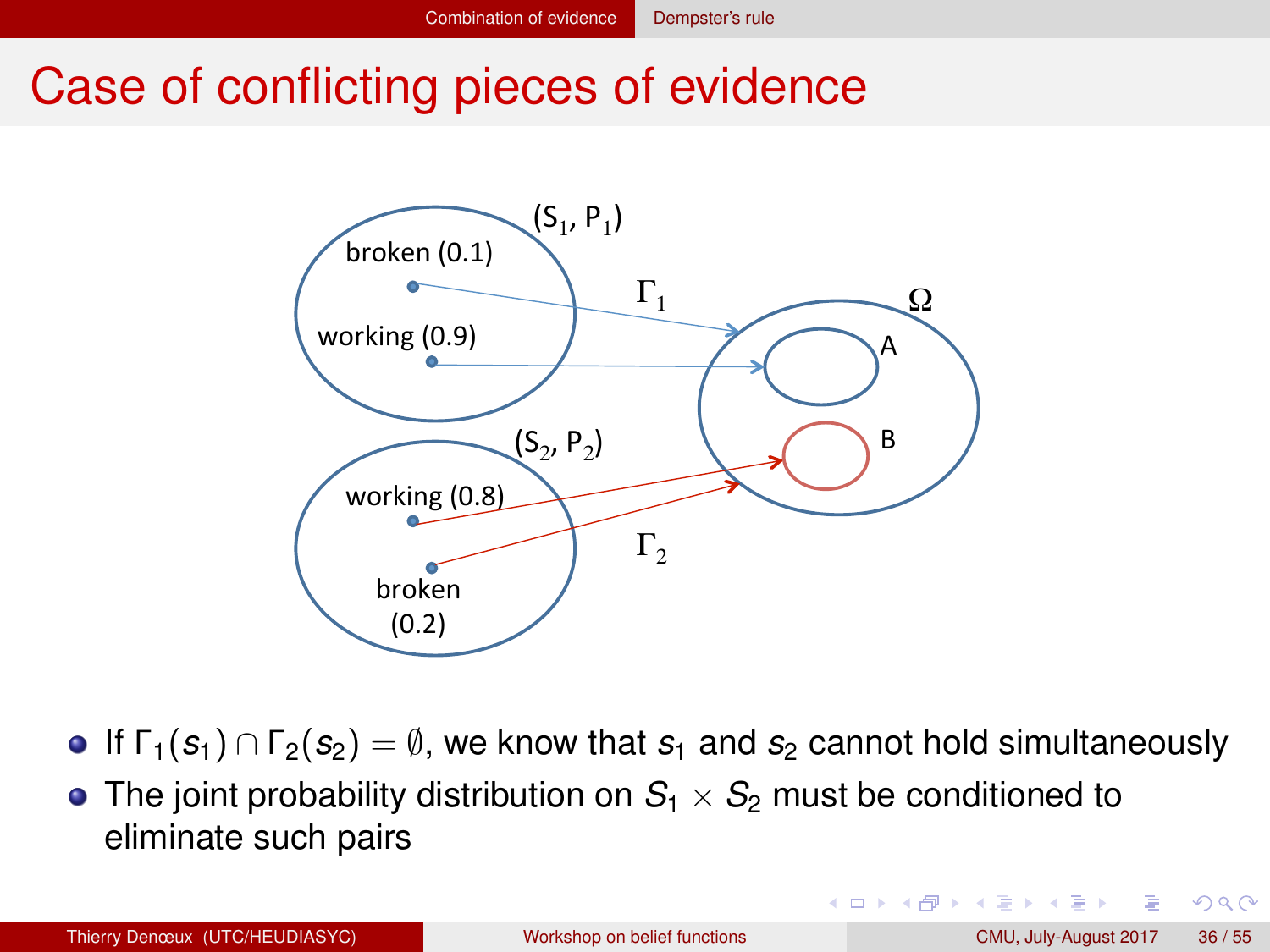## <span id="page-36-0"></span>**Computation**

|                     | $S_2$ working | $S_2$ broken    |
|---------------------|---------------|-----------------|
|                     | (0.8)         | (0.2)           |
| $S_1$ working (0.9) | 0.0.72        | A, 0.18         |
| $S_1$ broken (0.1)  | B. 0.08       | $\Omega$ . 0.02 |

We then get the following combined mass function,

$$
m(\emptyset) = 0
$$
  
\n
$$
m(A) = 0.18/0.28 \approx 0.64
$$
  
\n
$$
m(B) = 0.08/0.28 \approx 0.29
$$
  
\n
$$
m(\Omega) = 0.02/0.28 \approx 0.07
$$

画

 $2Q$ 

メロトメ 伊 トメ ミトメ ミト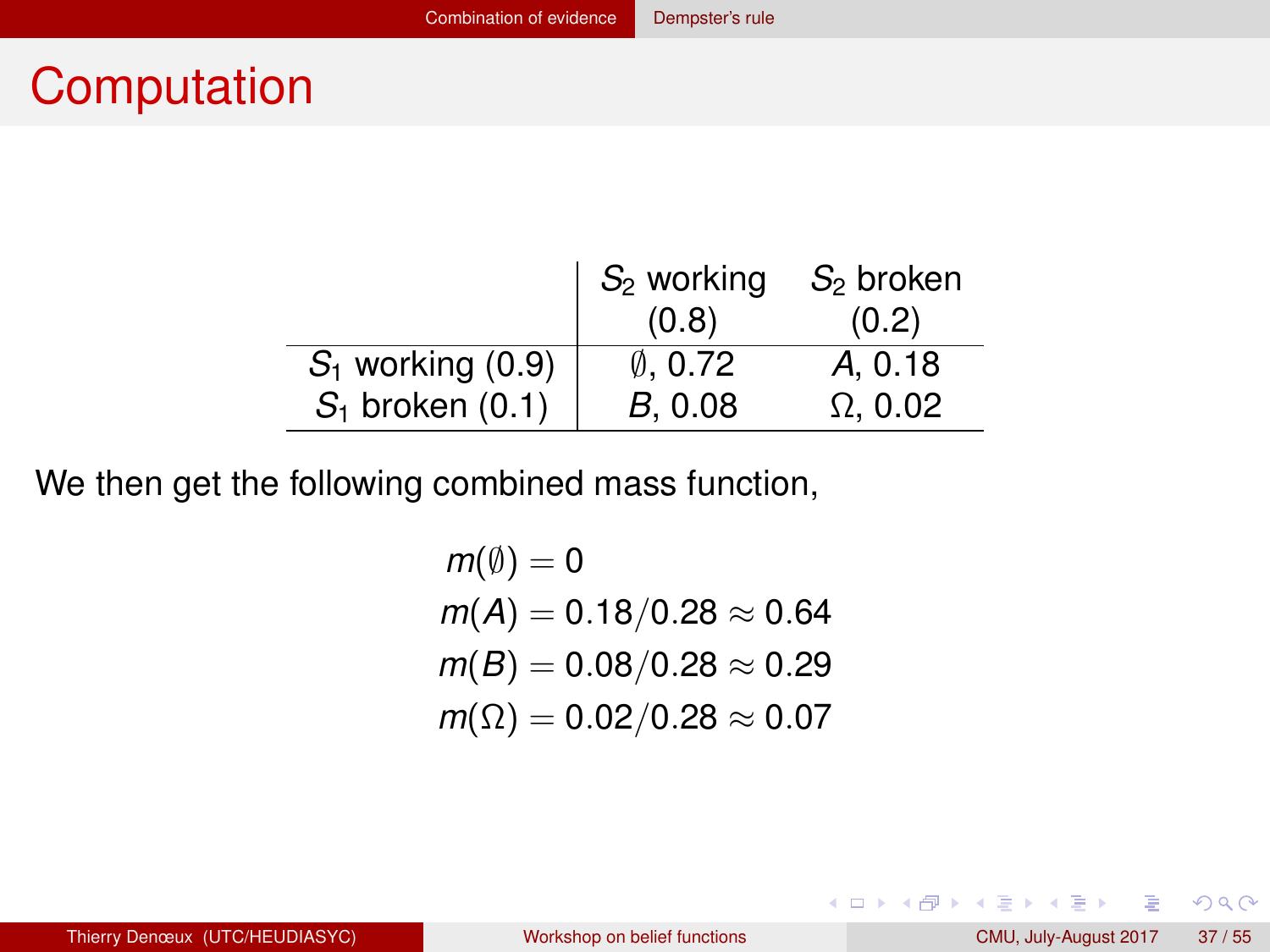#### <span id="page-37-0"></span>Dempster's rule

 $\bullet$  Let  $m_1$  and  $m_2$  be two mass functions and

$$
\kappa = \sum_{B \cap C = \emptyset} m_1(B)m_2(C)
$$

their degree of conflict

**If**  $\kappa$  < 1, then  $m_1$  and  $m_2$  can be combined as

$$
(m_1 \oplus m_2)(A) = \frac{1}{1 - \kappa} \sum_{B \cap C = A} m_1(B) m_2(C), \quad \forall A \neq \emptyset
$$

and  $(m_1 \oplus m_2)(\emptyset) = 0$ 

 $QQQ$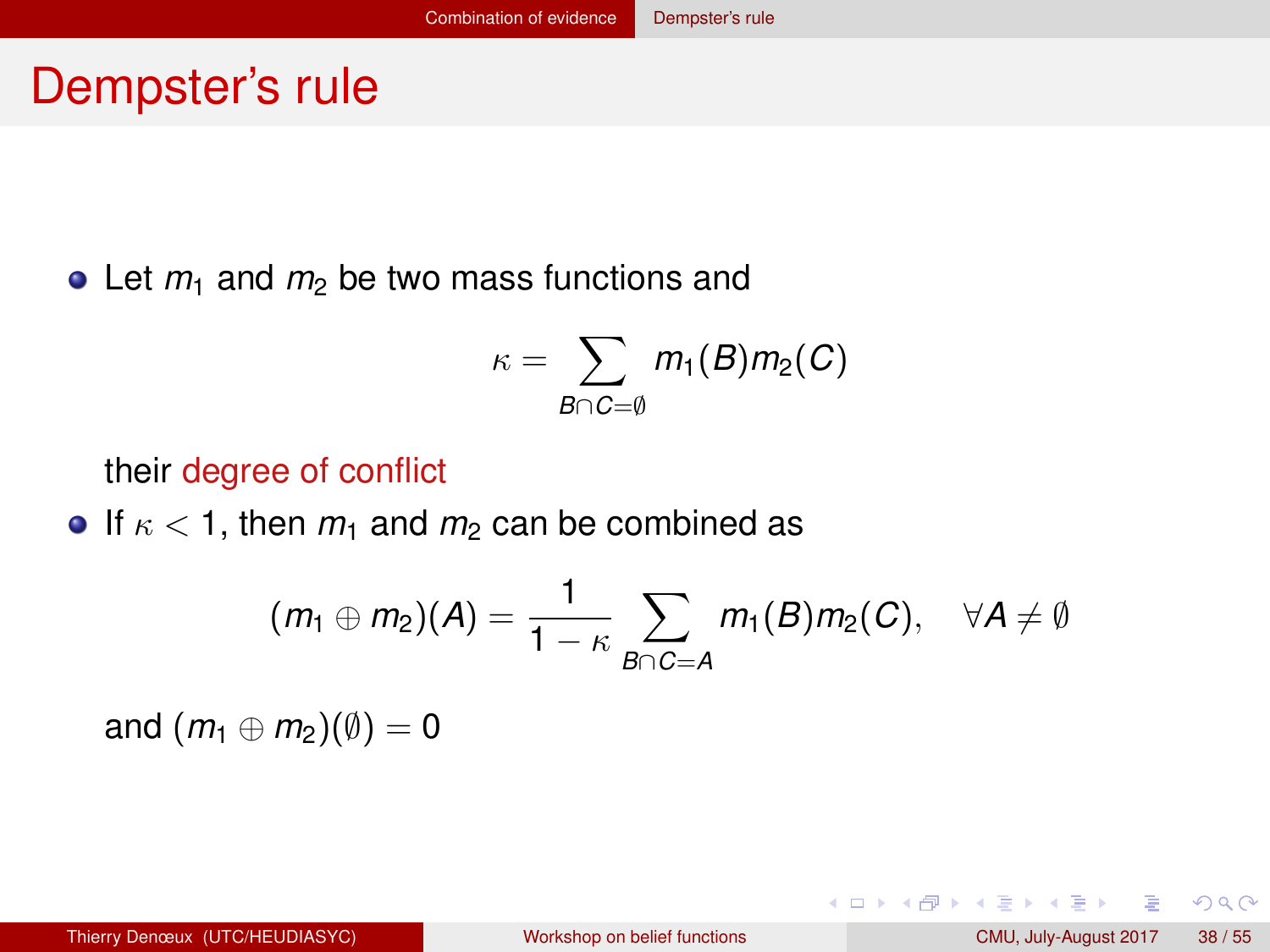## <span id="page-38-0"></span>Another example

| А        |                | Ø | a             | $\{b_i$ | a, b               | łс. | a, c           | $\{b,c\}$          | a, b, c |
|----------|----------------|---|---------------|---------|--------------------|-----|----------------|--------------------|---------|
| $m_1(A)$ |                | O | O             | 0.5     | 0.2                | O   | 0.3            | U                  |         |
| $m_2(A)$ |                | 0 | 0.1           | 0       | 0.4                | 0.5 | 0              |                    |         |
|          |                |   |               |         |                    |     |                |                    |         |
|          |                |   |               |         |                    |     | m <sub>2</sub> |                    |         |
|          |                |   |               |         | $\{a\}, 0.1$       |     | ${a,b}, 0.4$   | $\{c\}, 0.5$       |         |
|          |                |   | $\{b\},0.5$   |         | $\emptyset$ , 0.05 |     | ${b\}, 0.2$    | $\emptyset$ , 0.25 |         |
|          | m <sub>1</sub> |   | ${a,b}, 0.2$  |         | ${a}, 0.02$        |     | ${a, b}, 0.08$ | $\emptyset$ , 0.1  |         |
|          |                |   | $\{a,c\},0.3$ |         | ${a}, 0.03$        |     | $\{a\}, 0.12$  | ${c}$ , 0.15       |         |

The degree of conflict is  $\kappa = 0.05 + 0.25 + 0.1 = 0.4$ . The combined mass function is

$$
(m_1 \oplus m_2)(\{a\}) = (0.02 + 0.03 + 0.12)/0.6 = 0.17/0.6
$$
  
\n
$$
(m_1 \oplus m_2)(\{b\}) = 0.2/0.6
$$
  
\n
$$
(m_1 \oplus m_2)(\{a, b\}) = 0.08/0.6
$$
  
\n
$$
(m_1 \oplus m_2)(\{c\}) = 0.15/0.6.
$$

 $2Q$ 

イロト イ母 トイラト イラト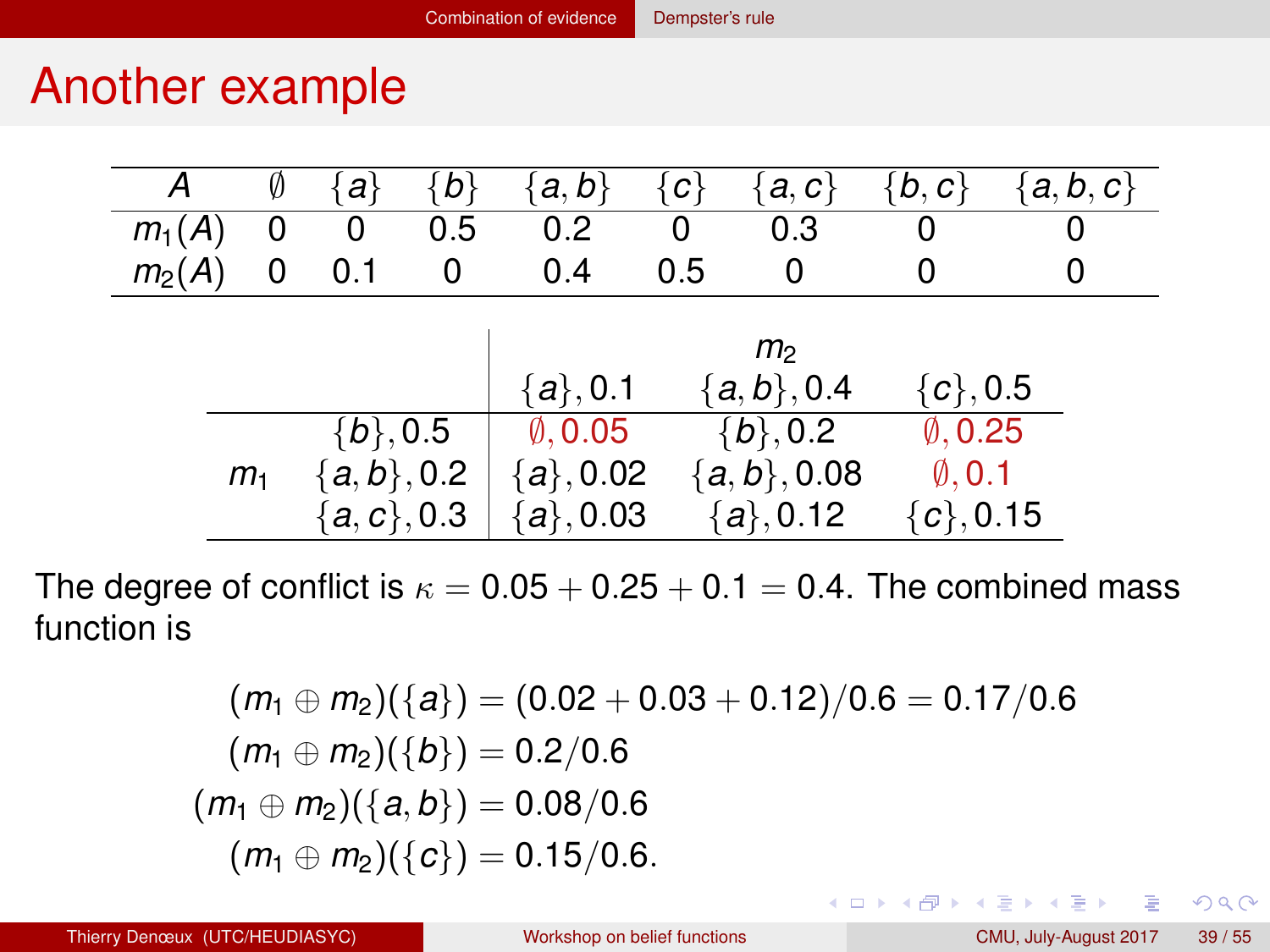#### <span id="page-39-0"></span>Dempster's rule **Properties**

- Commutativity, associativity. Neutral element: *m*?
- Generalization of intersection: if  $m_A$  and  $m_B$  are logical mass functions and  $A \cap B \neq \emptyset$ , then

$$
m_A \oplus m_B = m_{A \cap B}
$$

If either *m*<sup>1</sup> or *m*<sup>2</sup> is Bayesian, then so is *m*<sup>1</sup> ⊕ *m*<sup>2</sup> (as the intersection of a singleton with another subset is either a singleton, or the empty set).

 $QQ$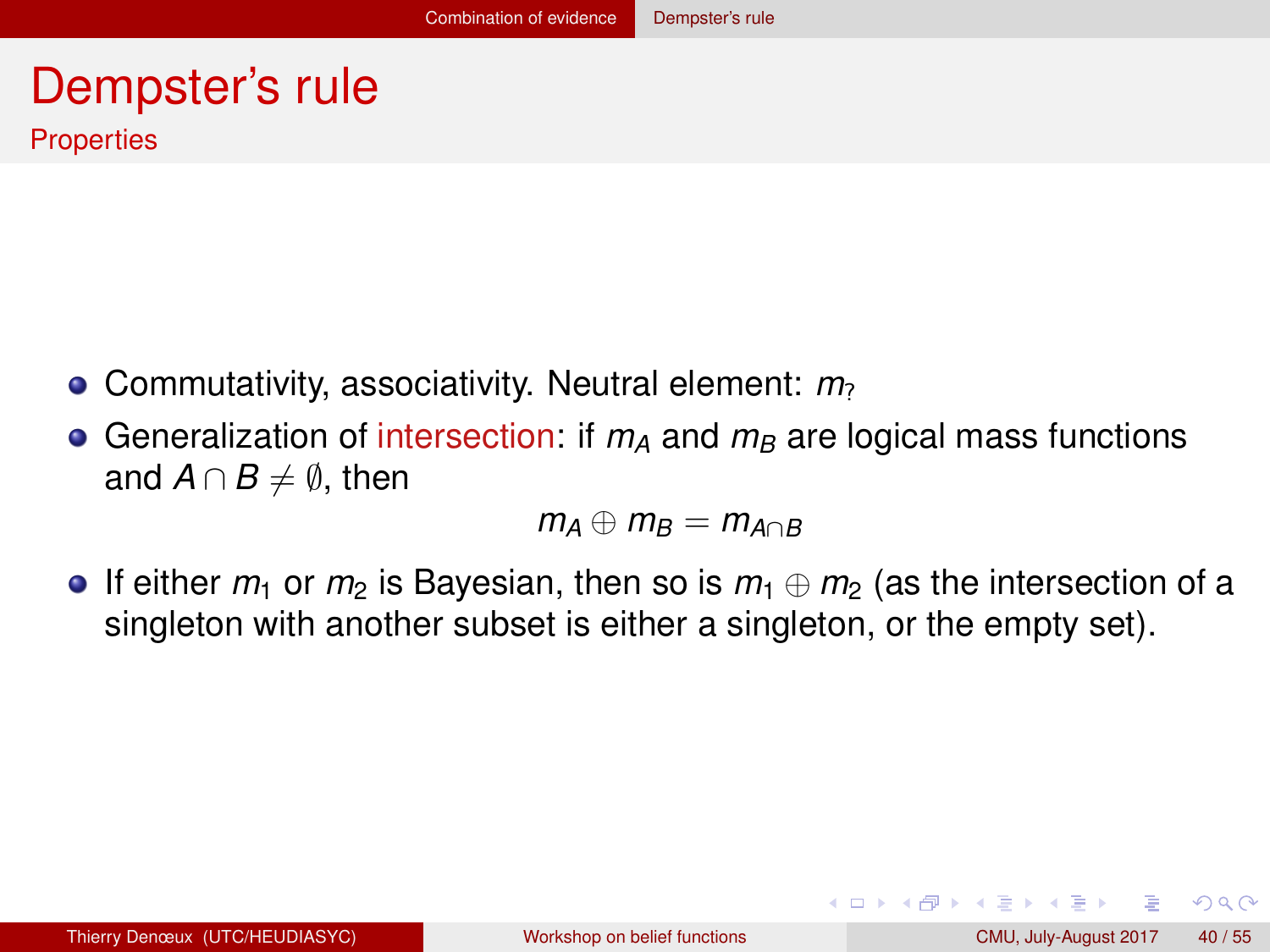## <span id="page-40-0"></span>Dempster's conditioning

Conditioning is a special case, where a mass function *m* is combined with a logical mass function *mA*. Notation:

$$
m\oplus m_A=m(\cdot|A)
$$

**o** It can be shown that

$$
PI(B|A)=\frac{PI(A\cap B)}{PI(A)}.
$$

Generalization of Bayes' conditioning: if *m* is a Bayesian mass function and  $m_A$  is a logical mass function, then  $m \oplus m_A$  is a Bayesian mass function corresponding to the conditioning of *m* by *A*

 $QQ$ 

イロト イ押ト イヨト イヨト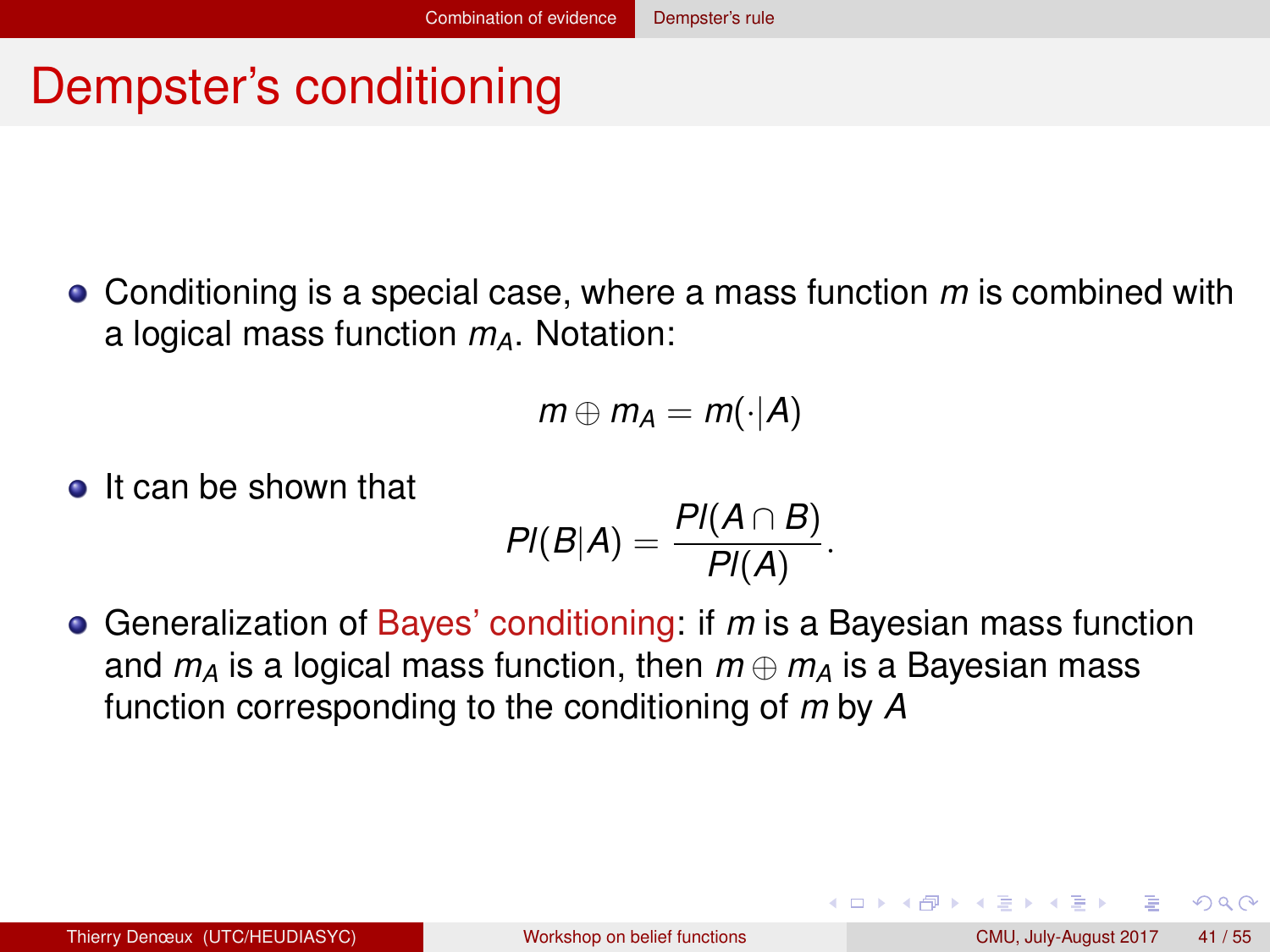## <span id="page-41-0"></span>Commonality function

Commonality function: let  $Q: 2^{\Omega} \rightarrow [0,1]$  be defined as

$$
Q(A) = \sum_{B \supseteq A} m(B), \quad \forall A \subseteq \Omega
$$

Conversely,

$$
m(A) = \sum_{B \supseteq A} (-1)^{|B \setminus A|} Q(B)
$$

*Q* is another equivalent representation of a belief function.

 $QQQ$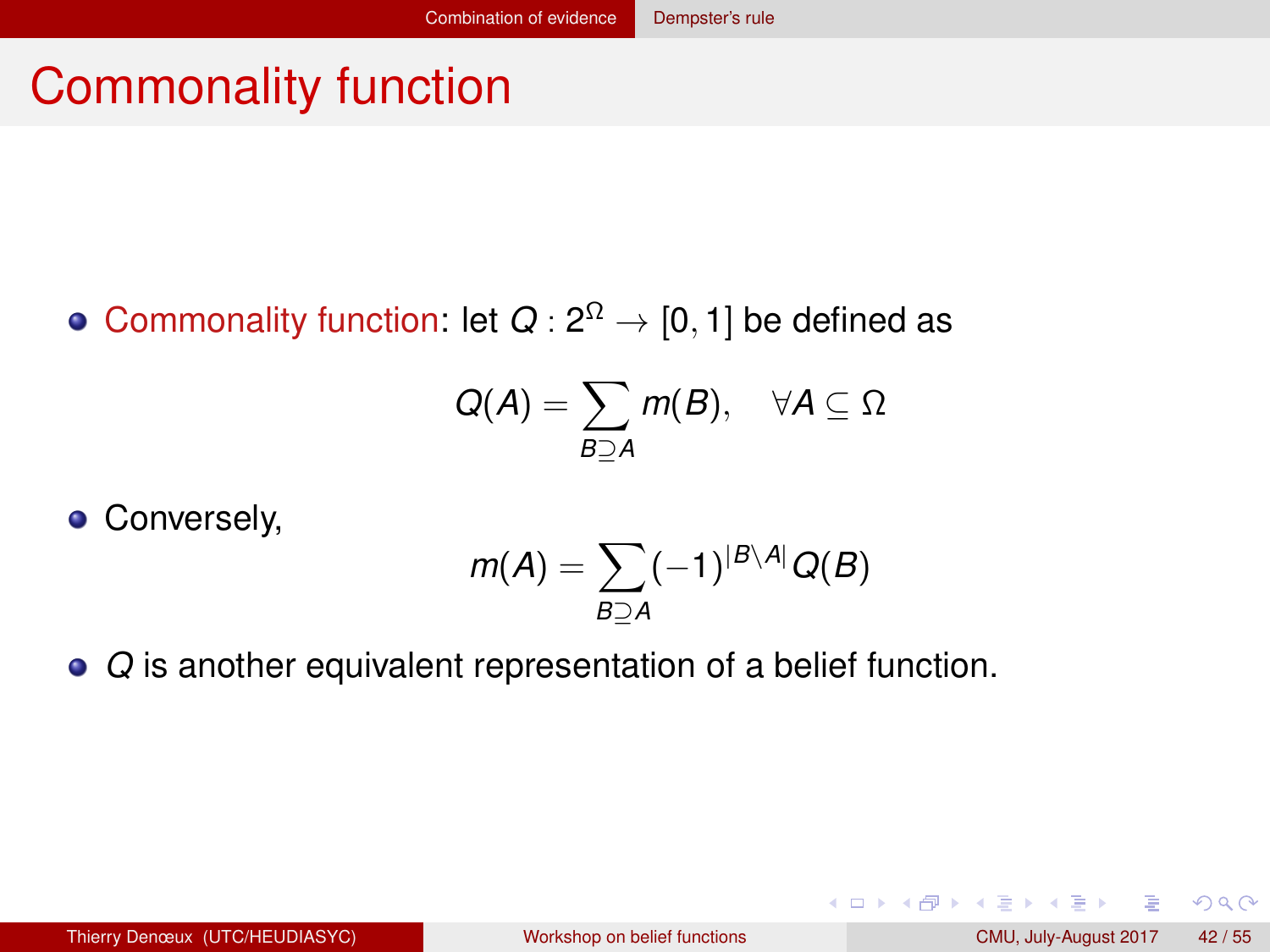## <span id="page-42-0"></span>Commonality function and Dempster's rule

- Let  $Q_1$  and  $Q_2$  be the commonality functions associated to  $m_1$  and  $m_2$ .
- Let  $Q_1 \oplus Q_2$  be the commonality function associated to  $m_1 \oplus m_2$ . We have

$$
(Q_1 \oplus Q_2)(A) = \frac{1}{1 - \kappa} Q_1(A) \cdot Q_2(A), \quad \forall A \subseteq \Omega, A \neq \emptyset
$$

$$
(Q_1 \oplus Q_2)(\emptyset) = 1
$$

• In particular,  $pI(\omega) = Q({\{\omega\}})$ . Consequently,

$$
pl_1\oplus pl_2\propto (1-\kappa)^{-1}pl_1pl_2.
$$

 $QQQ$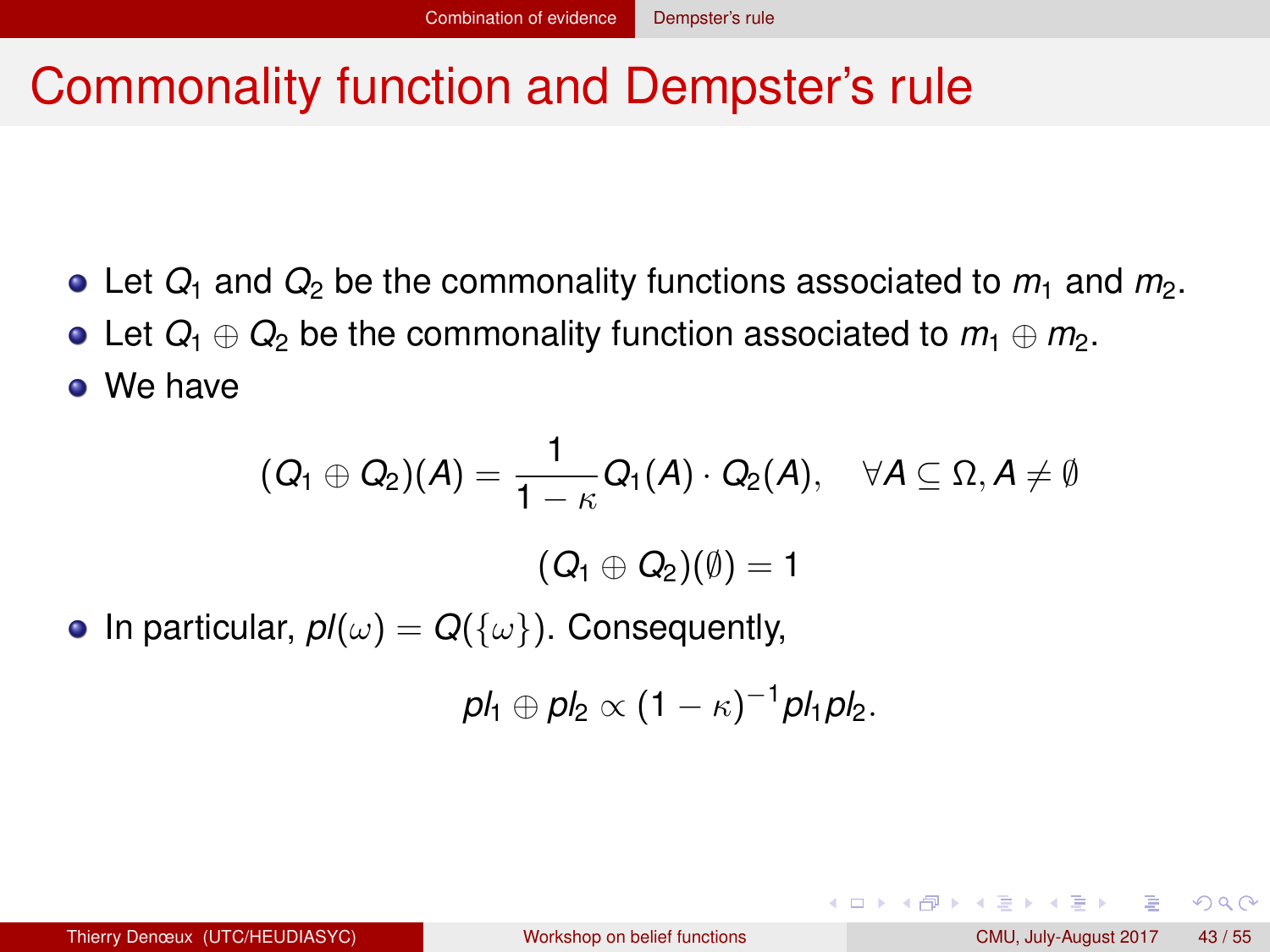#### <span id="page-43-0"></span>**Outline**



- [Mass functions](#page-3-0)
- [Belief and plausibility functions](#page-9-0)  $\bullet$
- **[Relations with alternative theories](#page-17-0)** • [Possibility theory](#page-18-0)
	- **•** [Imprecise probabilities](#page-23-0)

#### [Combination of evidence](#page-30-0)

- [Dempster's rule](#page-31-0)  $\bullet$
- **•** [Some other rules](#page-43-0)
- [Marginalization, extension](#page-50-0)  $\bullet$

4 B F 4 B F

 $QQ$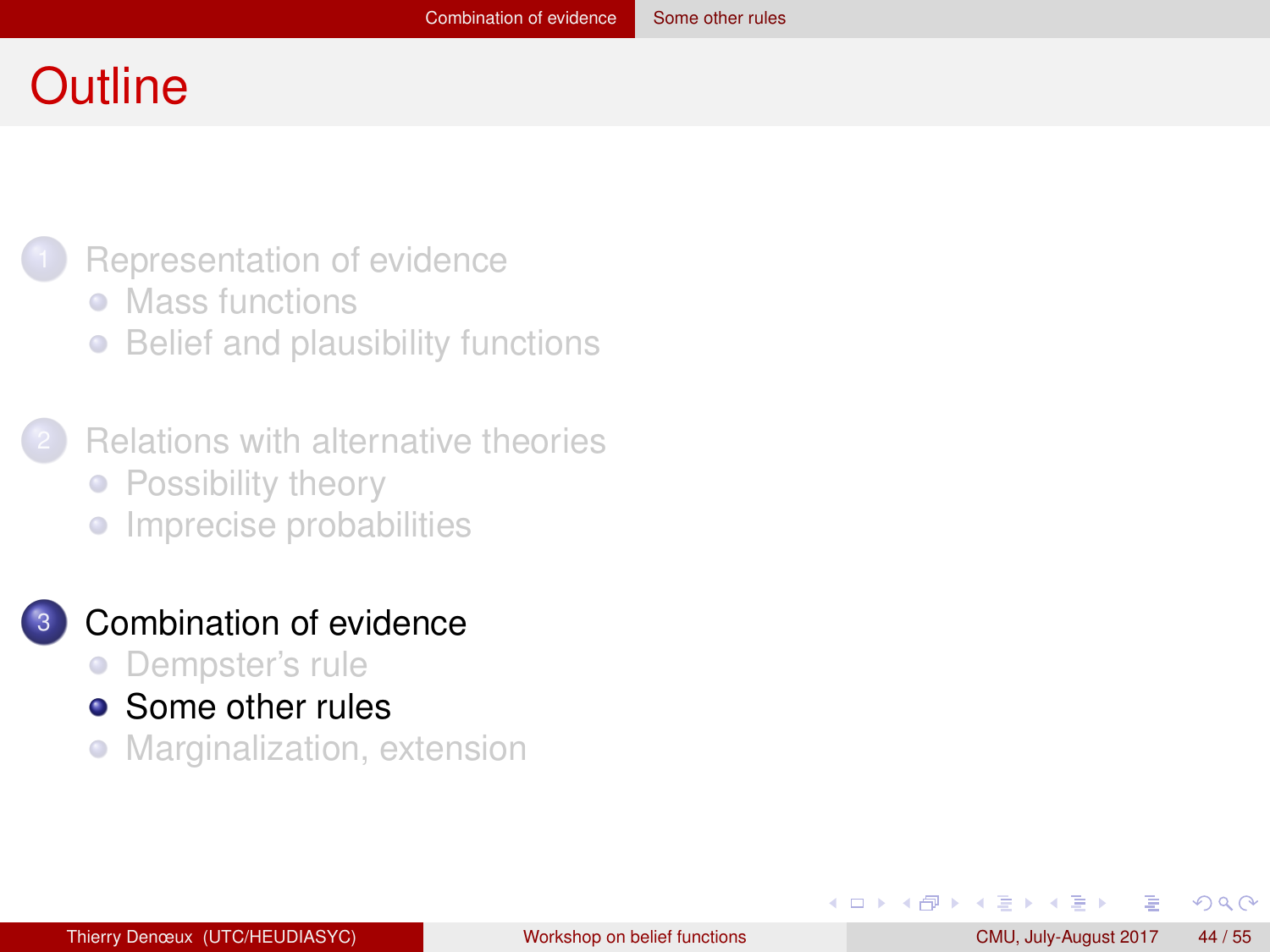## <span id="page-44-0"></span>Disjunctive rule

Definition and justification

- $\bullet$  Let  $(S_1, P_1, \Gamma_1)$  and  $(S_2, P_2, \Gamma_2)$  be sources associated to two pieces of evidence
- If interpretation  $s_k \in S_k$  holds and piece of evidence k is reliable, then we can conclude that  $X \in \Gamma_k(s_k)$
- **If interpretation**  $s \in S_1$  **and**  $s_2 \in S_2$  **both hold and we assume that at least** one of the two pieces of evidence is reliable, then we can conclude that  $X \in \Gamma_1(S_1) \cup \Gamma_2(S_2)$
- This leads to the TBM disjunctive rule:

$$
(m_1\cup m_2)(A)=\sum_{B\cup C=A}m_1(B)m_2(C),\quad \forall A\subseteq \Omega
$$

 $\Omega$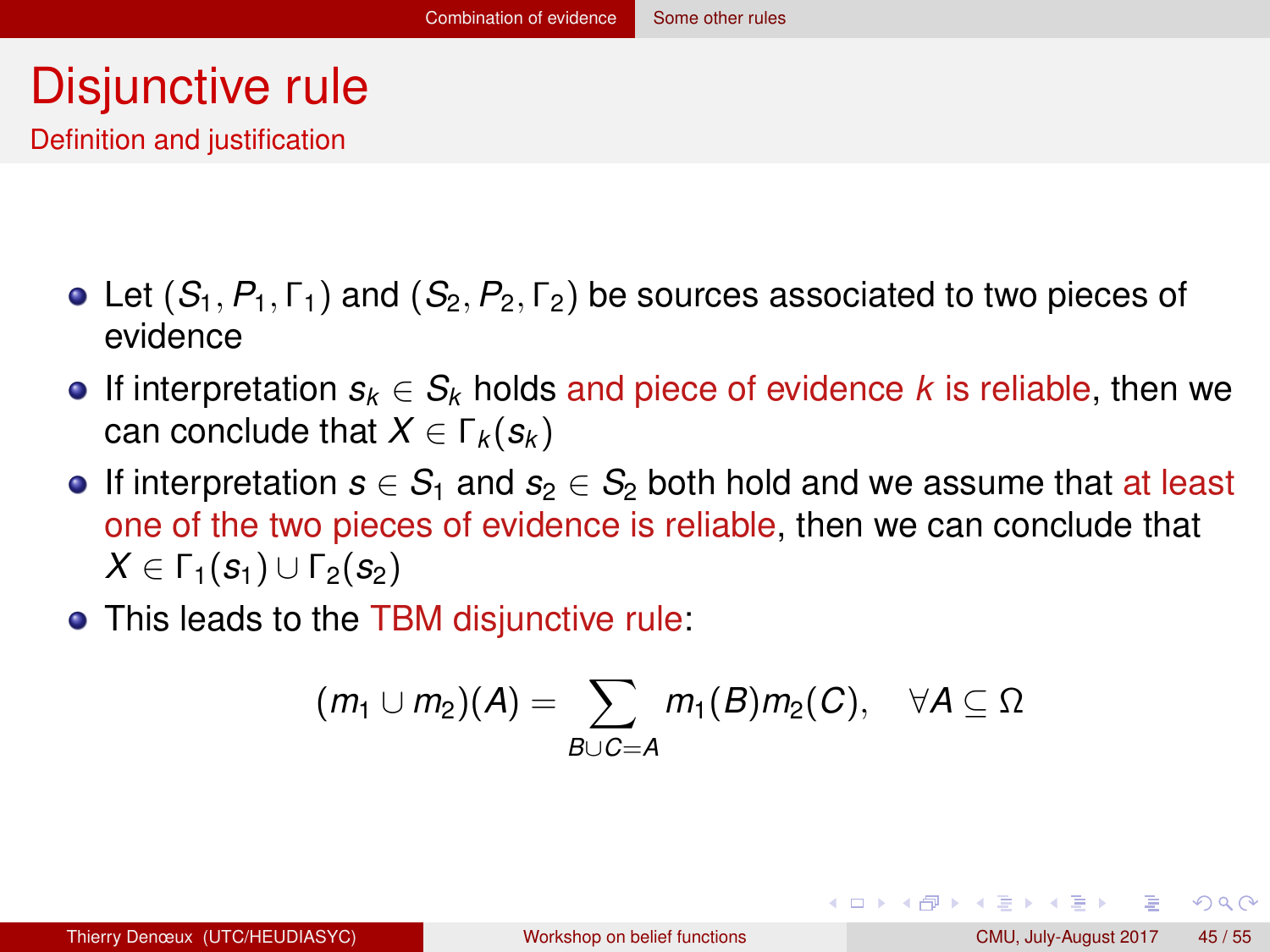# <span id="page-45-0"></span>Disjunctive rule

Example

| А              | Ø | ał            | {b} | a, b                       | $\{c\}$ | a, c                     | b, c        | a, b, c          |
|----------------|---|---------------|-----|----------------------------|---------|--------------------------|-------------|------------------|
| $m_1(A)$       | 0 | 0             | 0.5 | 0.2                        | 0       | 0.3                      | O           |                  |
| $m_2(A)$       | 0 | 0.1           | 0   | 0.4                        | 0.5     | O                        | O           |                  |
|                |   |               |     |                            |         |                          |             |                  |
|                |   |               |     |                            |         | m <sub>2</sub>           |             |                  |
|                |   |               |     | ${a,b}, 0.4$<br>${a}, 0.1$ |         |                          | ${c}$ , 0.5 |                  |
|                |   | ${b\}, 0.5$   |     | ${a,b}, 0.05$              |         | $\overline{\{a,b\},0.2}$ |             | $\{b, c\}, 0.25$ |
| m <sub>1</sub> |   | ${a,b}, 0.2$  |     | ${a,b}, 0.02$              |         | ${a,b}, 0.08$            |             | ${a, b, c}, 0.1$ |
|                |   | ${a, c}, 0.3$ |     | ${a, c}, 0.03$             |         | ${a,b,c}, 0.12$          |             | $\{a, c\}, 0.15$ |

The resulting mass function is

$$
(m_1 \cup m_2)(\{a, b\}) = 0.05 + 0.2 + 0.02 + 0.08 = 0.35
$$
  
\n
$$
(m_1 \cup m_2)(\{b, c\}) = 0.25
$$
  
\n
$$
(m_1 \cup m_2)(\{a, c\}) = 0.03 + 0.15 = 0.18
$$
  
\n
$$
(m_1 \cup m_2)(\Omega) = 0.1 + 0.12 = 0.22.
$$

画

 $299$ 

メロトメ 伊 トメ ミトメ ミト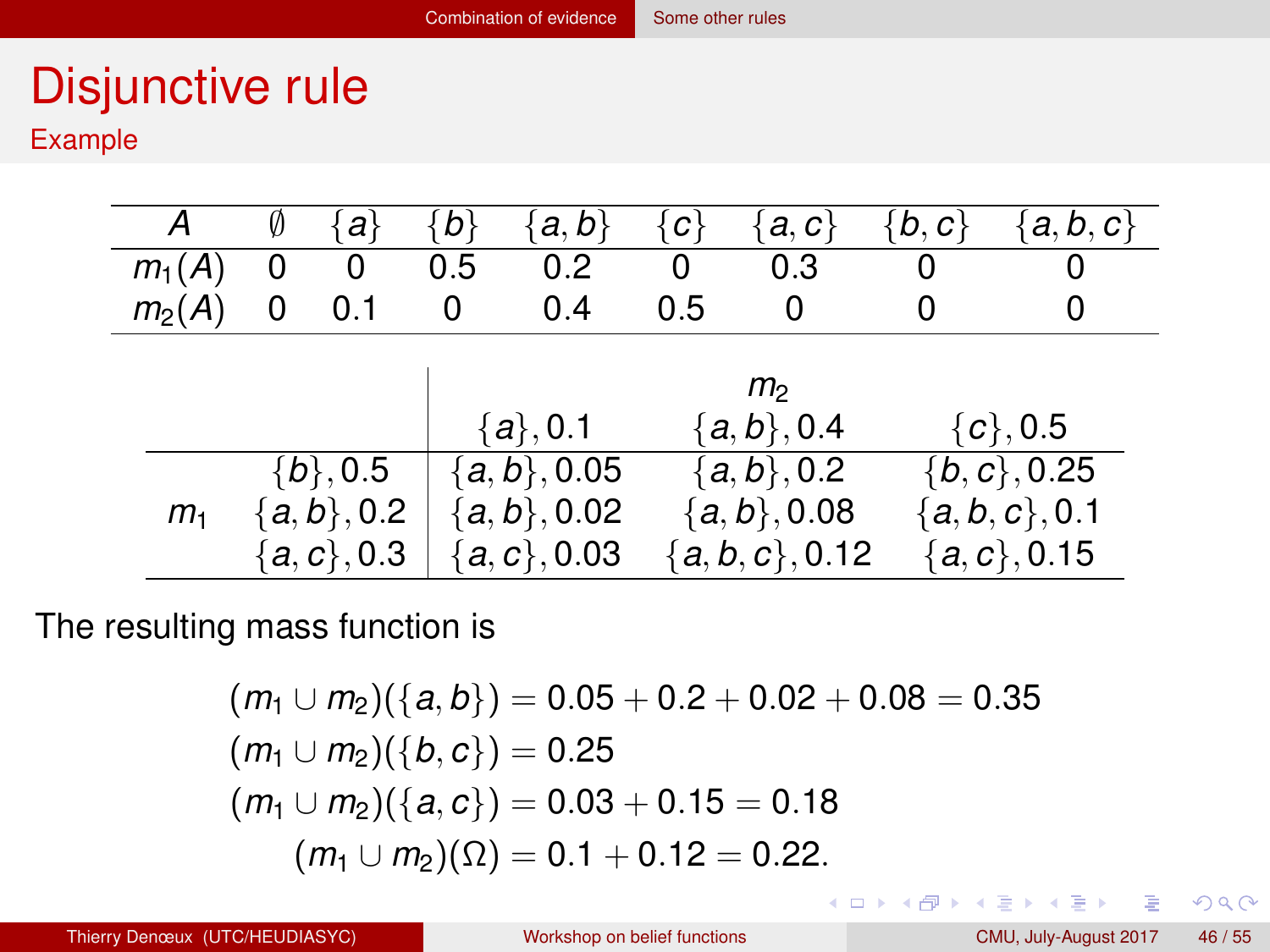#### <span id="page-46-0"></span>Disjunctive rule **Properties**

- Commutativity, associativity.
- No neutral element.
- $m<sub>2</sub>$  is an absorbing element.
- **Expression using belief functions:**

 $Bel_1 \cup Bel_2 = Bel_1 \cdot Bel_2$ 

 $QQ$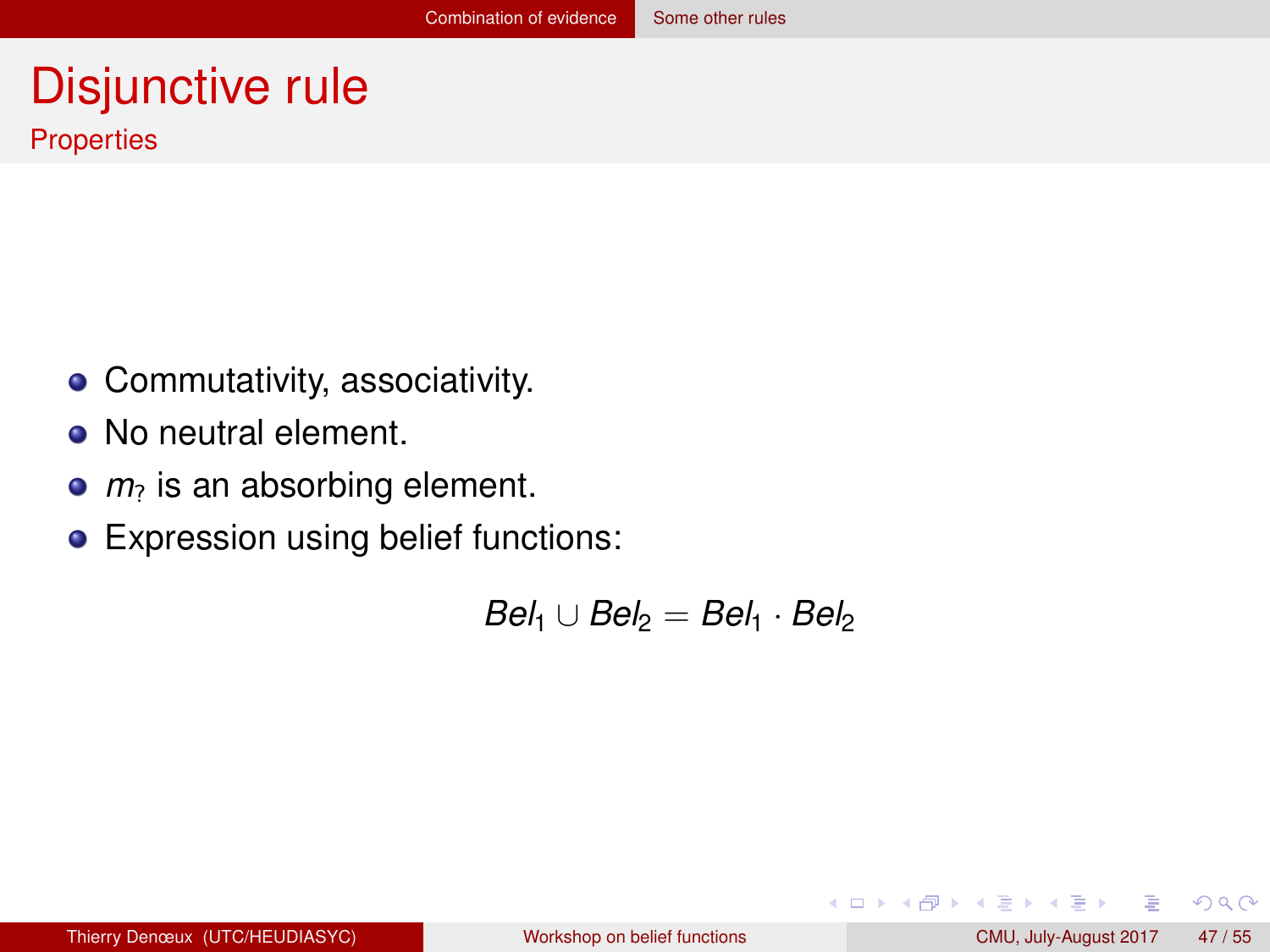#### <span id="page-47-0"></span>**Definition**

- In general, the disjunctive rule may be preferred in case of heavy conflict between the different pieces of evidence.
- An alternative rule, which is somehow intermediate between the disjunctive and conjunctive rules, has been proposed by Dubois and Prade (1988). It is defined as follows:

$$
(m_1 \oplus m_2)(A) = \sum_{B \cap C = A} m_1(B)m_2(C) + \sum_{\{B \cap C = \emptyset, B \cup C = A\}} m_1(B)m_2(C),
$$

for all  $A \subseteq \Omega$ ,  $A \neq \emptyset$ , and  $(m_1 \oplus m_2)(\emptyset) = 0$ .

 $QQQ$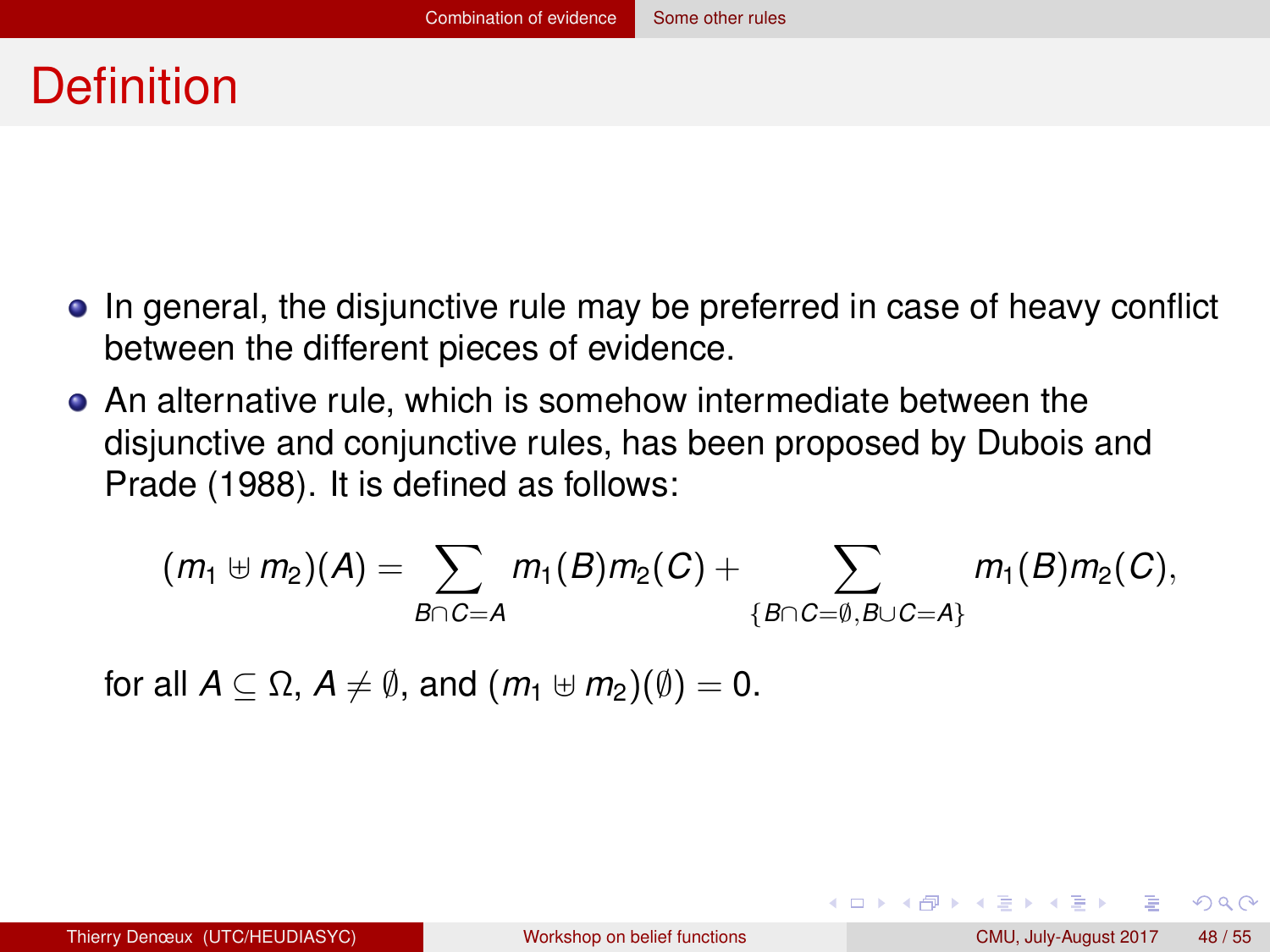#### <span id="page-48-0"></span>Example

| А                             | Ø | al                                            | {b} | a, b                                         | $\{c\}$ | a, c                                         | $\{b,c\}$ | $a, b, c\}$                                          |
|-------------------------------|---|-----------------------------------------------|-----|----------------------------------------------|---------|----------------------------------------------|-----------|------------------------------------------------------|
| $m_1(A)$                      |   | O                                             | 0.5 | 0.2                                          | 0       | 0.3                                          | 0         |                                                      |
| $m_2(A)$                      | 0 | 0.1                                           | 0   | 0.4                                          | 0.5     | O                                            | O         |                                                      |
| m <sub>2</sub><br>${c}$ , 0.5 |   |                                               |     |                                              |         |                                              |           |                                                      |
|                               |   |                                               |     | ${a\}, 0.1$                                  |         | ${a,b}, 0.4$                                 |           |                                                      |
| m <sub>1</sub>                |   | ${b\}, 0.5$<br>${a,b}, 0.2$<br>${a, c}$ , 0.3 |     | ${a,b}, 0.05$<br>${a}, 0.02$<br>${a\}, 0.03$ |         | $\{b\}, 0.2$<br>${a,b}, 0.08$<br>${a}, 0.12$ |           | $\{b, c\}, 0.25$<br>${a, b, c}, 0.1$<br>${c}$ , 0.15 |

$$
(m_1 \oplus m_2)(\{a, b\}) = 0.05 + 0.08 = 0.13
$$
  
\n
$$
(m_1 \oplus m_2)(\{b\}) = 0.2
$$
  
\n
$$
(m_1 \oplus m_2)(\{b, c\}) = 0.25
$$
  
\n
$$
(m_1 \oplus m_2)(\{a\}) = 0.02 + 0.03 + 0.12 = 0.17
$$
  
\n
$$
(m_1 \oplus m_2)(\{c\}) = 0.15
$$
  
\n
$$
(m_1 \oplus m_2)(\Omega) = 0.1.
$$

 $OQ$ 

メロトメ 御 トメ ミトメ ミトリ ミ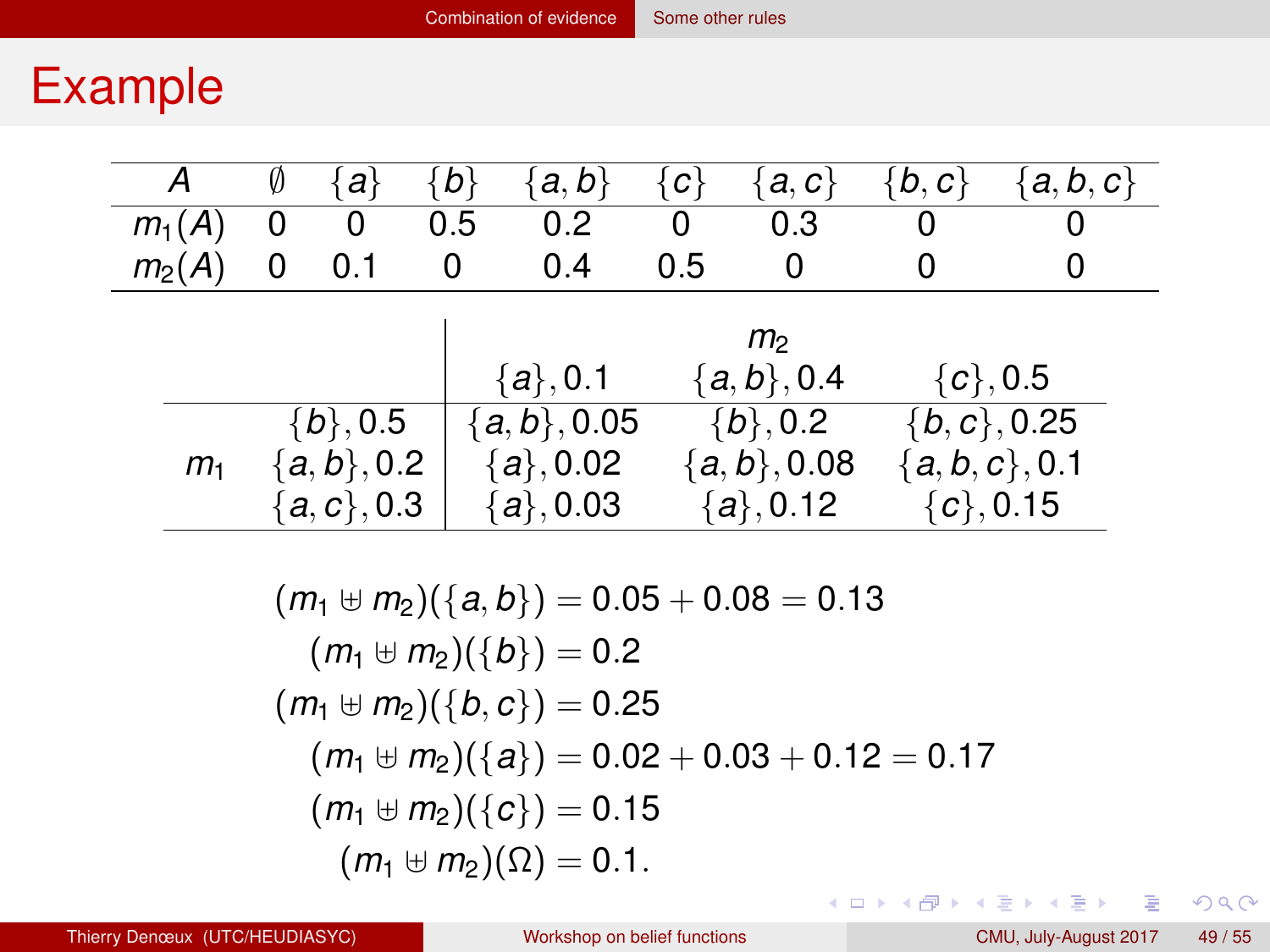#### <span id="page-49-0"></span>**Properties**

- The DP rule boils down to the conjunctive and disjunctive rules when, respectively, the degree of conflict is equal to zero and one.
- In other cases, it has some intermediate behavior.
- It is not associative. If several pieces of evidence are available, they should be combined at once using an obvious *n*-ary extension of the above formula.

 $QQ$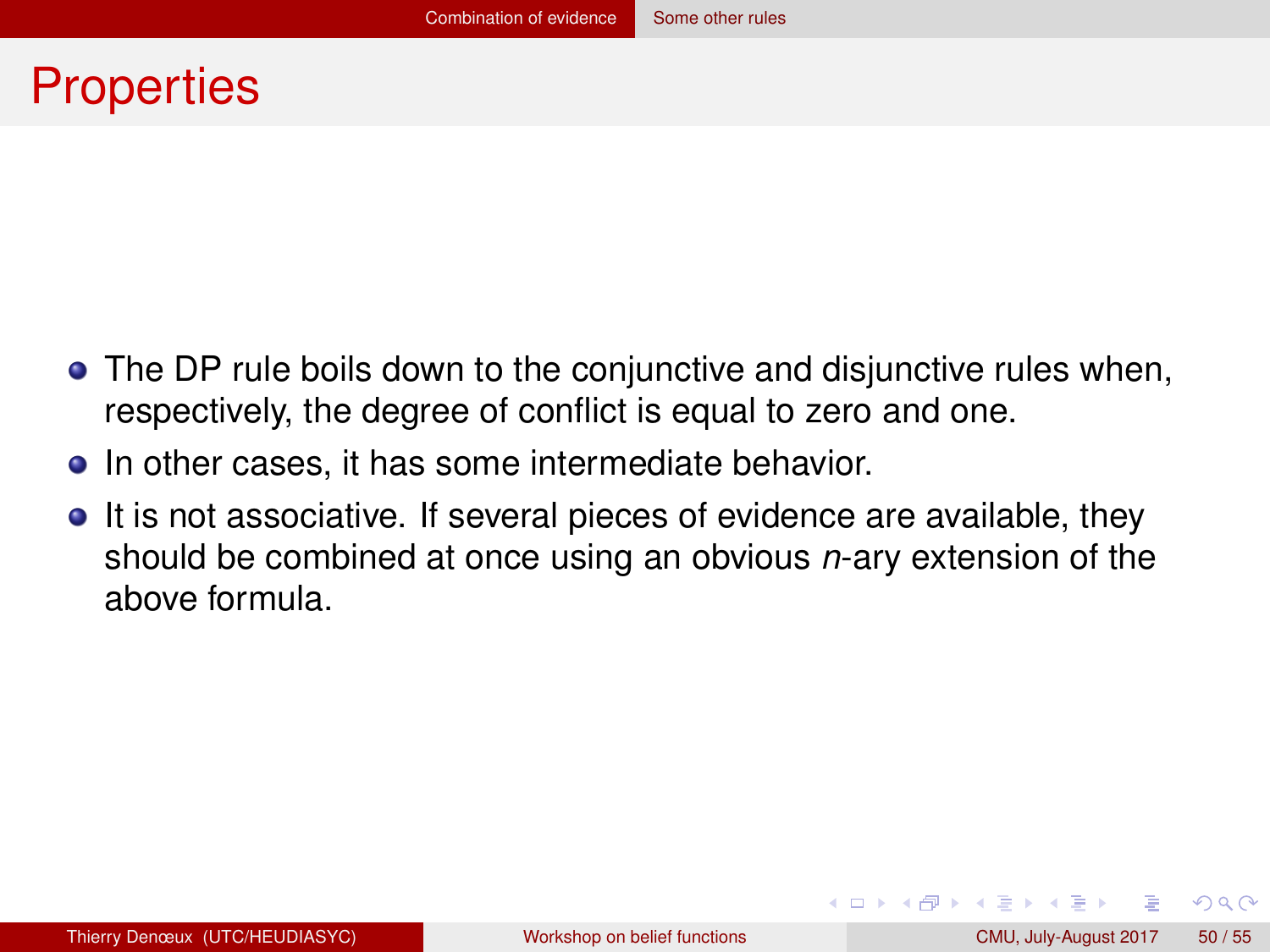#### <span id="page-50-0"></span>**Outline**



- [Mass functions](#page-3-0)
- [Belief and plausibility functions](#page-9-0)  $\bullet$
- **[Relations with alternative theories](#page-17-0)** • [Possibility theory](#page-18-0)
	- **•** [Imprecise probabilities](#page-23-0)

#### [Combination of evidence](#page-30-0)

- [Dempster's rule](#page-31-0)  $\bullet$
- [Some other rules](#page-43-0)  $\bullet$
- [Marginalization, extension](#page-50-0)

 $QQ$ 

不重 的不重的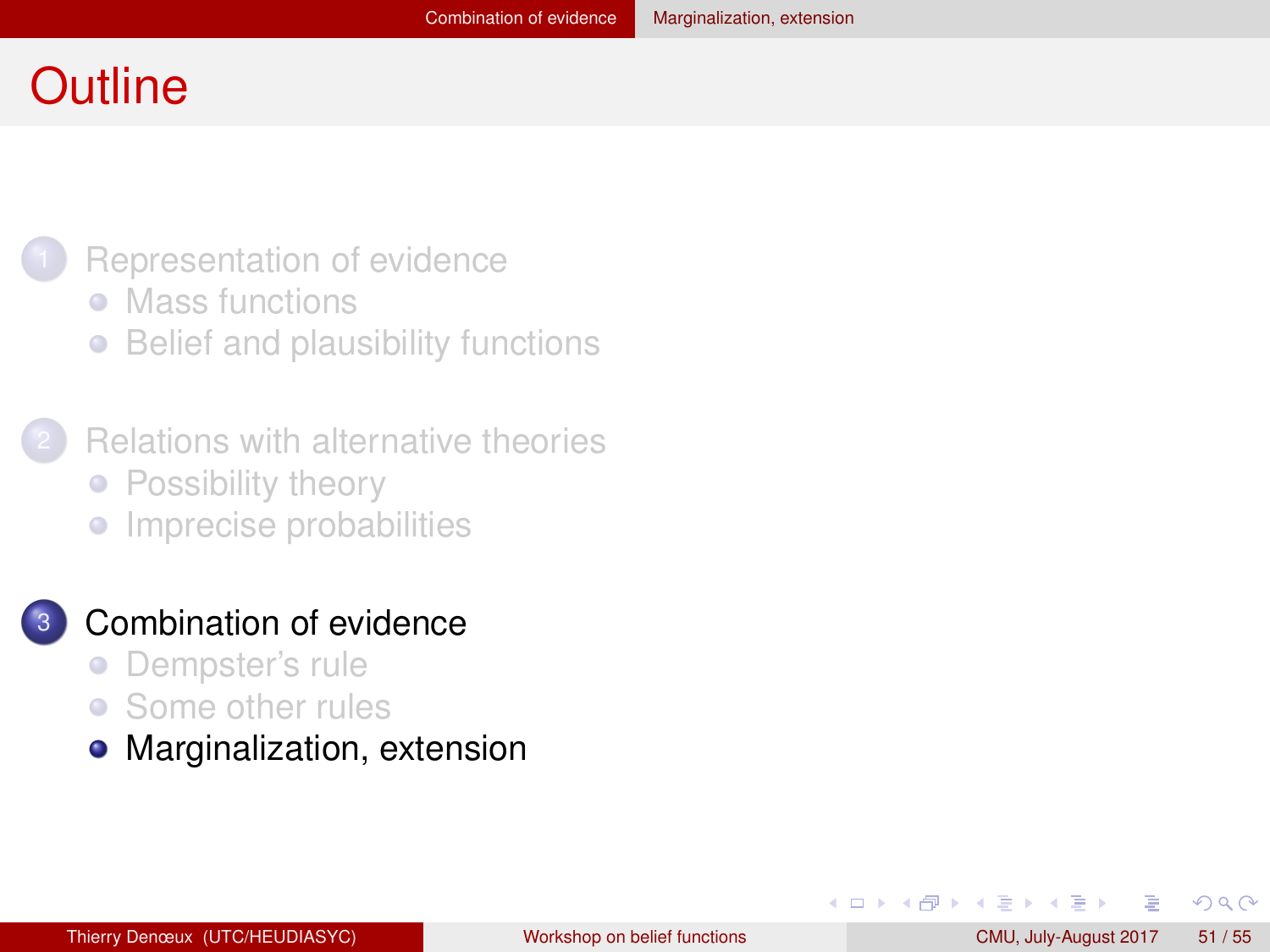## <span id="page-51-0"></span>Multidimensional belief functions

- Let *X* and *Y* be two variables defined on frames Ω*<sup>X</sup>* and Ω*<sup>Y</sup>*
- Let  $\Omega_{XY} = \Omega_X \times \Omega_Y$  be the product frame
- A mass function *mXY* on Ω*XY* can be seen as an generalized relation between variables *X* and *Y*
- Two basic operations on product frames
	- <sup>1</sup> Express a joint mass function *mXY* in the coarser frame Ω*<sup>X</sup>* or Ω*<sup>Y</sup>* (marginalization)
	- 2 Express a marginal mass function  $m_X$  on  $\Omega_X$  in the finer frame  $\Omega_{XY}$  (vacuous extension)

 $QQQ$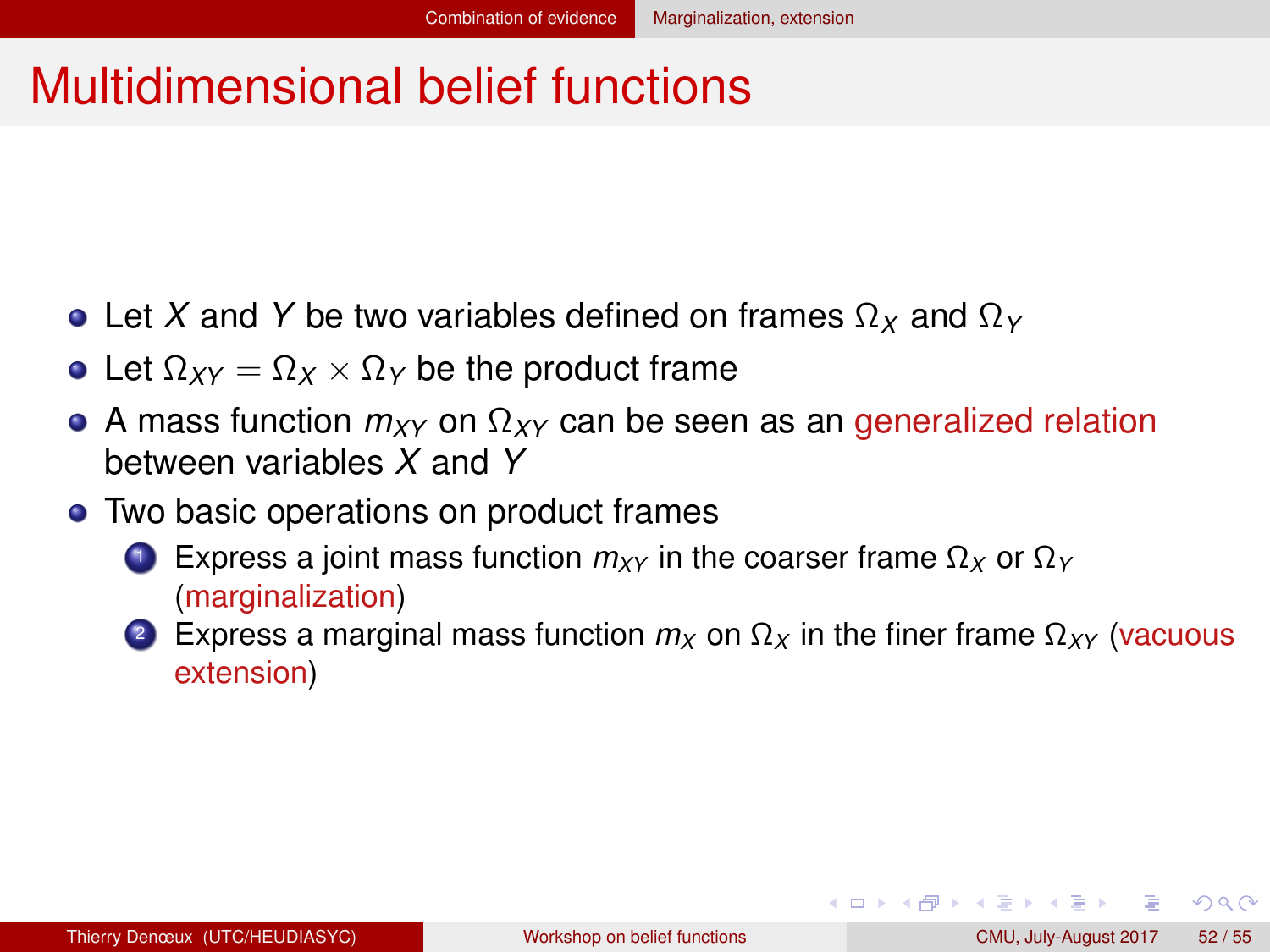## <span id="page-52-0"></span>Marginalization



- Problem: express *mXY* in Ω*<sup>X</sup>*
- Solution: transfer each mass  $m_{XY}(A)$  to the projection of *A* on Ω*<sup>X</sup>*

◂**◻▸ ◂<del>╓</del>▸** 

Marginal mass function

$$
m_{XY\downarrow X}(B) = \sum_{\{A \subseteq \Omega_{XY}, A \downarrow \Omega_{X} = B\}} m_{XY}(A) \quad \forall B \subseteq \Omega_{X}
$$

Generalizes both set projection and probabilistic marginalization

 $2Q$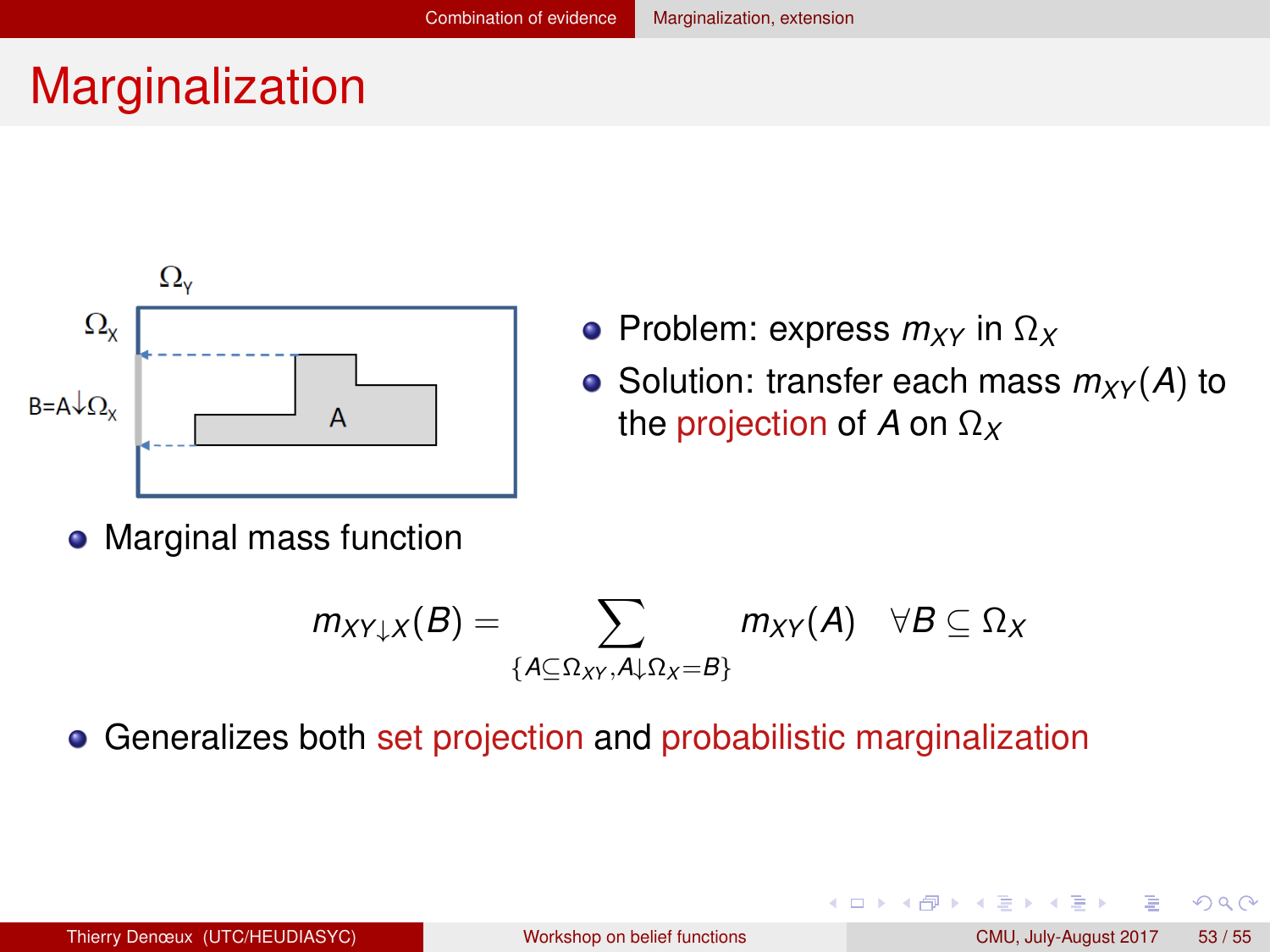#### <span id="page-53-0"></span>Vacuous extension



- Problem: express *m<sup>X</sup>* in Ω*XY*
- Solution: transfer each mass  $m_X(B)$  to the cylindrical extension of *B*:  $B \times \Omega_Y$

• Vacuous extension:

$$
m_{X \uparrow XY}(A) = \begin{cases} m_X(B) & \text{if } A = B \times \Omega_Y \\ 0 & \text{otherwise} \end{cases}
$$

 $QQ$ 

あきする